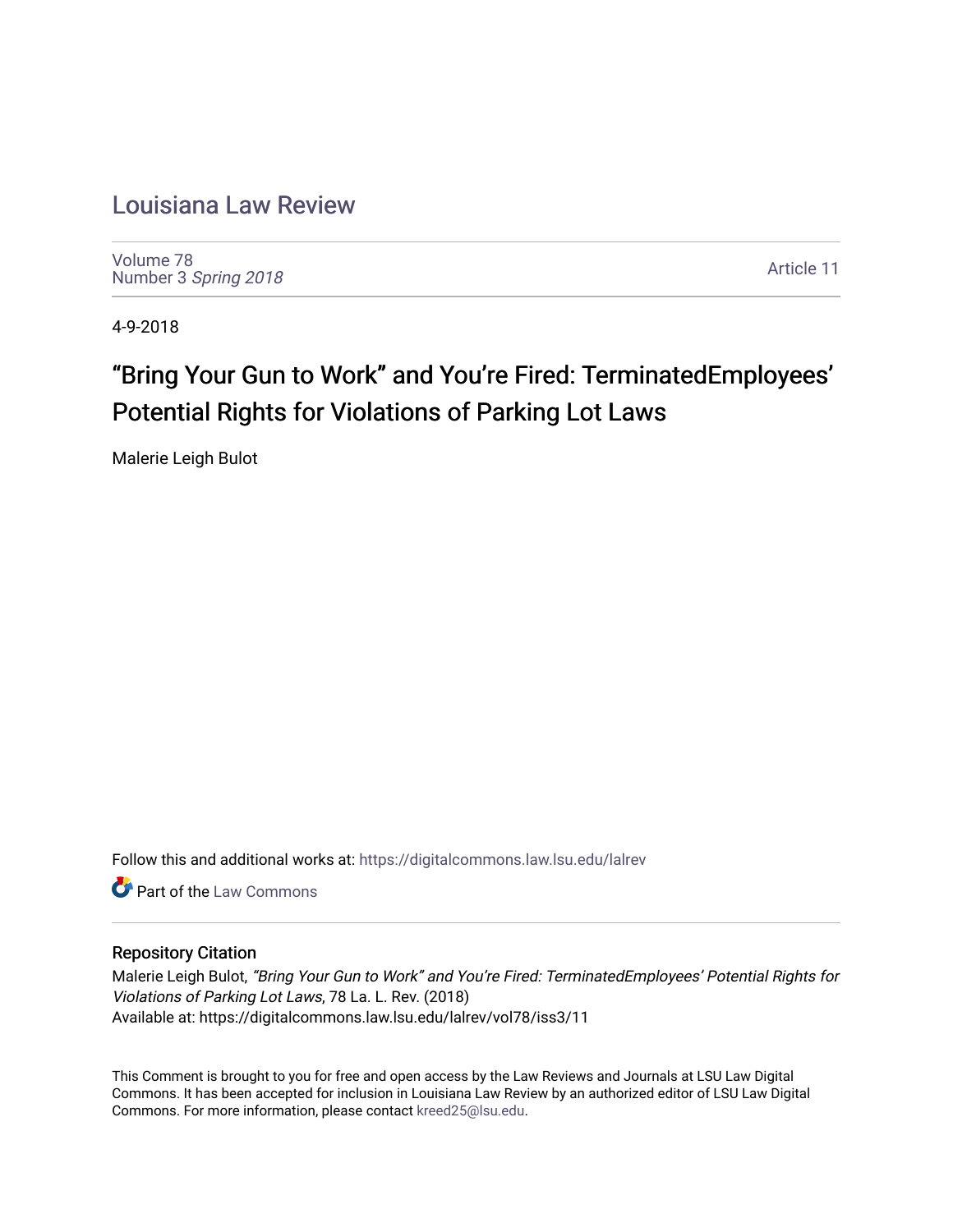# **"Bring Your Gun to Work" and You're Fired: Terminated Employees' Potential Rights for Violations of Parking Lot Laws**

# TABLE OF CONTENTS

| I.  | The Individual Right to Keep Arms in Parking Lots  994    |  |
|-----|-----------------------------------------------------------|--|
|     | A. Parking Lot Laws Vary, but Policy Does Not  995        |  |
|     | Guns on Company Property: Who, What, When,<br>1.          |  |
|     |                                                           |  |
|     | B. Parking Lot Laws Held Constitutional, yet Subject to   |  |
|     |                                                           |  |
|     | 1.                                                        |  |
|     | Constitutional Because No Federal Preemption 1001<br>2.   |  |
|     | 3. Unconstitutional When Statutes Distinguish             |  |
|     |                                                           |  |
|     |                                                           |  |
| Π.  |                                                           |  |
|     | A. Express Rights of Action Within Parking Lot Laws  1006 |  |
|     | <b>B.</b>                                                 |  |
|     | C. The Tort of WDVPP: Common yet Complicated 1009         |  |
|     |                                                           |  |
| Ш.  | Swindol v. Aurora Sciences Flight Corp.:                  |  |
|     |                                                           |  |
| IV. | Employee Recovery Under WDVPP and                         |  |
|     |                                                           |  |
|     |                                                           |  |
|     | B. Whistleblower Statutes' Rationale and                  |  |
|     |                                                           |  |
|     |                                                           |  |
| V.  | Applying WDVPP and Whistleblower Statutes to Utah         |  |
|     |                                                           |  |
|     |                                                           |  |
|     |                                                           |  |
|     |                                                           |  |
|     |                                                           |  |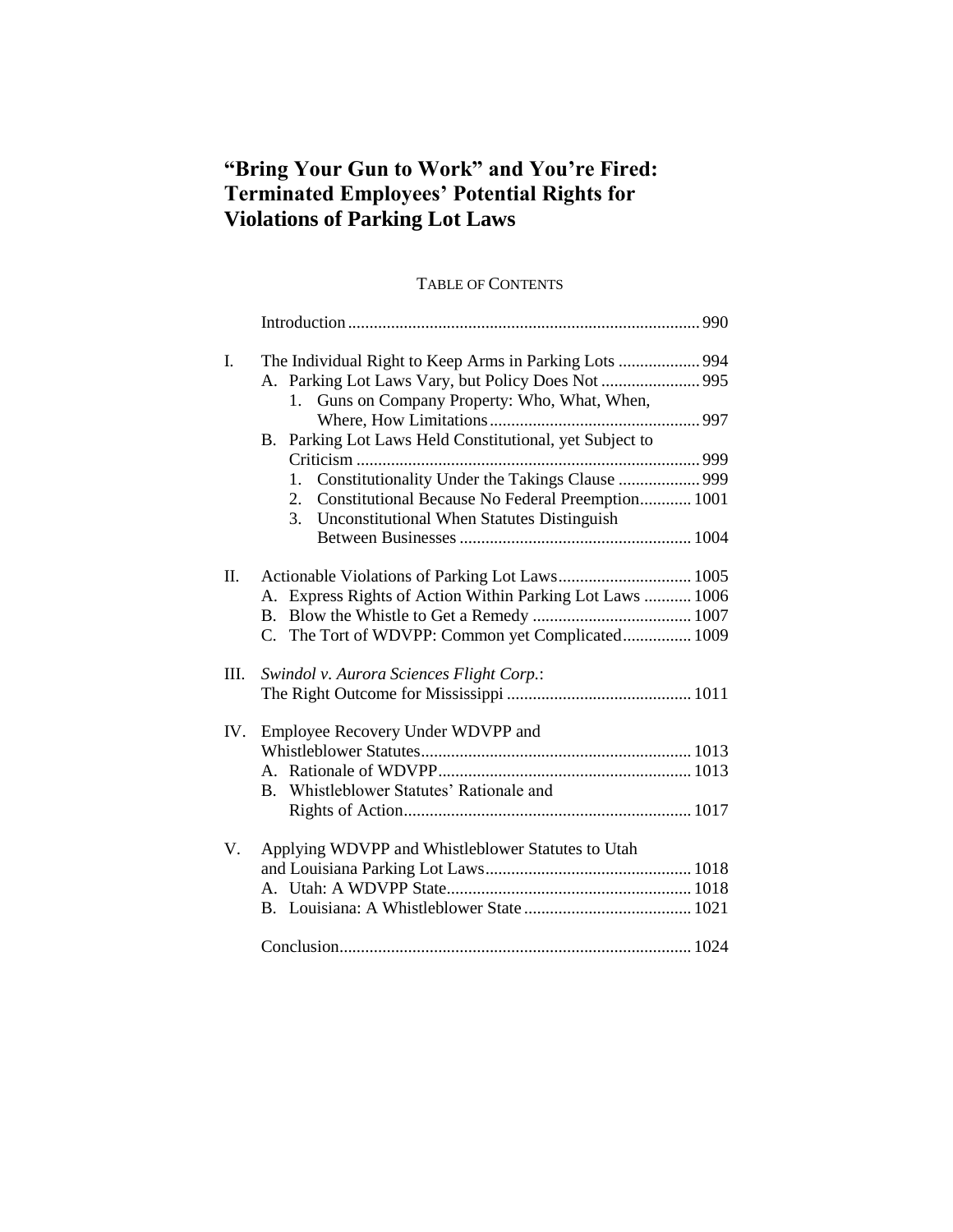#### **INTRODUCTION**

In August 2016 at a Black & Decker facility in Tennessee, security guards escorted an employee to the company parking lot as he cursed at them and yelled racial slurs.<sup>1</sup> When exiting the building, the raging employee pulled out a knife and fought with security.<sup>2</sup> The employee cut car tires,<sup>3</sup> raced to his vehicle in the company parking lot, retrieved his automatic rifle stored within it, and fired 120 rounds at security, other cars, and the facility.<sup>4</sup> Law enforcement labeled the event an instance of "workplace violence."<sup>5</sup> This violent workplace shooting was made possible in part by a Tennessee law that forbids employers from proactively banning firearms from their premises. In 2013, the Tennessee Legislature passed a "Parking Lot," or "Bring Your Gun to Work," law ("Parking Lot law"), which prohibited employers from instituting policies that ban the storage of firearms in vehicles on company property, including the parking lot.<sup>6</sup> As a result, the shooter could keep his firearm in his vehicle on the company parking lot, ready for such an attack.

Workplace violence like the Black & Decker incident is prevalent in the United States.<sup>7</sup> In 2010, there were 518 workplace homicides,<sup>8</sup> 405 of

Copyright 2018, by MALERIE LEIGH BULOT.

<sup>1.</sup> Maranda Faris, *Man accused of firing over 120 shots at Black & Decker*, JACKSON SUN (Aug. 29, 2016), http://www.jacksonsun.com/story/news/crime /2016/08/29/black-decker-suspect-facing-charges-fired-120-rounds/89517874/ [https://perma.cc/2ABE-CMVG].

<sup>2.</sup> *Id.*

<sup>3.</sup> *Id.*

<sup>4.</sup> Fortunately, no one was injured. Maranda Faris & Katherine Burgess, *Disgruntled Black & Decker employee arrested in shooting*, JACKSON SUN (Aug. 25, 2016), http://www.jacksonsun.com/story/news/crime/2016/08/25/shots-firedreported-near-passmore-lane-businesses-locked-down/89338202/ [https://perma.cc /EW9A-7U2A].

<sup>5.</sup> *Id.*

<sup>6.</sup> *See* TENN. CODE ANN. §§ 39-17-1313, 50-1-312 (2017).

<sup>7.</sup> This trend of workplace violence has persisted since at least the 1990s. *Workplace homicides declined in 2004*, U.S. BUREAU OF LABOR STATS. (2005), http://www.bls.gov/opub/ted/2005/aug/wk5/art04.htm (see chart) [https://perma.cc /GY3G-RMBW]. Between 2006 and 2010, just over 3,000 people were victims of workplace homicide. *Id.*

<sup>8.</sup> *Workplace Homicides from Shootings*, U.S. BUREAU OF LABOR STATS., http://www.bls.gov/iif/oshwc/cfoi/osar0016.htm (last modified Sept. 16, 2015) [https://perma.cc/ZK72-HZY7].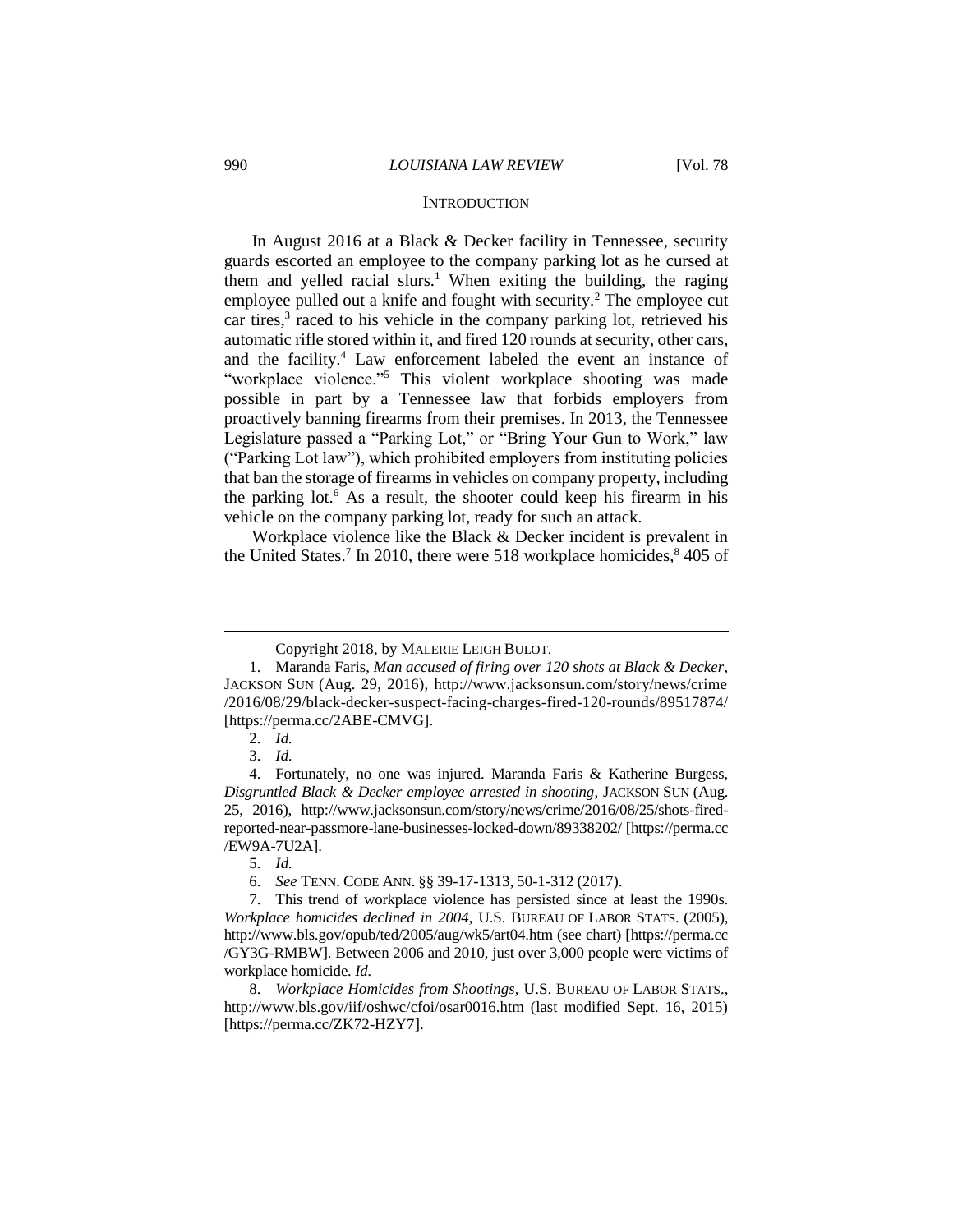which were shootings<sup>9</sup> and 77 of which resulted in multiple fatalities.<sup>10</sup> Despite potential workplace fatalities and the employer's duty to provide a safe work environment, $11$  employers in 21 states cannot prohibit employees from storing firearms in vehicles on company parking lots.<sup>12</sup> Though some workplace violence may be unavoidable,<sup>13</sup> these Parking Lot

9. OCCUPATIONAL SAFETY & HEALTH ADMIN. OFFICE OF COMMC'N, OSHA TRADE RELEASE: OSHA ISSUES COMPLIANCE DIRECTIVE TO ADDRESS WORKPLACE VIOLENCE (Sept. 8, 2011), https://www.osha.gov/pls/oshaweb/owadisp.show\_docu ment?p\_table=NEWS\_RELEASES&p\_id=20637 [https://perma.cc/9AQA-FR86].

10. *Workplace Homicides from Shootings*, *supra* note 8. The trend continued when in 2012 there were 463 workplace homicides, 81% of which resulted from shootings. *News Release: National Census of Fatal Occupational Injuries in 2012 (Preliminary Results)*, U.S. BUREAU OF LABOR STATS., [https://www.bls.gov/news](https://www.bls.gov/news.release/archives/cfoi_08222013.pdf) [.release/archives/cfoi\\_08222013.pdf](https://www.bls.gov/news.release/archives/cfoi_08222013.pdf) (last modified Aug. 22, 2013) [https://perma.cc /2M6Z-ZQ3Z].

11. *See, e.g.*, Taboas v. Mlynczak, 149 F.3d 576, 582 (7th Cir. 1998); Gallose v. Long Island R.R. Co., 878 F.2d 80, 84−85 (2d Cir. 1989); MacNeil v. Labor and Indus. Review Comm'n, 2012 WL 147861, at \*4 (Wis. Ct. App. Jan. 19, 2012); Parsons v. United Tech. Corp., Sikorsky Aircraft Div., 700 A.2d 655, 666 (Conn. 1997); Sprouse v. Miss. Emp't Sec. Comm'n, 639 So. 2d 901, 904 (Miss. 1994) (Prather, J., dissenting); *see also* Occupational Safety and Health Act, 29 U.S.C. § 654 (2012) (aiming to provide for a hazard-free work environment).

12. *See, e.g.*, ALA.CODE § 13A-11-90 (2017);ALASKA STAT.§ 18.65.800 (2017); ARIZ. REV. STAT. ANN. § 12-781 (2017); FLA. STAT. § 790.251 (2017); GA. CODE ANN. § 16-11-135 (2017); IDAHO CODE § 5-341 (2017); 430 ILL. COMP. STAT. § 66 / 65 (2017); IND. CODE ANN. § 34-28-7-2 (2017); KAN. STAT. ANN. § 75-7c10 (2017); KY. REV. STAT. ANN. § 237.106 (West 2017); LA. REV. STAT. § 32:292.1 (2017); ME. STAT. tit. 26, § 600 (2017); MINN. STAT. § 624.714(18) (2017); MISS. CODE ANN. § 45-9-55 (2017); NEB. REV. STAT. § 69-2441 (2017); N.D. CENT. CODE § 62.1-02-13 (2017); OKLA. STAT. tit. 21, §§ 1289.7a, 1290.22 (2017); TENN. CODE ANN. §§ 39- 17-1313, 50-1-312; TEX. LABOR CODE ANN. § 52.061 (West 2017); UTAH CODE ANN. § 34-45-103 (West 2017); WIS. STAT. § 175.60(15m) (2017). Given the general prohibition, this Comment refers to these statutes as "Parking Lot laws."

13. Some workplace violence is simply unavoidable—a company firearm ban, for instance, will not ward off disgruntled employees who retrieve guns from their homes, domestic violence situations that bleed into the workplace, or robberies. *See generally* Jennifer Moyer Gaines, *Employer Liability for Domestic Violence in the Workplace: Are Employers Walking a Tightrope Without a Safety Net?*, 31 TEX. TECH. L. REV. 139, 148 (2000). An employer *may* foresee violence resulting from gun storage on company property. *See* Dana Loomis et. al., *Employer Policies Toward Guns and the Risk of Homicide in the Workplace*, 95 AM. J. PUB. HEALTH 830, 831 (2005). There is also some value in an employer being able to maintain a ban of firearms. One 2005 study found that a workplace without a firearm ban was seven times more likely to have a homicide than a company with a firearm ban. Loomis et al., *supra*, at 831*.*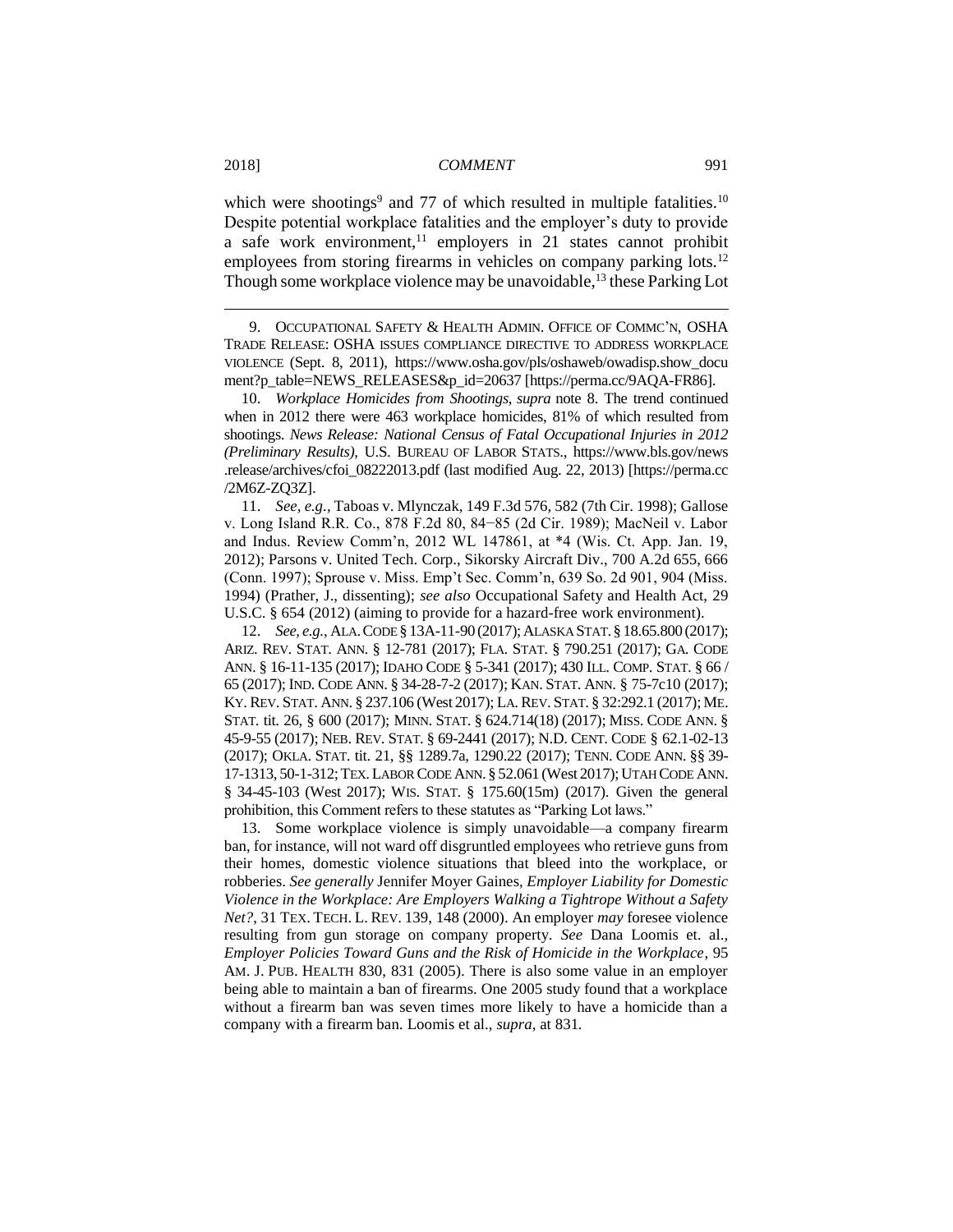laws nonetheless encumber an employer's ability to ensure workplace safety $14$  and exercise its private property rights.<sup>15</sup>

Although Parking Lot laws largely circumscribe an employer's authority, they are the law in their respective states and govern many companies' policies.<sup>16</sup> Failure to comply with the statutes carries serious implications for employers; depending on the jurisdiction, criminal penalties or civil damages may be instituted against an employer who fails to comply with the statutes.<sup>17</sup> Most Parking Lot laws, however, fail to provide an explicit right of action to an employee terminated for storing a firearm on company property.<sup>18</sup>

When a Parking Lot law is not actionable on its face, an employee must first examine his employment arrangements to determine possible remedies upon termination. The majority of employees in the United States are at-will, meaning that the employer or the employee may terminate the employment relationship at any time for any reason.<sup>19</sup> Because the at-will doctrine lends itself to uncertainty and arbitrariness,  $20$ many states limit the negative consequences of at-will by recognizing the

17. *See* ALA. CODE § 13A-11-90; FLA. STAT. § 790.251; GA. CODE ANN. § 16-11-135; IDAHO CODE § 5-341; MINN. STAT. § 624.714(18); OKLA. STAT. tit. 21, §§ 1289.7a, 1290.22; TENN. CODE ANN. §§ 39-17-1313, 50-1-312; *see also* FLA. STAT. § 790.251(6) ; UTAH CODE ANN. § 34-45-106.

18. *See* ALASKA STAT. § 18.65.800; ARIZ. REV. STAT. ANN. § 12-781; GA. CODE ANN. § 16-11-135; IDAHO CODE § 5-341; 430 ILL. COMP. STAT. § 66 / 65; IND. CODE ANN. § 34-28-7-2; KAN. STAT. ANN. § 75-7c10; LA. REV. STAT. § 32:292.1; ME. STAT. tit. 26, § 600; MINN. STAT. § 624.714(18); MISS. CODE ANN. § 45-9-55; NEB. REV. STAT. § 69-2441; TEX. LABOR CODE ANN. § 52.061; UTAH CODE ANN. § 34-45-103; WIS. STAT. § 175.60(15m).

19. *See* RESTATEMENT OF EMP'T LAW § 2.01 (AM. LAW INST. 2015); Joseph Z. Fleming, *Labor and Employment Law: Recent Developments—At-Will Termination of Employment Has Not Been Terminated*, 20 NOVA L. REV. 437, 437 (1995). At-will employment is the predominant employment doctrine across states, so this Comment examines at-will employment as it relates to the tort of wrongful discharge.

20. At any time and without reason, the employer or employee might decide to end employment. Brad Rogers Carson, *Labor Law:* Tate v. Browning-Ferris Industries*: Oklahoma Creates a Common Law Action for Employment Discrimination*, 46 OKLA. L.REV. 557, 585 (1993).

<sup>14.</sup> *See* Loomis et al, *supra* note 13, at 831*.*

<sup>15.</sup> *See* Thomas W. Merrill, *Property and the Right to Exclude*, 77 NEB. L. REV. 730, 745 (1998) ("There is strong evidence that, with respect to interests in land, the right to exclude is the first right to emerge in primitive property rights systems."); *see also* Sara Sahni, *Gun Battle in Georgia Over Firearms at Work*, 25 GA. EMP. L. LETTER 1 (2013).

<sup>16.</sup> 21 states have these laws. *See supra* note 12.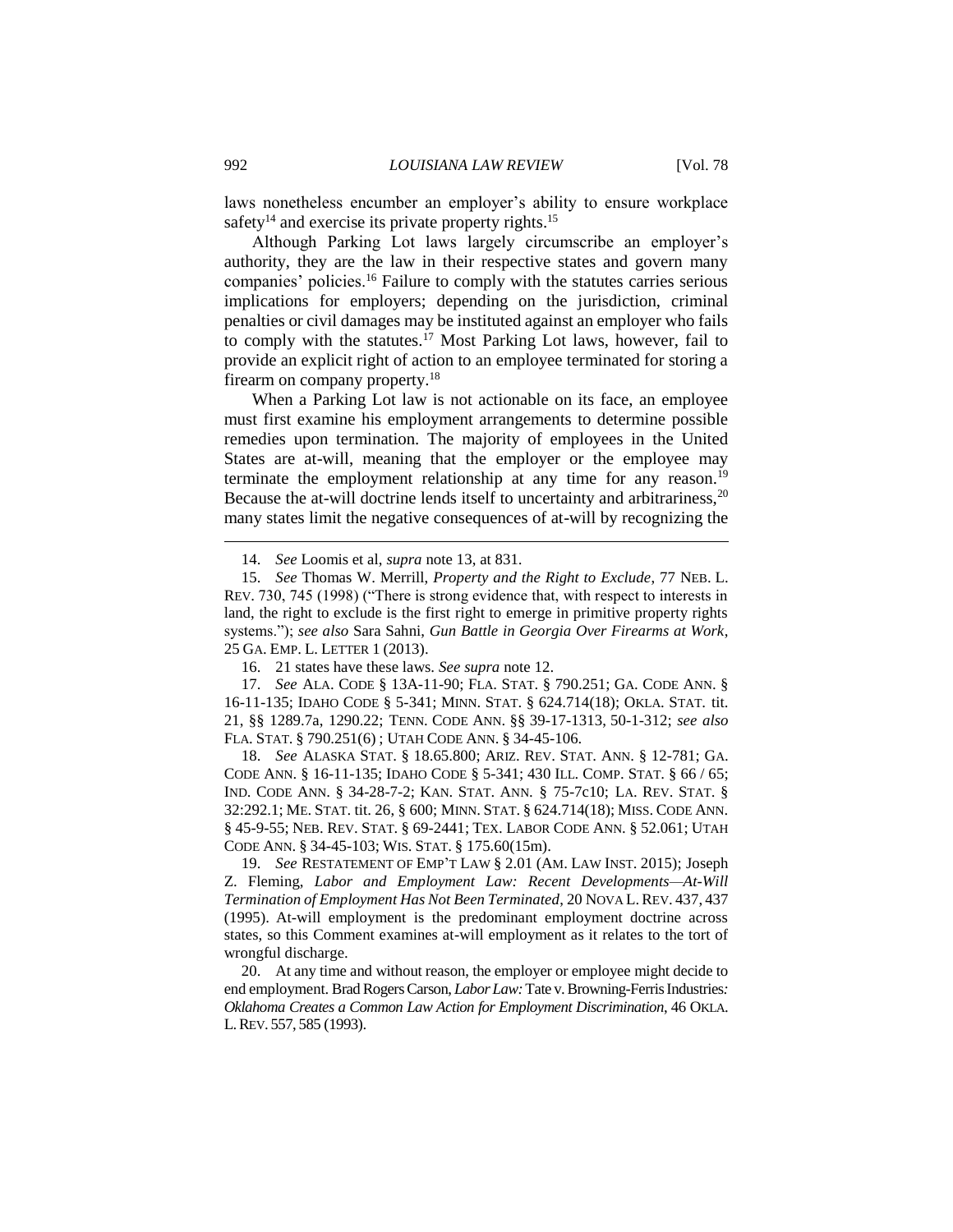tort of wrongful discharge in violation of public policy ("WDVPP").<sup>21</sup> The WDVPP tort is a public policy exception to at-will employment that curtails an employer's ability to fire an employee if doing so would infringe on some well-established public policy.<sup>22</sup> Though the breadth of the tort depends on the state, such recognized public policies are encompassed in state Parking Lot laws.<sup>23</sup> These statutes elevate an employee's rights to keep and bear arms and to defend himself above the private property rights of his employer. $^{24}$ 

Though a state's recognition of WDVPP and Parking Lot legislation affords discharged employees a tort action for WDVPP, this Comment argues that terminated employees must look for an alternate remedy when the state they work in does not recognize WDVPP. In such a case, a terminated, gun-storing employee may look to a "whistleblower" statute for recovery.<sup>25</sup>

Part I of this Comment examines the Second Amendment and various state Parking Lot laws and their exceptions. Part I also presents courts' and scholars' determinations on the constitutionality of Parking Lot laws. Part II explains the tort of wrongful discharge itself as it varies among the states along with the public policy and whistleblower exceptions to at-will employment. Part III focuses on a recent United States Fifth Circuit Court of Appeals case, *Swindol v. Aurora Flight Sciences Corporation*, in which the Fifth Circuit became the first court to recognize a gun-storing employee's right of action against a former employer who violated a state's Parking Lot law.<sup>26</sup> Part IV determines that the *Swindol* court correctly decided the case after generally analyzing the rationale of WDVPP and the public policy considerations behind the enactment of Parking Lot laws. Part IV also argues that in the event a state does not

<sup>21.</sup> As of 2007, 44 states have recognized such an exception. Kenneth G. Dau-Schmidt & Timothy A. Haley, *Governance of the Workplace: The Contemporary Regime of Individual Contract, 28 COMP. LABOR L. & POL'Y J. 313, 338 (2007).* 

<sup>22.</sup> RESTATEMENT OF EMP'T LAW § 5.01 (AM. LAW INST. 2015).

<sup>23.</sup> *See* discussion *infra* Part IV.A.

<sup>24.</sup> Ethan T. Stowell, *Top Gun: The Second Amendment, Self-Defense, and Private Property Exclusion*, 26 REGENT U. L. REV. 521, 538 (2013).

<sup>25.</sup> *See, e.g.*, LA. REV. STAT. § 23:967 (2017); MINN. STAT. § 181.932 (2017); *see also* Frank J. Cavico, *Private Sector Whistleblowing and the Employment-At-Will Doctrine: A Comparative Legal, Ethical, and Pragmatic Analysis*, 45 S. TEX. L. REV. 543, 549 (2004) ("The statutes typically protect three types of 'whistleblowing' conduct: (1) disclosure . . . (2) assistance . . . (3) objection . . . ."). *See generally* Lois A. Lofgren, *Whistleblower Protection: Should Legislatures and The Courts Provide a Shelter to Public and Private Sector Employees to Disclose the Wrongdoing of Employers?*, 38 S.D. L. REV. 316 (1993)*.*

<sup>26.</sup> Swindol v. Aurora Flight Sci. Corp., 832 F.3d 492 (5th Cir. 2017).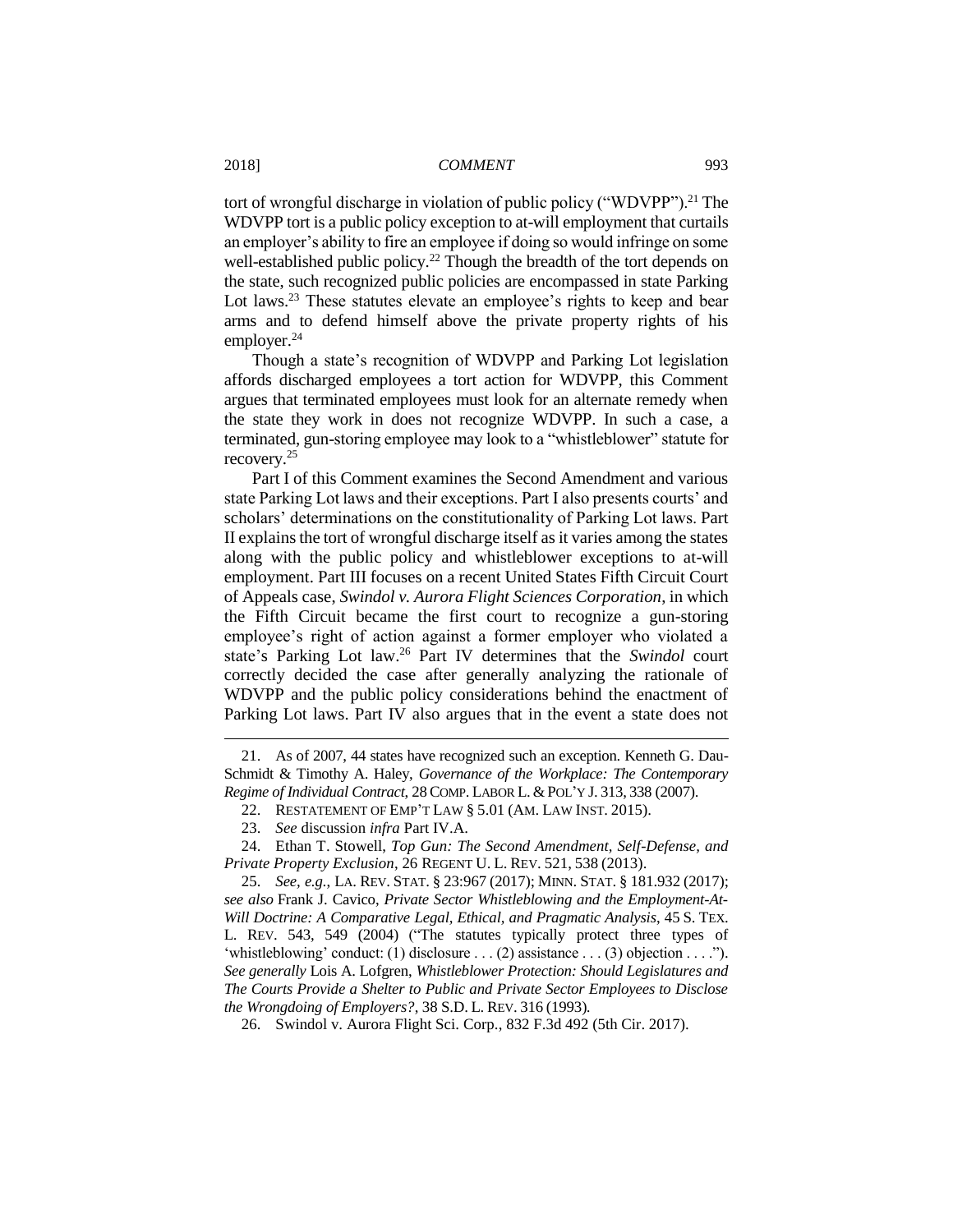recognize WDVPP, the existence of a whistleblower statute nonetheless will provide a right of action to an employee terminated for storing guns in his vehicle on company property. Part V surveys the employment laws of Utah and Louisiana, which respectively include the WDVPP tort and the whistleblower statute, and examines the circumstances surrounding their Parking Lot laws' enactment.

#### I. THE INDIVIDUAL RIGHT TO KEEP ARMS IN PARKING LOTS

In 2008, following increased lobbying efforts by interest groups like the National Rifle Association and a heightened public interest in gun rights,<sup>27</sup> the United States Supreme Court's decision in *District of Columbia v. Heller*<sup>28</sup> reexamined the Second Amendment of the United States Constitution, $29$  which grants the right to keep and bear arms, and ultimately disregarded a century-old precedent.<sup>30</sup> In *Heller*, the Court shifted its understanding of the Second Amendment from a collective right $31$  to an individual right.<sup>32</sup> Accordingly, although the Second Amendment encompasses an individual right to keep and bear arms, that right is only that of the people against the national and state governments,<sup>33</sup> and private actors are fully within their purview to limit firearm exposure on their own land.<sup>34</sup> Scholars nonetheless refer to *Heller* as a "limelight"

<sup>27.</sup> The National Rifle Association in the years preceding 2008 began to push for the individualist view of the Second Amendment in its lobbying of Congress and state legislatures and financing of presidential elections. *See* Robert J. Spitzer, *Gun Law, Policy and Politics*, 84 N.Y. ST. B.A. J., July-Aug. 2012, at 35, 35 (defining the individualist view as one that the Second Amendment grants a personal right to keep and bear arms to civilians, not just those individuals in a "militia"); Garry Mathiason & Andrea R. Milano, *"Bring Your Gun to Work" Laws and Workplace Violence Prevention*, 60 FED. LAW. 60, 61 (2013).

<sup>28.</sup> District of Columbia v. Heller, 554 U.S. 570 (2008).

<sup>29.</sup> "A well regulated Militia, being necessary to the security of a free State, the right of the people to keep and bear Arms, shall not be infringed." U.S. CONST. amend. II.

<sup>30.</sup> *Heller*, 554 U.S. 570. *See, e.g.*, United States v. Cruikshank, 92 U.S. 542, 553 (1875) (holding that the right to possess firearms existed only for those citizens in a state militia).

<sup>31.</sup> *See Cruikshank*, 92 U.S. at 553.

<sup>32.</sup> *Heller*, 554 U.S. at 591.

<sup>33.</sup> *Id.* at 619−20. The Second Amendment also is effective as to state actors by virtue of the Fourteenth Amendment. *See* McDonald v. City of Chicago, 561 U.S. 742, 791 (2010).

<sup>34.</sup> GeorgiaCarry.Org, Inc. v. Georgia, 687 F.3d 1244, 1265 (11th Cir. 2012) ("An individual's right to bear arms as enshrined in the Second Amendment, whatever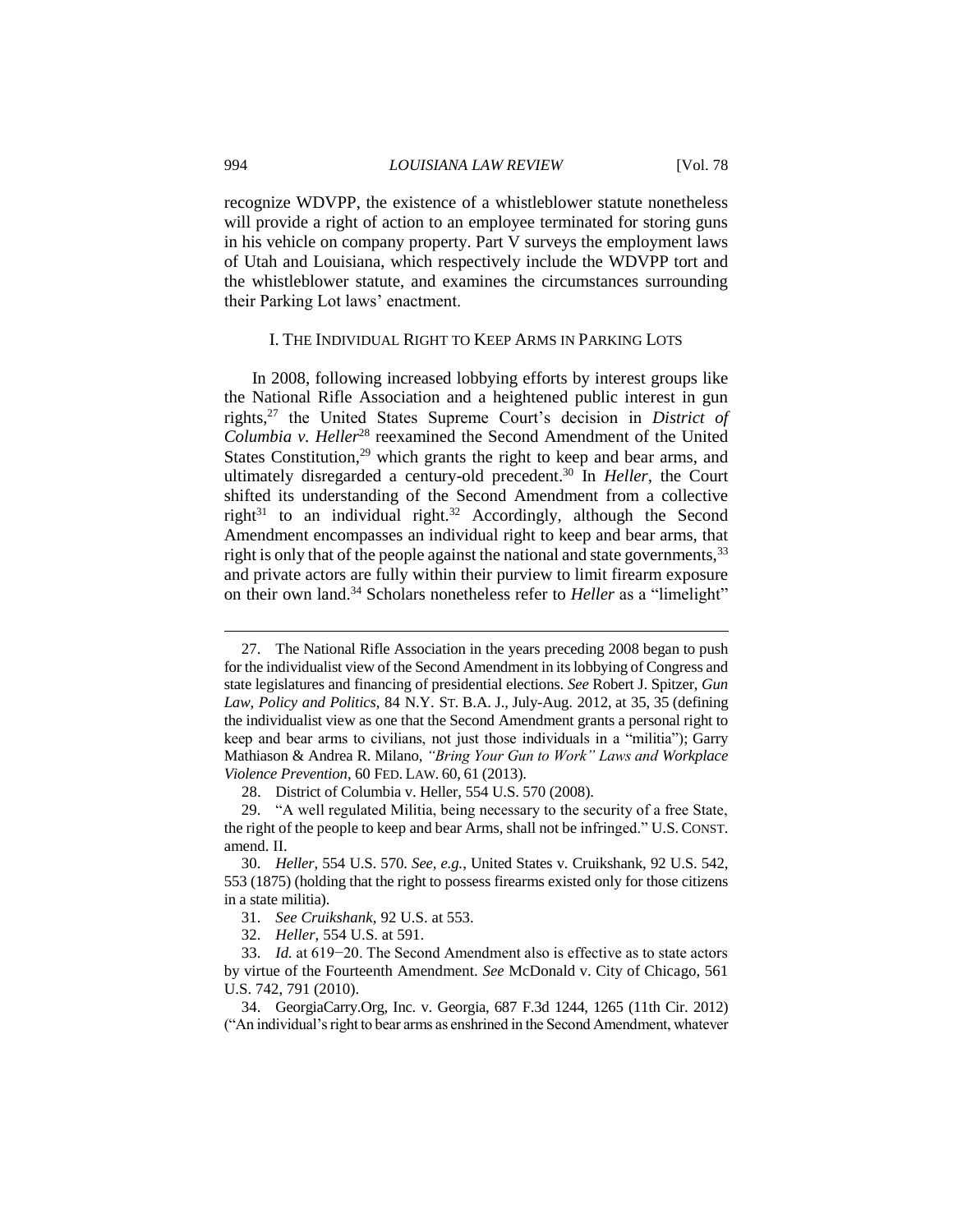case because the decision brought the Second Amendment squarely within the public's attention.<sup>35</sup> With the subsequent focus on a citizen's right to bear arms, 12 additional states passed Parking Lot laws.<sup>36</sup> These statutes went "beyond the [traditional] protection of an individual's right to keep arms in the home" to include the right to keep arms on another's private property.<sup>37</sup> The following sections distill the general provisions and various limitations of Parking Lot laws and identify those instances in which courts upheld the constitutionality of some of the statutes.

#### *A. Parking Lot Laws Vary, but Policy Does Not*

Parking Lot laws purport to protect gun owners' rights on the private property of others and, in so doing, limit employers' and other property owners' property interests.<sup>38</sup> These statutes either "prohibit property owners from banning the storage of firearms locked in vehicles located on the owner's property"<sup>39</sup> or forbid employers from "establish[ing], maintain[ing], or enforc[ing] any policy or rule that has the effect of allowing such employer or its agents to search the locked privately owned vehicles of employees or invited guests on the employer's parking lot . . . ."<sup>40</sup> The statutes give employees the right to store firearms in their vehicles on a company's private property.<sup>41</sup> Pursuant to these laws, employers may

its full scope, certainly must be limited by the equally fundamental right of a private property owner to exercise exclusive dominion and control over its land.").

<sup>35.</sup> Stowell, *supra* note 24, at 523.

<sup>36.</sup> *See, e.g.*, ALA. CODE § 13A-11-90 (2013); ALASKA STAT. § 18.65.800 (2005); ARIZ. REV. STAT. ANN. § 12-781 (2009); IDAHO CODE § 5-341 (2009); 430 ILL. COMP. STAT. § 66 / 65 (2013); IND. CODE ANN. § 34-28-7-2 (2010); ME. STAT. tit. 26, § 600 (2012); N.D. CENT. CODE § 62.1-02-13 (2011); TENN. CODE ANN. § 39-17-1313 (2013); TENN. CODE ANN. § 50-1-312 (2015); TEX. LABOR CODE ANN. § 52.061 (West 2011); UTAH CODE ANN. § 34-45-103 (West 2009); WIS. STAT. § 175.60(15m) (2014).

<sup>37.</sup> Stowell, *supra* note 24, at 521−22.

<sup>38.</sup> Some statutes not only govern private and public employers but also affect the rights of other property owners, such as landlords, municipalities, and others. *See, e.g.*, ALASKA STAT. § 18.65.800(a); GA. CODE ANN. § 16-11-135.

<sup>39.</sup> Ramsey Winch, Inc. v. Henry, 555 F.3d 1199, 1202 (10th Cir. 2009).

<sup>40.</sup> GA. CODE ANN. § 16-11-135(a).

<sup>41.</sup> Employees are just one group that has the right to store firearms in their vehicles, subject to some exceptions; for instance, invitees and/or customers may also store firearms on another's private parking lot in some states. *See, e.g.*, ALASKA STAT. § 18.65.800(a) (stating "an individual"); ARIZ. REV. STAT. ANN. § 12-781 (stating "a person"); FLA. STAT. § 790.251(4) (stating "any customer, employee, or invitee"); GA. CODE ANN. § 16-11-135; N.D. CENT. CODE ANN. § 62.1-02-13.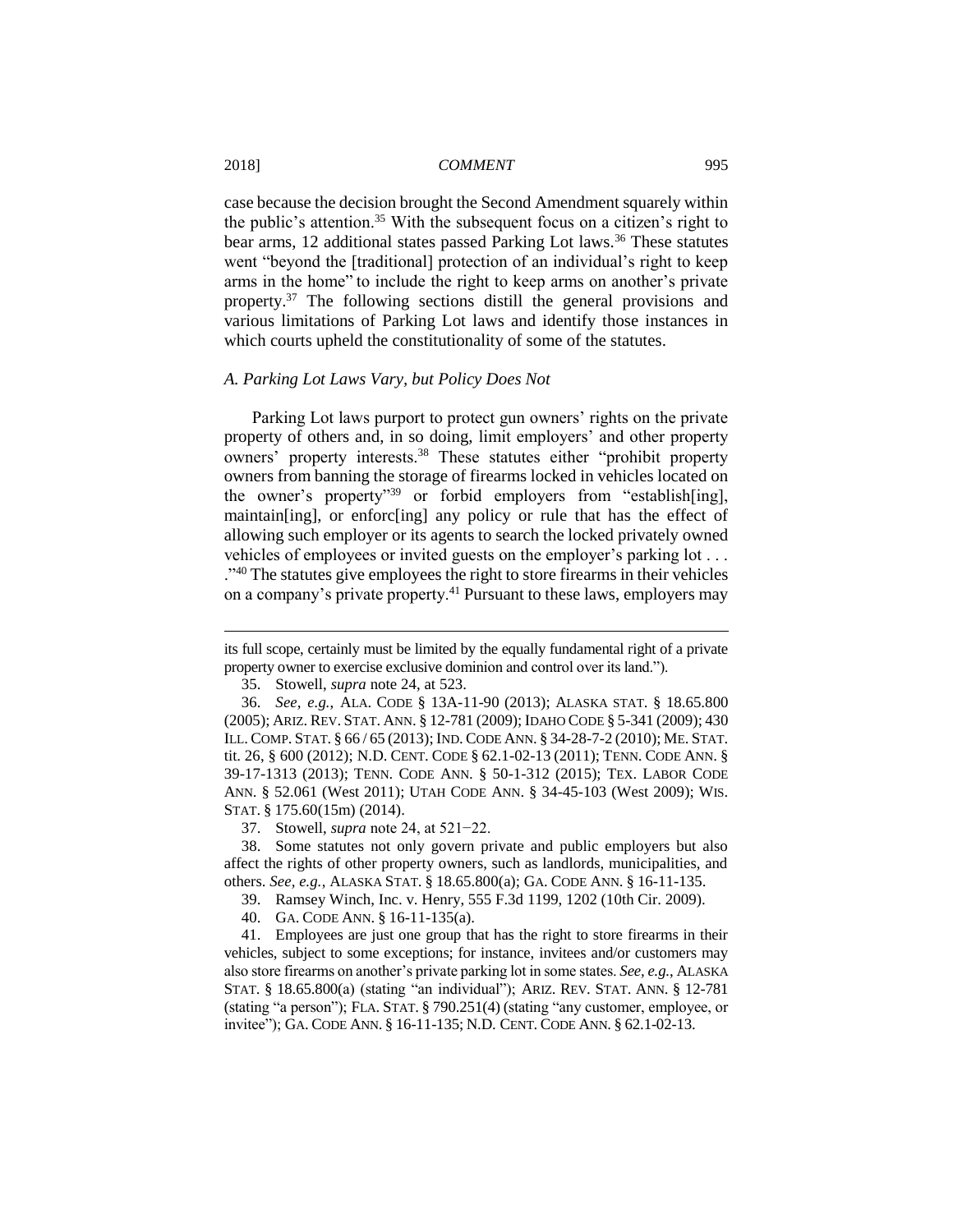not implement policies that effectively ban the storage of guns at the workplace, a restriction that infringes on their rights as private property owners to use their land and exclude things or persons from it.<sup>42</sup> To somewhat compensate for this infringement, if an incident were to occur as a result of firearm storage on the premises—like the violence at Black & Decker—more than half of Parking Lot laws dictate the employer cannot be held civilly liable for any resulting injuries or damages.<sup>43</sup>

If an employer bars gun storage on its property in an effort to avoid workplace violence injuries, however, it would violate the Parking Lot law and could result in criminal<sup>44</sup> or civil liability.<sup>45</sup> Conversely, the majority of Parking Lot laws lack a private enforcement mechanism for individuals harmed by a company policy illegally banning firearms.<sup>46</sup> Parking Lot laws in 15 states fail to grant explicitly a right of action to employees who are directly harmed as a result of unlawful company policies.<sup>47</sup> Though

43. *See* ALASKA STAT. § 18.65.800(c); FLA. STAT. § 790.251(5)(b); GA. CODE ANN. § 16-11-135(e); LA. REV. STAT. § 32:292.1(B) (2017); ME. STAT. tit. 26, § 600(2) (2017); MISS. CODE ANN. § 45-9-55(5) (2017); N.D. CENT. CODE ANN. § 62.1-02-13(3); OKLA. STAT. tit. 21, §§ 1289.7a(B), 1290.22(E) (2017); TENN. CODE ANN. § 39-17-1313(b) (2017); UTAH CODE ANN. § 34-45-104 (West 2017); WIS. STAT. §175.60(21)(c) (2017).

44. *See* ALA. CODE § 13A-11-90 (2017); FLA. STAT. § 790.251; GA. CODE ANN. § 16-11-135;IDAHO CODE § 5-341 (2017); MINN. STAT. § 624.714(18)(2017); OKLA. STAT. tit. 21, §§ 1289.7a,1290.22; TENN. CODE ANN. §§ 39-17-1313, 50-1-312.

45. Employers may be held civilly liable in a civil or administrative action commenced by the state's Attorney General. *See* FLA. STAT. 790.251(6); *see also*  UTAH CODE ANN. § 34-45-106.

46. *See* discussion *infra* Part II.A. Only Alabama, Florida, Kentucky, North Dakota, Oklahoma, and Tennessee speak to possible civil actions for employees to enforce Parking Lot laws. *See infra* Part II.A*.*

47. *See* ALASKA STAT.§ 18.65.800;ARIZ.REV.STAT.ANN.§ 12-781 (2017);GA. CODE ANN. § 16-11-135; IDAHO CODE § 5-341; 430 ILL. COMP. STAT. § 66/65 (2017); IND. CODE ANN. § 34-28-7-2 (2017); KAN. STAT. ANN. § 75-7c10 (2017); LA. REV. STAT. § 32:292.1; ME. STAT. tit. 26, § 600; MINN. STAT. § 624.714(18); MISS. CODE ANN.§ 45-9-55;NEB.REV.STAT. § 69-2441 (2017);TEX.LABOR CODE ANN.§ 52.061 (West 2017); UTAH CODE ANN. § 34-45-103;WIS. STAT. § 175.60(15m).

<sup>42</sup>*.* 1 WILLIAM BLACKSTONE, COMMENTARIES 138 (1765) ("The third absolute right, inherent in every [man], is that of property: which consists in the free use, enjoyment, and disposal of all his acquisitions, without any control or diminution . . . ."). The right of property, from the time of Blackstone, has included the right to use and exercise dominion over one's property "in total exclusion of the right of any other individual in the universe." 1 WILLIAM BLACKSTONE, COMMENTARIES \*2; *see also* Merrill, *supra* note 15, at 745 ("There is strong evidence that, with respect to interests in land, the right to exclude is the first right to emerge in primitive property rights systems . . . .").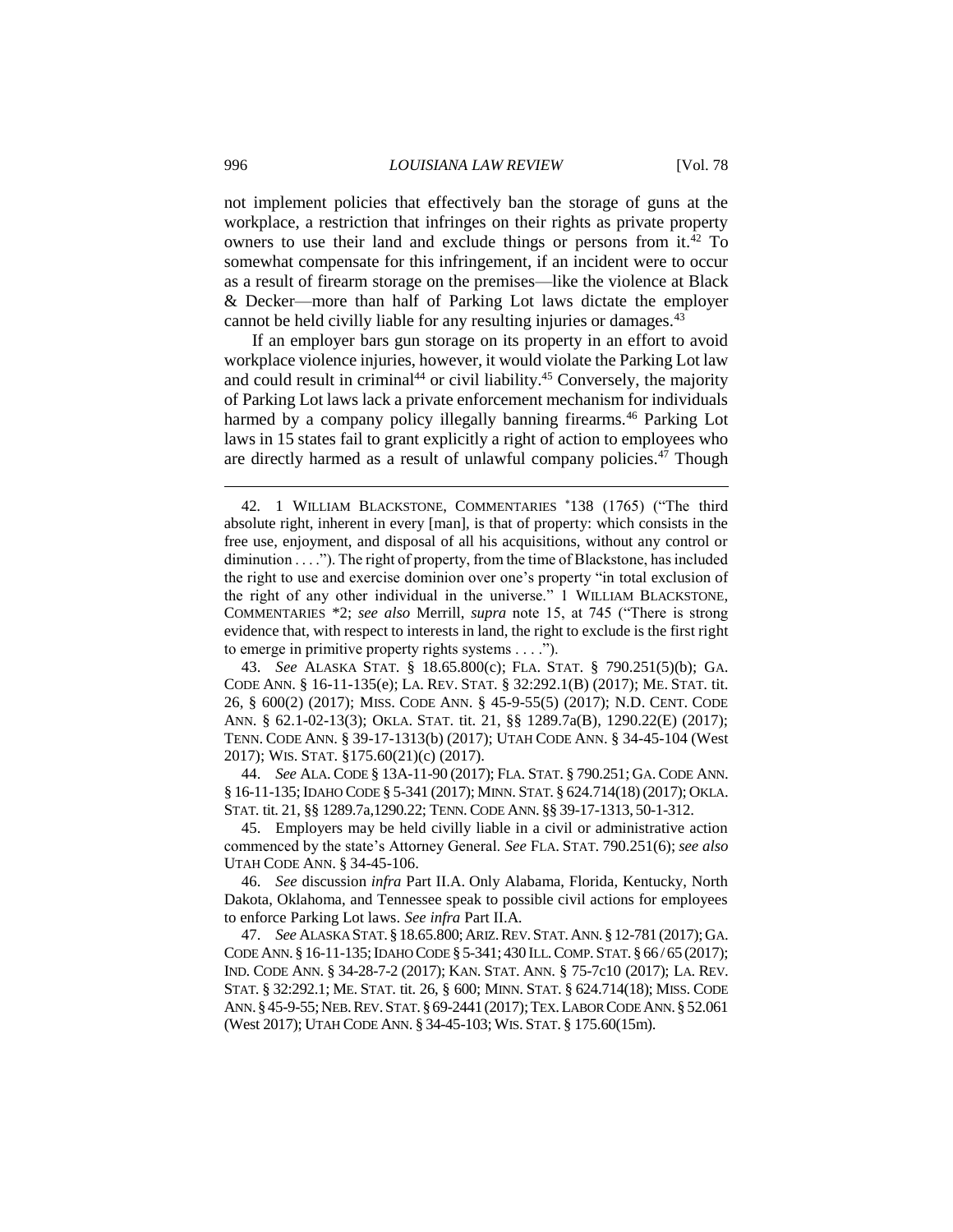these Parking Lot laws purport to extend the right to keep arms to a company's parking lot, most statutes do not provide employees with the tools to protect their rights.

## *1. Guns on Company Property: Who, What, When, Where, How Limitations*

Parking Lot laws confer the right to store guns on company property, but this right is not absolute, as the statutes contain many limitations. These limitations are categorized in the following way: (1) gun requirements; (2) limits on location; (3) vehicle requirements; (4) employee requirements; and (5) alternative solutions for employers. First, the guns stored in parking lots must be legal and out of sight.<sup>48</sup> Second, if the employer's business is one requiring a certain level of safety, the employer may nonetheless ban firearms.<sup>49</sup> Parking Lot laws also generally require that the employee's vehicle be locked and properly parked on company property.<sup>50</sup> Many Parking Lot laws mandate that employees who

50. The vehicle or the compartments of the vehicle containing the firearm must be locked according to the following state Parking Lot laws: ALA. CODE § 13A-11- 90(b)(3); ALASKA STAT. § 18.65.800(a); ARIZ. REV. STAT. ANN. § 12-781(A)(1); FLA. STAT. § 790.251(4)(a); 430 ILL. COMP. STAT. 66 / 65(b); IND. CODE ANN. § 34-

<sup>48.</sup> Many statutes require that the gun be "lawfully possessed" by the employee, meaning that the gun is properly registered and the employee is licensed in accordance with state gun laws. *See generally* ALA. CODE § 13A-11- 90(b); ALASKA STAT. § 18.65.800(a); FLA. STAT. § 790.251(4)(a). Some Parking Lot laws require the gun be kept out of plain view. *See, e.g.*, ALA. CODE § 13A-11-90(b)(3); ARIZ. REV. STAT. ANN. § 12-781(A)(2); 430 ILL. COMP. STAT. 66 / 65(b); IND. CODE ANN. § 34-28-7-2(A); ME. STAT. tit. 26, § 600(1); TENN. CODE ANN. § 39-17-1313(a)(2); UTAH CODE ANN. § 34-45-103(1)(a)(iii).

<sup>49.</sup> Such locations include the following: nuclear generating stations, *see* ARIZ. REV. STAT. ANN. § 12-781(C)(5); FLA. STAT. § 790.251(7)(c); GA. CODE ANN. § 16- 11-135(d)(3); 430 ILL. COMP. STAT. 66 / 65(a)(22); schools, *see* FLA. STAT. § 790.251(7)(a); MINN. STAT. § 624.714(18)(b); NEB. REV. STAT. § 69-2441(1)(a); hospitals, *see* N.D. CENT. CODE ANN. § 62.1-02-13(6)(g) (2017); correctional facilities, *see* FLA. STAT. § 790.251(7)(b); GA. CODE ANN. § 16-11-35(d)(2); IND. CODE ANN. § 34-28-7-2(b)(2); KY. REV. STAT. ANN. § 237.106(5)(b) (West 2017); N.D. CENT. CODE ANN. § 62.1-02-13(6)(b); UTAH CODE ANN. § 34-45-107; on or near a military base, *see* ARIZ. REV. STAT. ANN. § 12-781(C)(7); U.S. government property, *see* KY. REV. STAT. ANN. § 237.106(5)(a); where national defense, aerospace, homeland security occur, *see* FLA. STAT. § 790.251(7)(d); GA.CODE ANN. § 16-11-135(d)(4); 430 ILL. COMP. STAT. 66 / 65(a)(19) (where one cannot carry a firearm into parking area of "airport"); N.D. CENT. CODE ANN.  $\S 62.1-02-13(6)(c)$ ; or where activities involving explosives occur, *see* FLA. STAT. § 790.251(7)(e); N.D. CENT. CODE ANN. § 62.1-02-13(6)(d).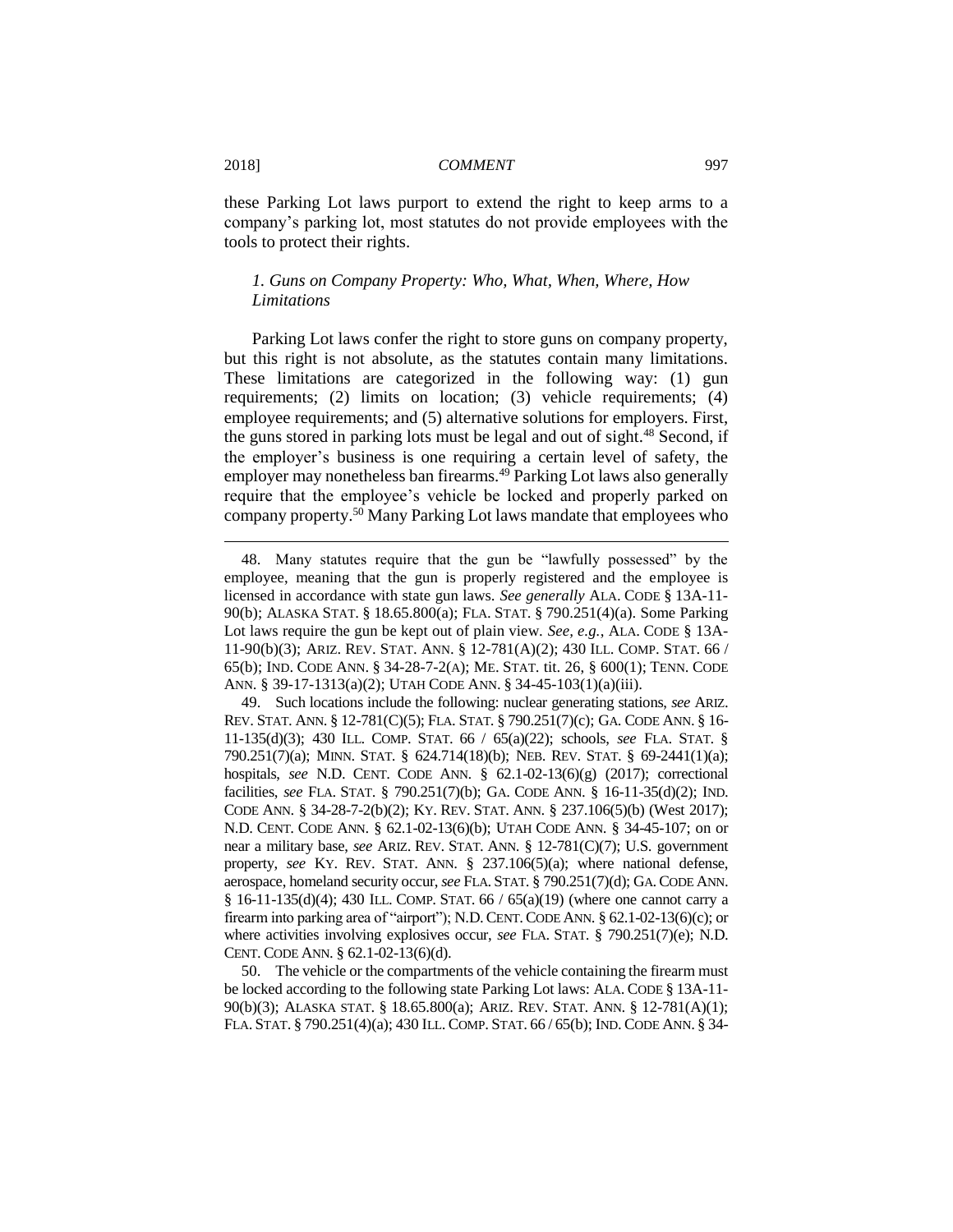wish to store guns must have a valid permit for the gun<sup>51</sup> or meet certain criteria for gun possession.<sup>52</sup> An employee must meet any or all of the first four types of requirements, depending on the state.<sup>53</sup> Failure to do so would give the employer the right to enforce an otherwise unlawful ban or void the employee's right to keep arms on company property.<sup>54</sup>

In addition to gun, location, vehicle, and employee requirements, employers in several states can take certain actions to further limit firearm storage in the company parking area.<sup>55</sup> For instance, an employer can provide extra security for parking lots,<sup>56</sup> post signage stating "no

51. ME. STAT. tit. 26, § 600(1); NEB. REV. STAT. § 69-2441(3) (when referencing "permitholder").

52. ALA. CODE § 13A-11-90(b)(1).

53. *See, e.g.*, ALASKA STAT. § 18.65.800;ARIZ.REV. STAT. ANN. § 12-781;GA. CODE ANN. § 16-11-135;IDAHO CODE § 5-341; 430 ILL. COMP. STAT. § 66 / 65;IND. CODE ANN. § 34-28-7-2; KAN. STAT. ANN. § 75-7c10; LA. REV. STAT. § 32:292.1; ME. STAT. tit. 26, § 600; MINN. STAT. § 624.714(18); MISS. CODE ANN. § 45-9-55; NEB. REV. STAT. § 69-2441; TEX. LABOR CODE ANN. § 52.061; UTAH CODE ANN. § 34-45-103; WIS. STAT. § 175.60(15m).

54. *See supra* note 53.

55. *See, e.g.*, ALASKA STAT. § 18.65.800(d); ARIZ. REV. STAT. ANN. § 12- 781(C)(3)(a)−(b); GA.CODE ANN.§ 16-11-135(d)(1); LA.REV.STAT.§32:292.1(D)(3); MISS. CODE ANN. § 45-9-55(2); *see also* ARIZ. REV. STAT. ANN. § 12-781(C)(8); LA. REV. STAT. § 32:292.1(D)(3)(b); UTAH CODE ANN. § 34-45-103(2)(a)(i).

56. In a handful of states, an employer who restricts or limits access to its lots like with a gate or a guard may maintain and enforce a policy preventing storage of firearms. ALASKA STAT. § 18.65.800(d); ARIZ. REV. STAT. § 12-781(C)(3)(a)−(b); GA. CODE ANN. § 16-11-135(d)(1); LA. REV. STAT. § 32:292.1(D)(3); MISS. CODE § 45-9-55(2). Similarly, if an employer provides an alternate lot for employees who wish to store guns in their cars that is "reasonably" close to the normal parking areas,

<sup>28-7-2(</sup>a); LA. REV. STAT. § 32:292.1(A); ME. STAT. tit. 26, § 600(1); NEB. REV. STAT. § 69-2441(3); N.D. CENT. CODE ANN. § 62.1-02-13(1)(a); OKLA. STAT. tit. 21, §§ 1289.7a(A), 1290.22(B) (2017); TENN. CODE ANN. § 39-17-1313(a)(2)(B); TEX. LABOR CODE ANN. § 52.061; UTAH CODE ANN. § 34-45-103(1)(a)(ii). This requirement applies only to employees' vehicles because an employer can always ban firearm storage in company vehicles. *See* ALA. CODE § 13A-11-90(b); ARIZ. REV. STAT. ANN. § 12-781(C)(2); FLA. STAT. § 790.251(7)(f); GA.CODE ANN. § 16- 11-135(c)(2); IDAHO CODE § 5-341; IND. CODE ANN. § 34-28-7-2(a); KAN. STAT. ANN. § 75-7c10(b); LA. REV. STAT. § 32:292.1(D)(2); ME. STAT. tit. 26 § 600(1); MISS. CODE ANN. § 45-9-55(3); NEB. REV. STAT. § 69-2441(4); N.D. CENT. CODE ANN. § 62.1-02-13(6)(e); TEX. LABOR CODE ANN. § 52.061; WIS. STAT. § 175.60(15m)(b). In some states, the employee must have general permission from his employer to park his vehicle in the company parking area and therefore store his firearm in his vehicle. *See, e.g.*, ALA. CODE § 13A-11-90(b)(2); TENN. CODE ANN. § 39-17-1313(a)(1).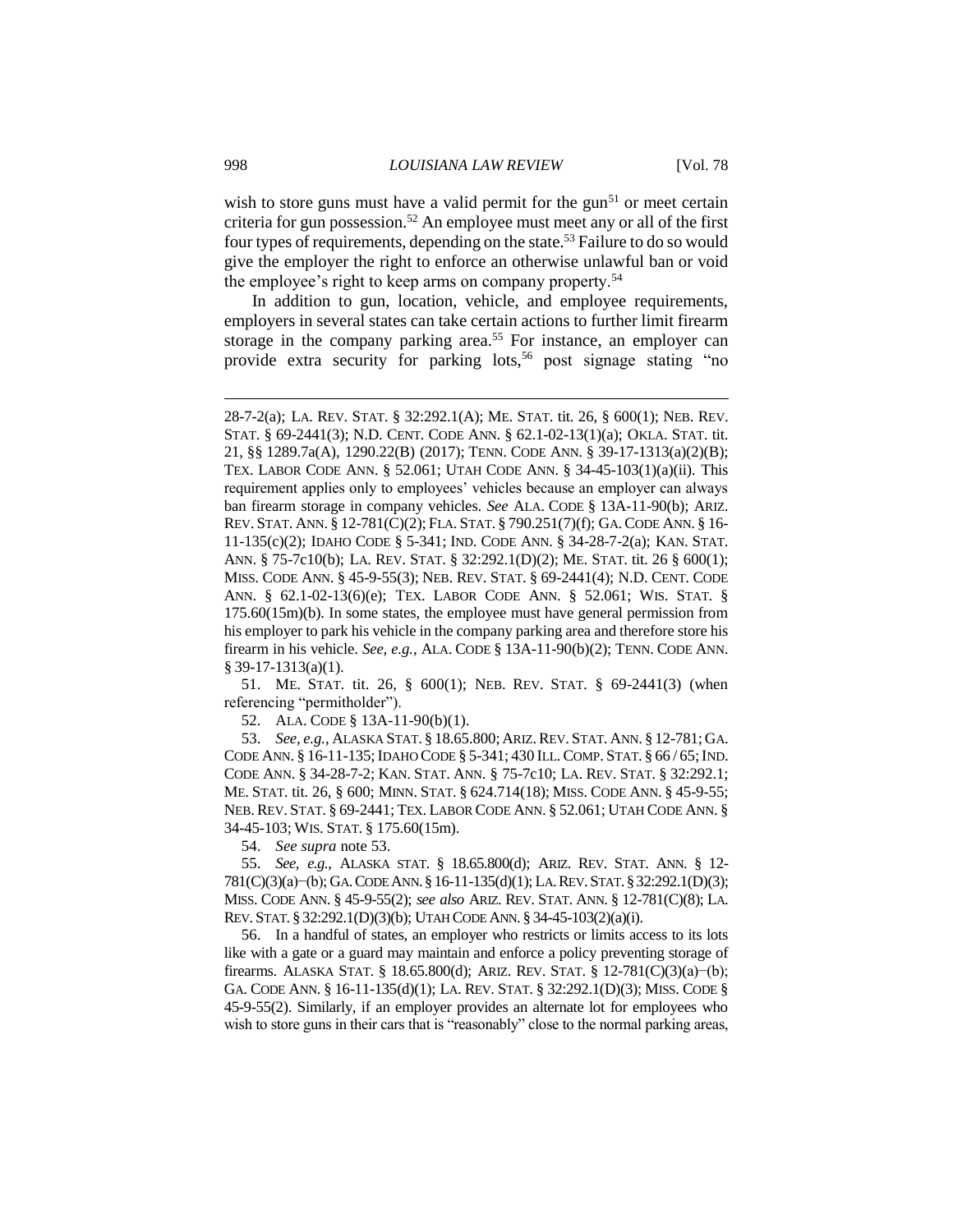firearms,"<sup>57</sup> or provide alternative storage for firearms.<sup>58</sup> When an employer takes one of those steps, he may continue to ban firearms from areas with extra security, signage, or alternative storage.<sup>59</sup> The intricacies of the Parking Lot laws are numerous and varying, yet the root of this legislation is the elevation of employees' right to keep arms in their vehicles above employers' interests in property and safety of the work environment.

#### *B. Parking Lot Laws Held Constitutional, yet Subject to Criticism*

Employers challenged some of the statutes in courts across the nation on constitutional grounds.<sup>60</sup> Employers asserted that the Parking Lot laws were unconstitutional for the following reasons: (1) they effected a "taking without just compensation" under the Fifth Amendment's Takings Clause;<sup>61</sup> (2) the federal Occupational Safety and Health Act ("OSH Act" $\frac{62}{2}$  preempted the state Parking Lot laws; (3) the statutes distinguished between businesses without a rational basis for the distinction; and (4) the statutes were unconstitutionally vague. Despite the employers' best arguments, courts largely upheld Parking Lot laws.<sup>63</sup>

#### *1. Constitutionality Under the Takings Clause*

Because Parking Lot laws limit employers' right to use and exclude from their land, challengers argued the statutes amounted to a "taking" under the Fifth Amendment's Takings Clause.<sup>64</sup> In the 2009 case of

the employer may restrict storage in the normal parking area. ARIZ. REV. STAT. § 12- 781(C)(8); LA. REV. STAT. § 32:292.1(D)(3)(b); UTAH CODE § 34-45-103(2)(a)(i).

<sup>57.</sup> NEB. REV. STAT. § 69-2441(2); OKLA. STAT. tit. 21, § 1290.22(D) (2017). 58. ARIZ. REV. STAT. § 12-781(C)(3)(c).

<sup>59.</sup> *See, e.g.*, ALASKA STAT. § 18.65.800(d); ARIZ. REV. STAT. § 12- 781(C)(3)(a)−(b); GA. CODE ANN. § 16-11-135(d)(1); LA. REV. STAT. § 32:292.1(D)(3); MISS.CODE § 45-9-55(2); *see also* ARIZ.REV. STAT. § 12-781(C)(8); LA. REV. STAT. § 32:292.1(D)(3)(b); UTAH CODE § 34-45-103(2)(a)(i).

<sup>60</sup>*. See* Ramsey Winch, Inc. v. Henry, 555 F.3d 1199 (10th Cir. 2009); Fla. Retail Fed'n, Inc. v. Att'y Gen. of Fla., 576 F. Supp. 2d 1281 (N.D. Fla. 2008).

<sup>61.</sup> *See* U.S. CONST. amend. V ("No person shall . . . be deprived of life, liberty, or property, without due process of law; nor shall private property be taken for public use, without just compensation.").

<sup>62.</sup> Occupational Safety and Health Act, 29 U.S.C. § 651 (2012).

<sup>63.</sup> *See* discussion *infra* Part I.B.1.–3.

<sup>64.</sup> *See Ramsey Winch*, 555 F.3d at 1208; *Fla. Retail Fed'n*, 576 F. Supp. 2d at 1289−90; *see also* U.S. CONST. amend V.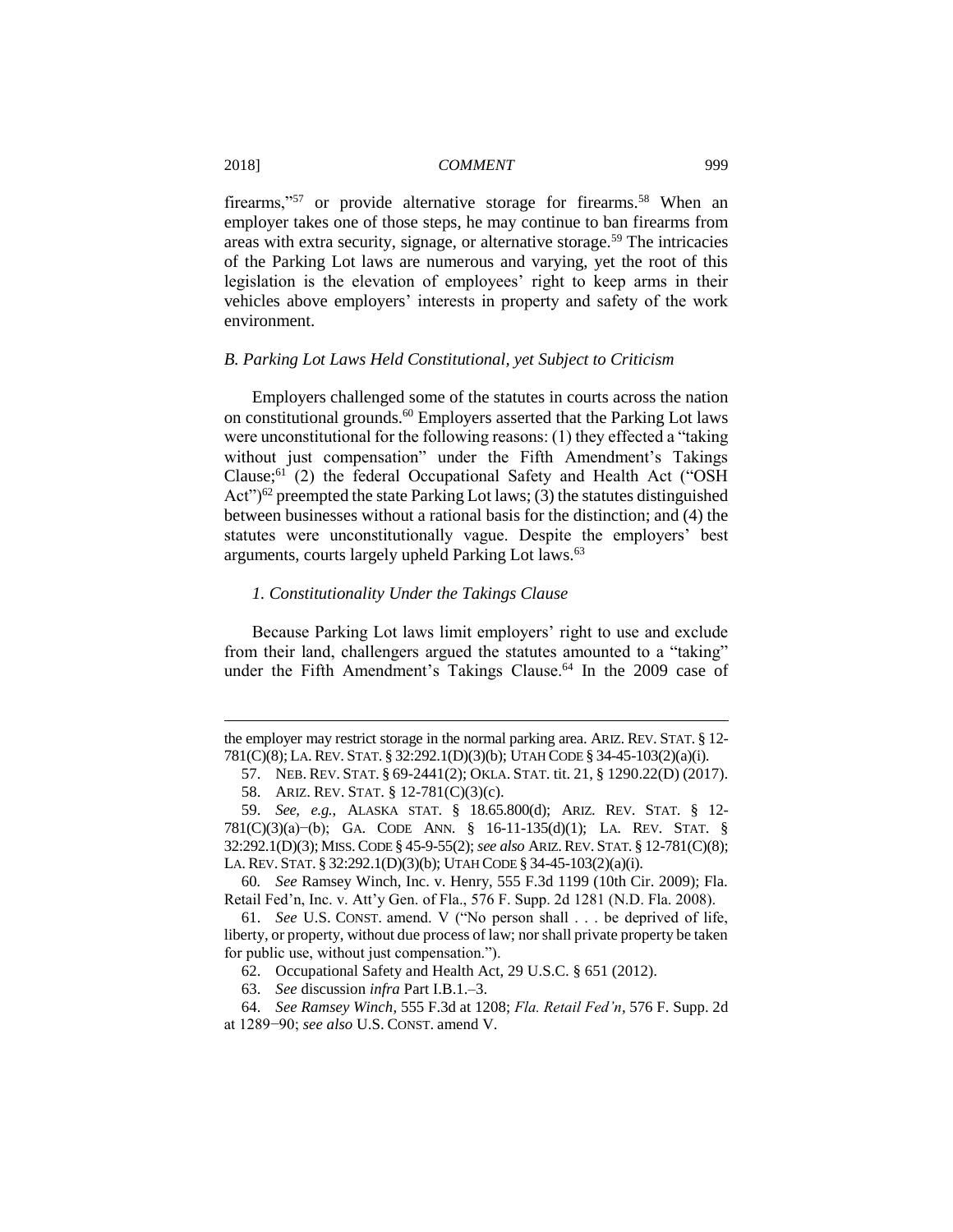*Ramsey Winch v. Henry*, <sup>65</sup> the United States Tenth Circuit Court of Appeals reviewed Oklahoma's Parking Lot law that imposed criminal liability on property owners.<sup>66</sup> The employer, Whirlpool, brought the initial action alleging the statute's unconstitutionality on several grounds and sought a permanent injunction against the statute's enforcement.<sup>67</sup> Whirlpool argued that restricting an employer's property interest and right to use his land constituted a taking. $68$  The court reasoned that merely prohibiting all property owners from making certain usages of their land did not constitute a *per se* taking or a taking under the *Penn Central Transportation Company v. City of New York factors.*<sup>69</sup> Instead, the court analogized the case to the United States Supreme Court's opinion in *PruneYard Shopping Center v. Robins.*<sup>70</sup> In *PruneYard*, the Court did not find a taking when California's constitution prohibited a private shopping

- 66. OKLA. STAT. tit. 21 § 1289.7a(A) (2009).
- 67. *Ramsey Winch*, 555 F.3d at 1202−03.

68. *Id.* at 1208−09. Whirlpool also argued that Oklahoma's statute was unconstitutional because (1) it was preempted by the OSH Act; and (2) it was unconstitutionally vague under the Fifth Amendment's Due Process Clause. *Id.* The *Ramsey* court did not afford much weight to the vagueness claim because a state law must be facially vague to be declared unconstitutional. *Id.* at 1211 n.11. Based on the particular facts of the case, the court determined that the statute was not unconstitutionally vague. *Id.*

69. *Id.* at 1209−10. Traditional takings occur when the government physically occupies land. Hendler v. United States, 952 F.2d 1364, 1371 (Fed. Cir. 1991). When regulations are involved, however, a taking may nonetheless still occur. Penn. Coal Co. v. Mahon, 260 U.S. 393, 415 (1922). There are two types of regulatory takings in which some governmental regulation is such that it effects a taking within the meaning of the Fifth Amendment. *Penn. Coal Co.*, 260 U.S. at 414−15. First, a *Penn Central* taking occurs when a consideration of the following factors demonstrates that a regulation goes so far as to deprive a landowner of land use: (1) the magnitude of the economic impact sustained by landowner; (2) whether the landowner relied on old law or regulations such that investment-backed expectations were impacted; and (3) the character of government action, that is, whether it is similar to a traditional taking and targeted towards a few landowners. Penn Cent. Transp. Co. v. City of New York, 438 U.S. 104, 124 (1978). Second, a *per se* taking is one in which the *Penn Central* factors are considered automatically satisfied; these takings include when a government permanently and physically occupies private land and when a regulation deprives a landowner of all reasonable economic uses. *See* Loretto v. Teleprompter Manhattan CATV Corp., 458 U.S. 419, 432−33 (1982); Lucas v. S.C. Coastal Council, 505 U.S. 1003, 1019 (1992).

70. *Ramsey Winch*, 555 F.3d at 1207 (citing PruneYard Shopping Ctr. v. Robins, 447 U.S. 74 (1980)).

<sup>65</sup>*. Ramsey Winch*, 555 F.3d 1199.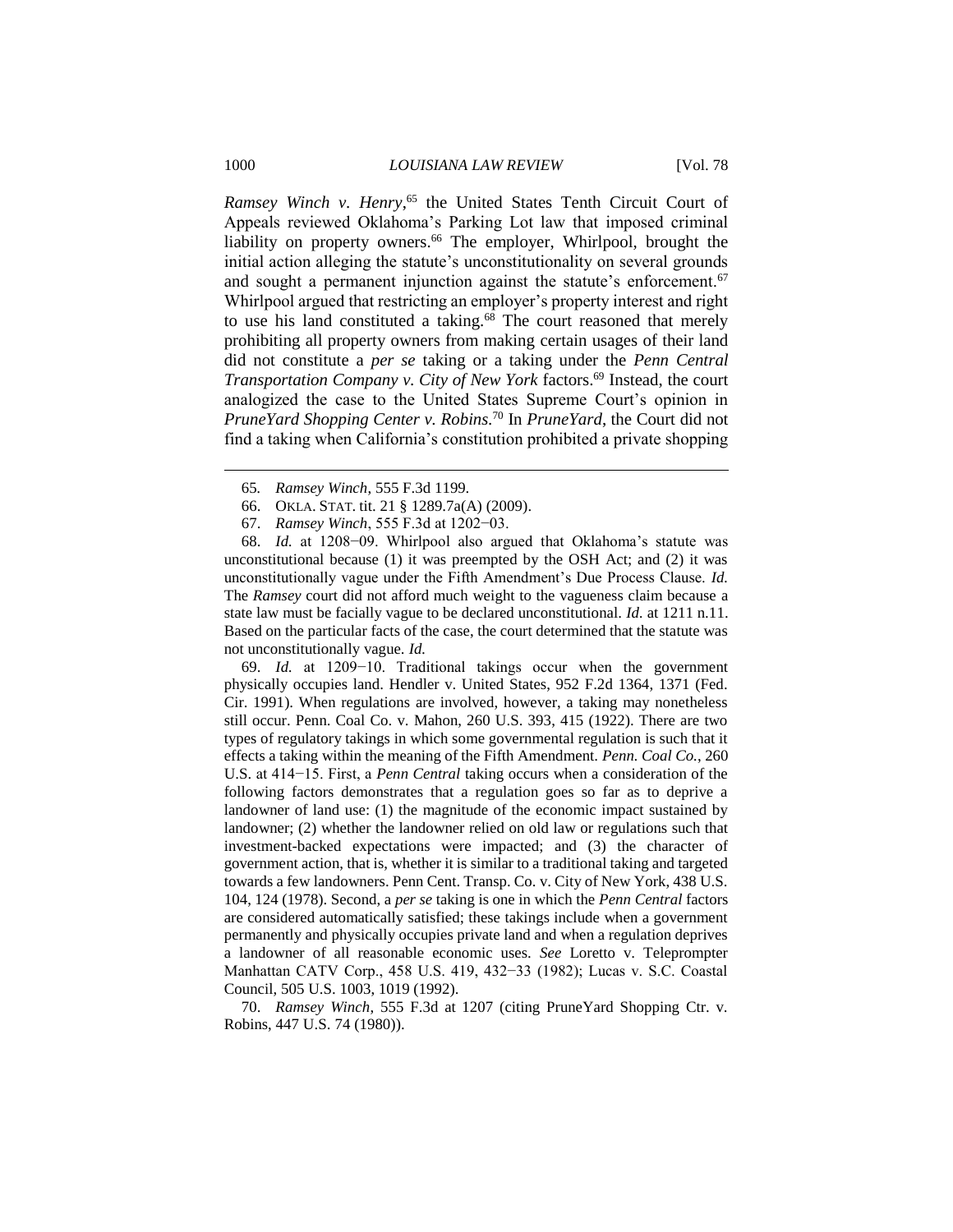center from banning free speech in the form of petition circulation.<sup>71</sup> The *Ramsey* court determined that circumventing the shopping center's right to exclude in *PruneYard* is similar to the Parking Lot laws' circumvention of the employer's right to ban guns from its property.<sup>72</sup> Ultimately, the *Ramsey* court found that the plaintiffs had "not suffered an unconstitutional infringement of their property rights, but rather [were] required by the Amendments to recognize a state-protected right of their employees."<sup>73</sup> This Tenth Circuit decision is representative of lower courts' refusals to find an unconstitutional taking.<sup>74</sup>

#### *2. Constitutional Because No Federal Preemption*

Multiple courts likewise have found Parking Lot laws constitutional despite employers' claims that the federal scheme set forth in the OSH Act preempted such laws.<sup>75</sup> When a federal law either expressly or implicitly preempts a state law, courts invalidate the state law.<sup>76</sup> One of the main

74. No other federal courts of appeals have examined the constitutionality of Parking Lot laws on takings grounds. *See, e.g.*, *Fla. Retail Fed'n*, 576 F. Supp. 2d 1281. Contrary to the Tenth Circuit and Florida district court's findings, one law review comment suggests that Parking Lot laws do, in fact, effect an unconstitutional taking. Stefanie L. Steines, Comment, *Parking-Lot Laws: An Assault on Private-Property Rights and Workplace Safety*, 93 IOWA L. REV. 1171 (2008). The commentator examined the *Penn Central* factors and determined that they "appear to weigh in favor of finding of a taking" for three reasons: (1) an increase in workplace violence increases economic costs for the employer; (2) the "investment-backed expectations" prong is inconclusive in determining a taking; and (3) some statutes impose criminal liability. *Id.* at 1189−96. Courts, however, have yet to adopt this reasoning, and the statutes are presumed constitutional on takings grounds.

75. *See Ramsey Winch*, 555 F.3d 1199; *Fla. Retail Fed'n*, 576 F. Supp. 2d 1281.

76. Preemption occurs because the Supremacy Clause of the United States Constitution provides, "This Constitution, and the Laws of the United States . . . shall be the supreme Law of the Land; and the Judges in every State shall be bound thereby, any Thing in the Constitution or Laws of any State to the Contrary notwithstanding." U.S. CONST. art. VI, cl. 2. Express preemption occurs when a federal statute either contains a preemption clause explicitly identifying which state laws or regulations will be affected or contains some other clear statement of congressional intent to preempt, thus giving states clear areas in which to operate. Gade v. Nat'l Solid Wastes Mgmt. Ass'n, 505 U.S. 88, 111−12 (1992) (Kennedy, J., concurring). Implied preemption can take multiple forms: (1) direct conflict; (2) indirect conflict; and (3) field preemption. Direct conflict exists most

<sup>71.</sup> *See PruneYard*, 447 U.S. at 84.

<sup>72.</sup> *Ramsey Winch*, 555 F.3d at 1207.

<sup>73.</sup> *Id.* at 1209; *see also* Fla. Retail Fed'n, Inc. v. Att'y Gen. of Fla., 576 F. Supp. 2d 1281, 1289−90 (N.D. Fla. 2008).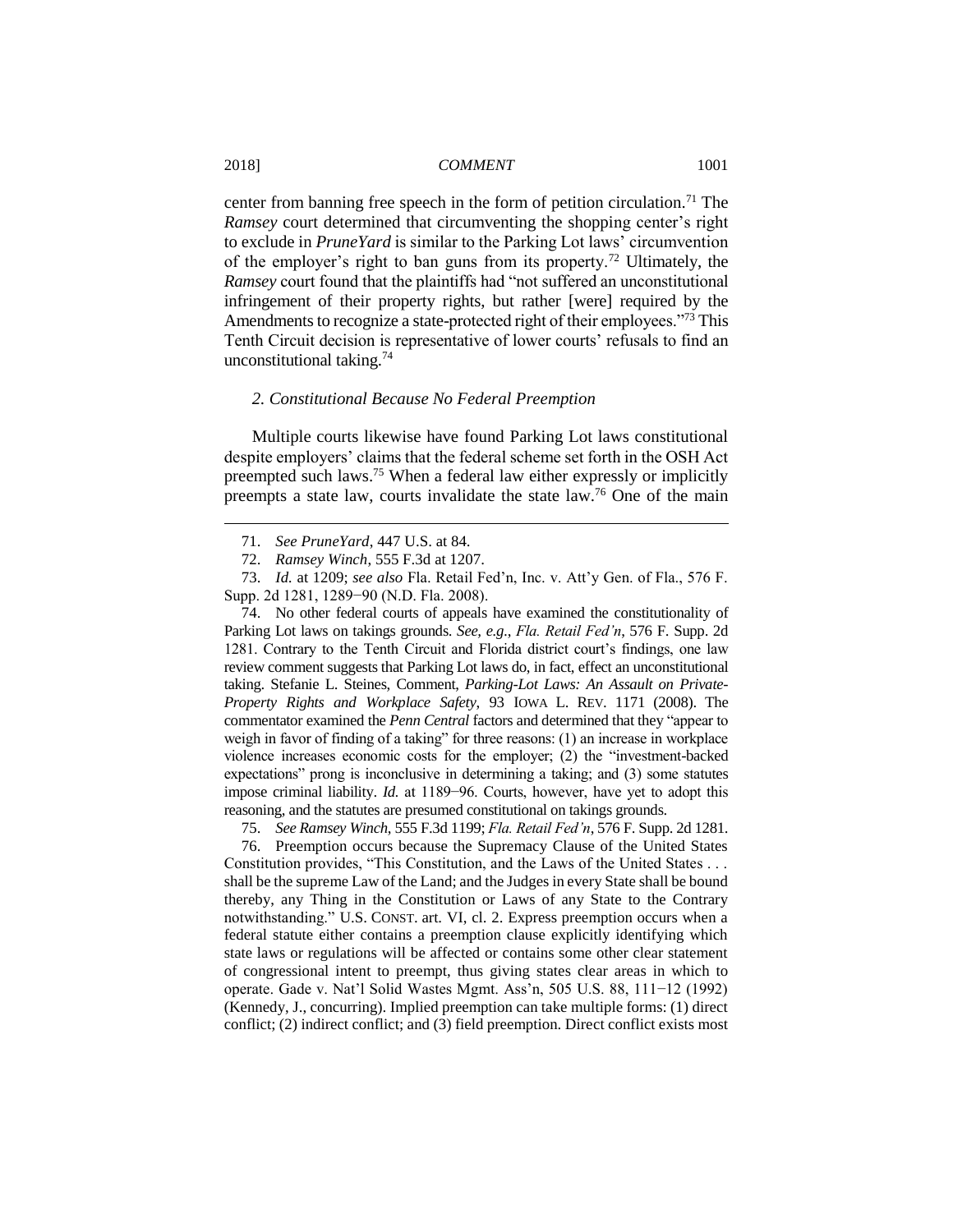types of implied preemption is field preemption, which occurs when a regulatory scheme is so complex and far-reaching that "no room remains for the operation of state law at all."<sup>77</sup> In such a case, courts infer that Congress meant to occupy that particular field in its entirety.<sup>78</sup> As such, although a gap may exist in that comprehensive scheme, the breadth of federal law implies that Congress meant to govern that gap.<sup>79</sup>

Opponents of Parking Lot laws claimed that the OSH Act is an example of field preemption because the Act aims to ensure safe workplaces.<sup>80</sup> The OSH Act contains a plethora of "occupational safety and health standards for businesses" to ensure safe work environments.<sup>81</sup> Given the overall goal of the OSH Act, employers argued that state Parking Lot laws implicate issues for workplace violence, an aspect of the safe working environment<sup>82</sup> that Congress aimed to protect with the OSH Act.<sup>83</sup> In two notable cases, courts disagreed with employers, holding that the OSH Act does not preempt Parking Lot laws for two main reasons: the Act lacks specific standards for workplace violence<sup>84</sup> and the impetus for the Act's enactment was not to curb workplace violence but only "traditional work-related hazards."<sup>85</sup> Although the Occupational Safety and Health Administration

78. *See Arizona*, 567 U.S. at 401 ("[F]ield preemption reflects a congressional decision to foreclose any state regulation in the area, even if it is parallel to federal standards.").

79. *See* Pac. Gas & Elec. Co. v. State Energy Research Conservation & Dev. Comm'n, 461 U.S. 190, 205 (1983).

80*. Ramsey Winch*, 555 F.3d at 1203 (citing 29 U.S.C. § 651(b) (2012)); *Fla. Retail Fed'n*, 576 F. Supp. 2d 1281.

81. *Ramsey Winch*, 555 F.3d at 1205 (citing 29 U.S.C. § 651(b)(3)).

- 82. 29 U.S.C. § 651(b).
- 83. *Ramsey Winch*, 555 F.3d at 1202; *Fla. Retail Fed'n*, 576 F. Supp. 2d at 1297.

84. *Ramsey Winch*, 555 F.3d at 1208; *Fla. Retail Fed'n*, 576 F. Supp. 2d at 1298.

85. *Ramsey Winch*, 555 F.3d at 1205. The *Ramsey* court relied on Congress's policy statement to bolster its "traditional work-related hazards." *Id.* The OSH Act's preamble states, "Congress finds that personal injuries and illnesses *arising out of work situations* impose a substantial burden upon . . . interstate commerce

clearly when a party cannot possibly comply with both the state and federal law. *See* Wyeth v. Levine, 555 U.S. 555, 589 (2009). Indirect conflict involves a more difficult analysis and exists when the animating policies of the federal law are undermined by the state counterpart. *See* Sprietsma v. Mercury Marine, 537 U.S. 51, 64 (2002).

<sup>77.</sup> Cook v. Rockwell Intern. Corp., 790 F.3d 1088, 1093 (10th Cir. 2015). *See* Thomas H. Sosnowski, *Narrowing the Field: The Case Against Implied Field Preemption of State Product Liability Law*, 88 N.Y.U. L. REV. 2286, 2295−98 (2013); Caleb Nelson, *Preemption*, 86 VA. L. REV. 225, 227−28 (2000); *see also*  Arizona v. United States, 567 U.S. 387, 401 (2012).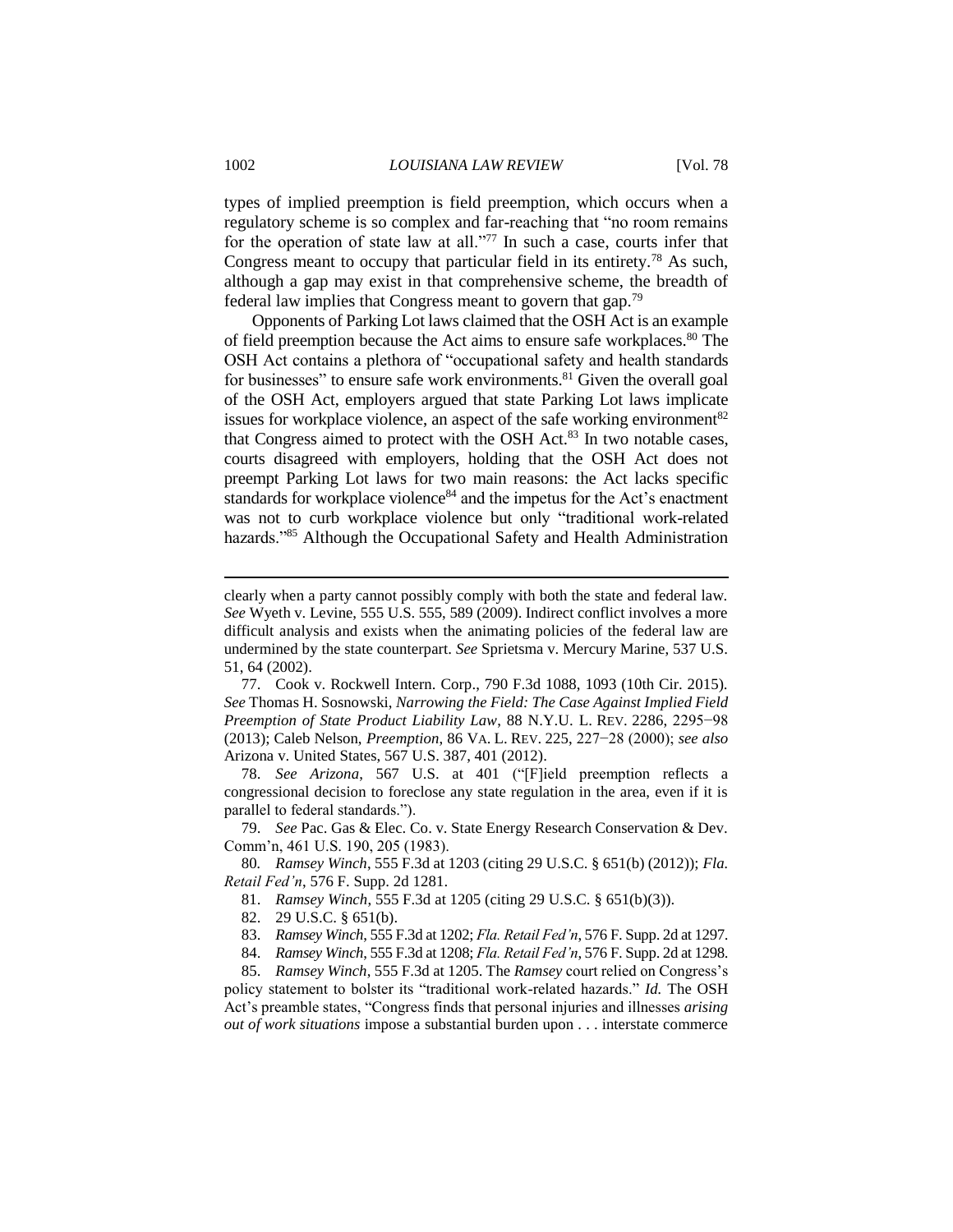$({}^{\circ}$ OSHA")<sup>86</sup> issued voluntary workplace violence guidelines, the Tenth Circuit declined to find that those guidelines constituted federal preemption.<sup>87</sup> Instead, the court determined that the issuance of guidelines, as opposed to a specific standard, signaled that neither OSHA nor Congress intended to preempt state regulation.<sup>88</sup> Despite the OSH Act's general duty clause requiring employers to maintain a hazard free work environment,<sup>89</sup> the court reasoned the clause could not preempt because it was overbroad.<sup>90</sup>

After these opinions in 2011, however, OSHA articulated an interest in overseeing workplace violence.<sup>91</sup> OSHA issued a manual providing

86. OSHA is the administrative agency charged with enforcement of the OSH Act. *About OSHA*, OCCUPATIONAL SAFETY AND HEALTH ADMIN. (2016), https://www.osha.gov/about.html [https://perma.cc/FJ4D-Y4XM].

- 87. *Fla. Retail Fed'n*, 576 F. Supp. 2d at 1298.
- 88. *Ramsey Winch*, 555 F.3d at 1205.
- 89. *See* 29 U.S.C. § 652(a)(1).

90. *Ramsey Winch*, 555 F.3d at 1205. *See Fla. Retail Fed'n*, 576 F. Supp. 2d at 1298−99. These courts' findings are consistent with that of one commentator who argued that the OSH Act does not preempt Parking Lot laws because OSHA has yet to articulate a standard for workplace violence and states are not foreclosed from regulating such areas. Dayna B. Royal, *Take Your Gun to Work and Leave it in the Parking Lot: Why the OSH Act Does Not Preempt State Guns-at-Work Laws*, 61 FLA. L. REV 475, 491−92 (2009). The commentator found Congress's statement that "nothing in the OSH Act prevents states from regulating where no federal standard is in place" to be dispositive. *Id* at 509 (citing 29 U.S.C. § 667(a)).

91. OCCUPATIONAL SAFETY & HEALTH ADMIN., U.S. DEP'T OF LABOR, ENFORCEMENT PROCEDURES FOR INVESTIGATING OR INSPECTING WORKPLACE VIOLENCE (2011). This directive issued in 2011, of course, postdates many of the state Parking Lot laws. *See* ALASKA STAT. § 18.65.800 (2005); ARIZ. REV. STAT. ANN. § 12-781 (2009); FLA. STAT. § 790.251 (2008); GA. CODE ANN. § 16-11-135 (2008); IDAHO CODE § 5-341 (2009); IND. CODE ANN. § 34-28-7-2 (2010); KY. REV. STAT. ANN. § 237.106 (West 2006); LA. REV. STAT. § 32:292.1 (2008); MINN. STAT. § 624.714 (2009); MISS. CODE ANN. § 45-9-55 (2006); N.D. CENT. CODE § 62.1-02-13 (2011); NEB. REV. STAT. § 69-2441 (2009); OKLA. STAT. tit. 21 § 1289.7a (2004); TEX. LABOR CODE ANN. § 52.061 (West 2011); UTAH CODE ANN. § 34-45-103 (West 2009). If a court were to find preemption based on congressional intent to preempt, however, even those laws pre-directive would be supplanted. Wis. Pub. Intervenor v. Motier, 501 U.S. 597, 605 (1991). Therefore, the timing of the federal and state laws' enactment does not pose an issue for preemption because even if a federal law, or in this case an agency manual, post-

in terms of lost production, wage loss, medical expenses, and disability compensation payments." 29 U.S.C. § 651(a) (emphasis added). Furthermore, Congress aimed "to assure so far as possible every working man and woman in the Nation safe and healthful working conditions." 29 U.S.C. § 651(b).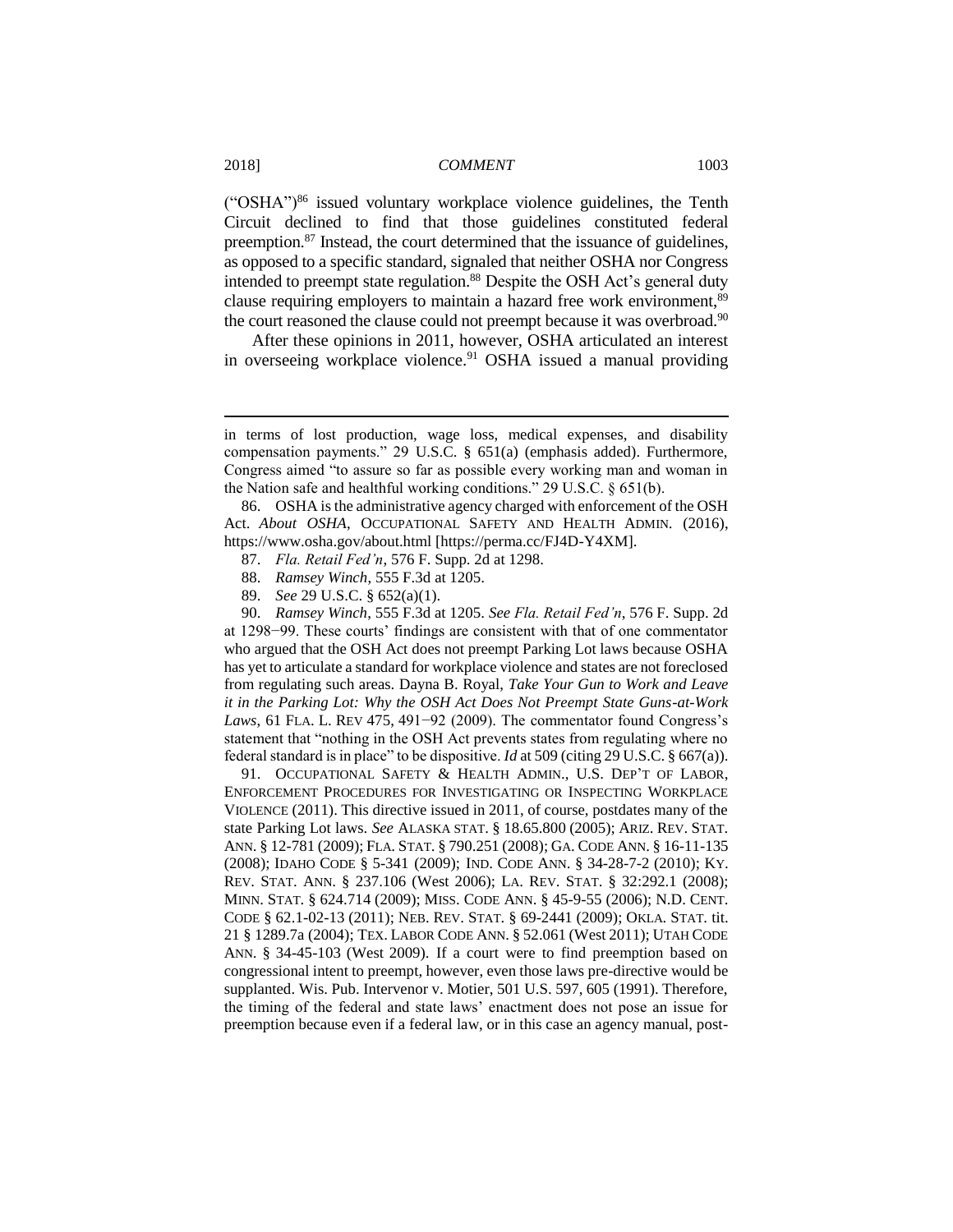guidance for industries with a high risk of workplace violence and directed its personnel to investigate all workplace homicides.<sup>92</sup> One commentator reviewed Texas's Parking Lot law in light of the OSHA manual, finding that unlicensed gun owners are not vetted and consequently might be considered a workplace hazard under the OSH Act.<sup>93</sup> The author determined accordingly that the new OSHA workplace violence regulation might indicate enough congressional purpose to support a finding that the general duty clause of the OSH Act does in fact preempt the Texas statute.<sup>94</sup> Although no court has considered the manual and statutes together to date, it is possible that a court could find that the OSHA 2011 manual preempts state Parking Lot laws.<sup>95</sup>

#### *3. Unconstitutional When Statutes Distinguish Between Businesses*

Notwithstanding the strong arguments for and against federal preemption of Parking Lot laws, one court declared a state statute unconstitutional on the basis of distinction.<sup>96</sup> In *Florida Retail Federation, Inc. v. Attorney General of Florida*, a federal district court held the Florida statute unconstitutional because the statute treated businesses with concealed-carry permitted employees and businesses without concealed-

- 94. *Id.* at 781.
- 95. As of February 15, 2018.

96. *See* Fla. Retail Fed'n, Inc. v. Att'y. Gen. of Fla., 576 F. Supp. 2d 1281 (N.D. Fla. 2008). A state statute's distinction or classification is unconstitutional when the distinction is not "rationally related to a legitimate governmental interest." U.S. Dept. of Agric. v. Moreno, 413 U.S. 528, 533 (1973). The Equal Protection Clause of the Fourteenth Amendment states, "[N]or shall any State . . . deny to any person within its jurisdiction the equal protection of the laws." U.S. CONST. amend. XIV.

dates the Parking Lot law, the state law still would be preempted and precluded from enforcement. *Wis. Pub. Intervenor*, 501 U.S. at 605*.*

<sup>92.</sup> Brian G. Redburn, *The Texas Parking Lot Law: Why Overbroad Legislative Drafting Makes Chapter 52 of the Texas Labor Code Uniquely Susceptible to Constitutional Challenges After the New OSHA Workplace Violence Regulations*, 19 TEX. WESLEYAN L. REV. 761, 777−78 (2013) (citing ENFORCEMENT PROCEDURES FOR INVESTIGATING OR INSPECTING WORKPLACE VIOLENCE, *supra* note 91). Industries are classified as high-risk for violence based on several factors: (1) whether work deals with public or "unstable people"; (2) whether work is isolated; (3) whether work involves money and valuables; (4) whether work provides service or care; (5) whether the workplace serves alcohol; and (6) "the time of day and location of work." ENFORCEMENT PROCEDURES FOR INVESTIGATING OR INSPECTING WORKPLACE VIOLENCE, *supra* note 91, at Abstract-1.

<sup>93.</sup> Redburn, *supra* note 92, at 779.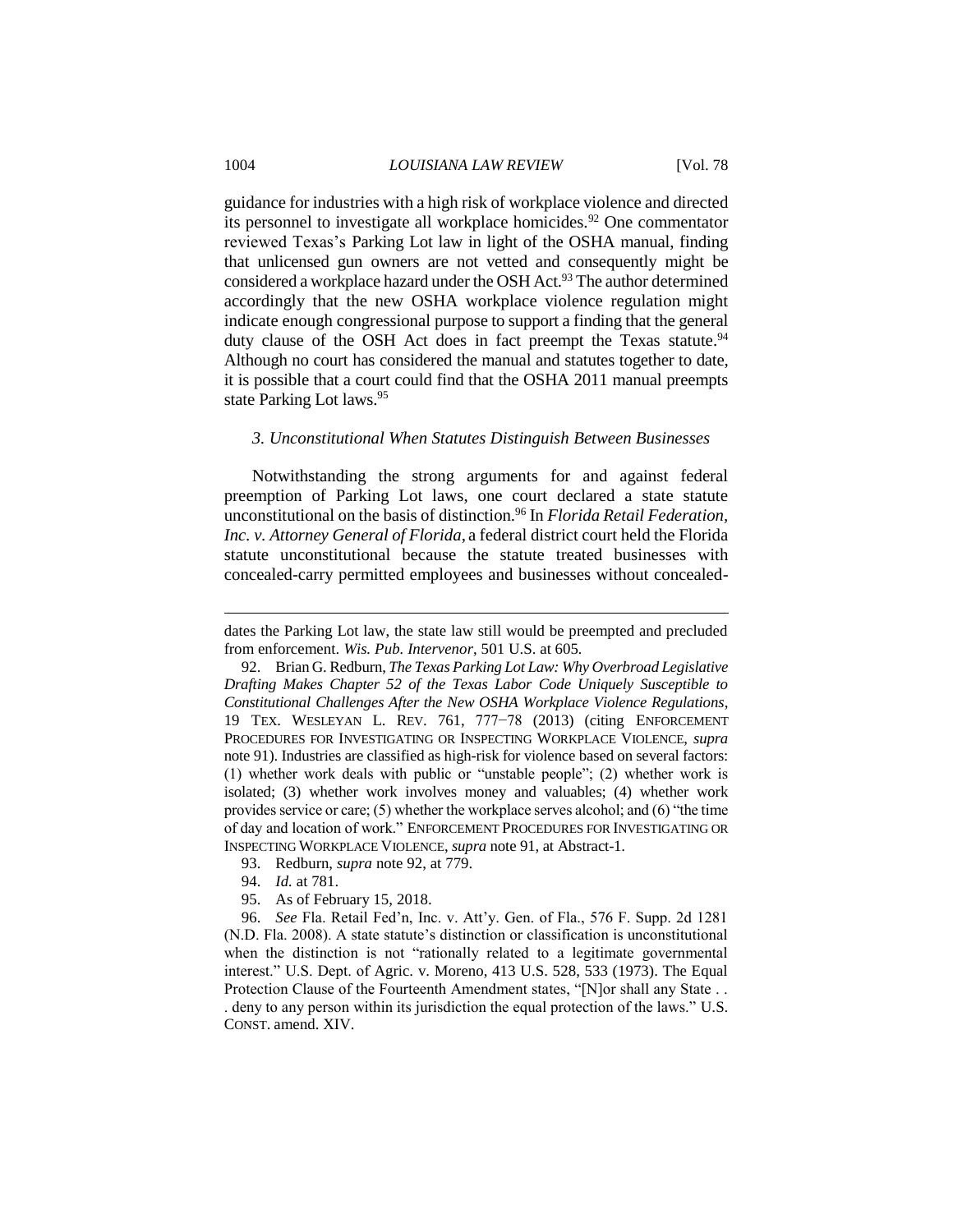carry permitted employees differently.<sup>97</sup> Although a business owner without concealed-carry permitted workers could ban firearms from its parking lots, businesses with at least one worker with a concealed-carry permit could not.<sup>98</sup> The court held this distinction unconstitutional, stating that "without any rational basis, the statute's provision on guns in customer vehicles subjects some businesses to an obligation and competitive disadvantage that otherwise-identically-situated businesses do not face."<sup>99</sup> Today, no Parking Lot laws contain such a distinction.<sup>100</sup>

The handful of employers' challenges to Parking Lot laws have been unsuccessful.<sup>101</sup> When a court declared a Parking Lot law unconstitutional on grounds of distinction,<sup>102</sup> the court still held that a state can force a business to allow guns on to its parking lots.<sup>103</sup> Despite some commentators' arguments that the statutes were or are currently unconstitutional, courts have yet to be presented with such a challenge.

#### II. ACTIONABLE VIOLATIONS OF PARKING LOT LAWS

Assuming Parking Lot laws are constitutional, the question remains as to whether the existence of those statutes provides an employee terminated for violating a company's unlawful firearm ban with a right to recover damages. The employment relationship is always contractual,  $^{104}$  whether the parties form a contract with a duration of employment or rely on the at-will default presumption that exists in 49 states and the District of

<sup>97.</sup> *Fla. Retail Fed'n*, 576 F. Supp. 2d at 1291 (examining FLA. STAT. § 790.251 (2008)).

<sup>98.</sup> *Id.* The statute was problematic for employers who wished to ban customers from storing firearms on their lots and was practically difficult to enforce because workers and permit status could change frequently. *Id.* at 1291−92.

<sup>99.</sup> *Id.* at 1293.

<sup>100.</sup> *See supra* note 12.

<sup>101.</sup> *See* Ramsey Winch, Inc. v. Henry, 555 F.3d 1199 (10th Cir. 2009); *Fla. Retail Fed'n*, 576 F. Supp. 2d 1281. The legislature did not remove the unconstitutional portion but rather just ignores the unconstitutional distinction. *See* FLA. STAT. § 790.251 (2017).

<sup>102.</sup> *Fla. Retail Fed'n*, 576 F. Supp. 2d at 1293.

<sup>103.</sup> *See id.* at 1301.

<sup>104.</sup> "At its core, employment is a contractual relationship. The law of contracts rests on a series of default rules," like the at-will doctrine. RESTATEMENT OF EMP'T LAW § 2.01 cmt. b (AM. LAW. INST. 2015). Therefore, parties may contract for different terms to rebut the at-will presumption. *Id.*; *see also* Stacy Gray, Note, Futch v. McAllister Towing, Inc.*: Transforming the Punitory Effect of a Breach of the Employee Duty of Loyalty?*, 51 S.C. L. REV. 927, 929−30 (2000).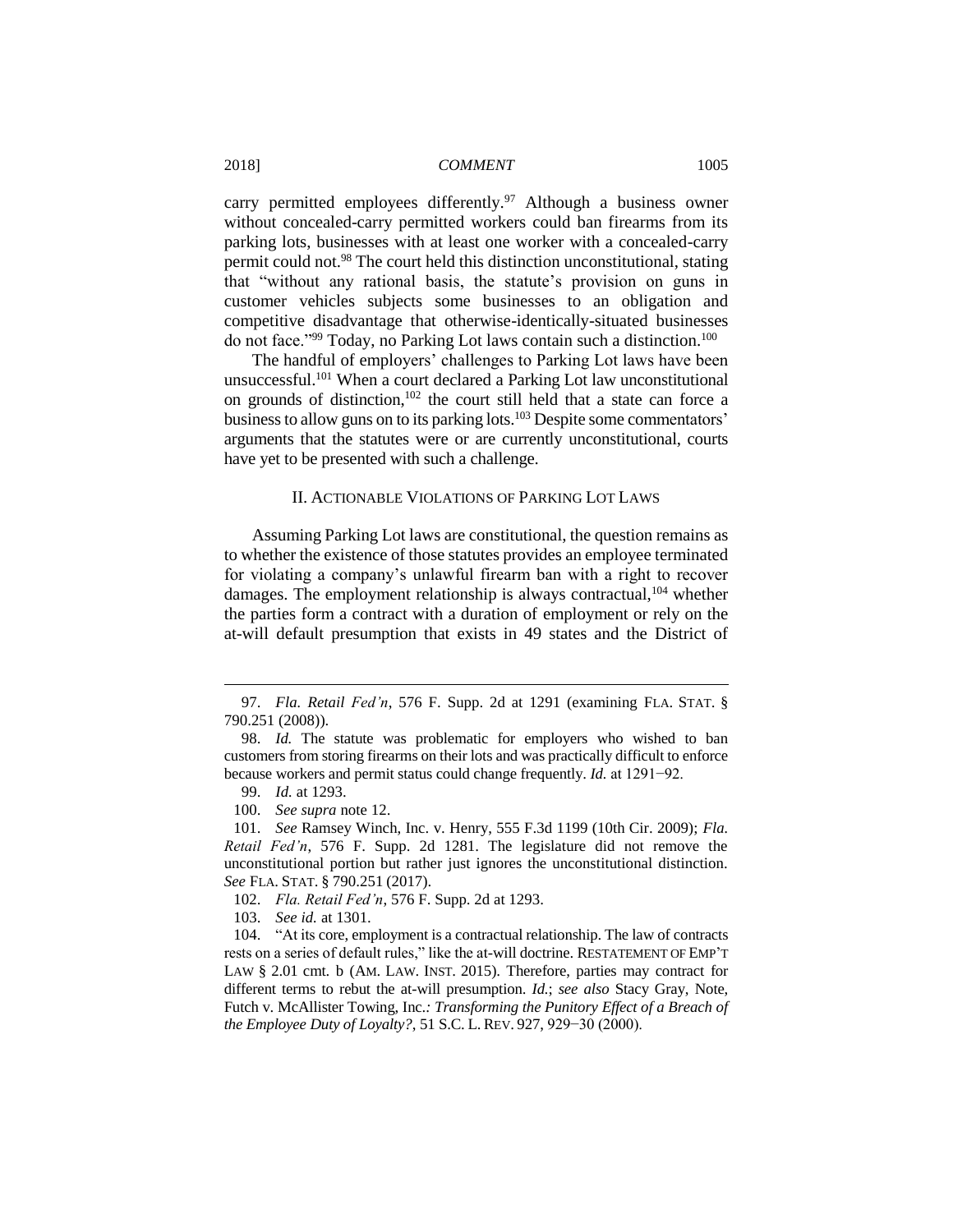Columbia.<sup>105</sup> The ability of the parties in an at-will employment relationship to terminate employment at any time allows the employer in particular to act arbitrarily.<sup>106</sup> As a result, the parties, state statutes, and common law can modify the at-will employment default rules to curtail potential arbitrariness.<sup>107</sup> For example, the parties may circumvent the uncertainty of at-will employment by varying these default rules via a separate contract identifying the terms and conditions of employment.<sup>108</sup> When parties fail to vary the at-will default presumption, the parties must rely on statutory or common-law tort actions to recover for wrongful termination.<sup>109</sup>

#### *A. Express Rights of Action Within Parking Lot Laws*

A minority of states' Parking Lot laws grant such a statutory remedy.<sup>110</sup> Six statutes explicitly grant an employee a right of action against an employer who violates their provisions.<sup>111</sup> In these states, the legislatures proactively articulated an exception to at-will employment<sup>112</sup>

106. Carson, *supra* note 20, at 562. At any time and without reason, the employer or employee might decide to end employment.

111. *See supra* note 110*.*

112. If there is a public policy and a remedy is provided by statute, inquiry into the wrongful discharge tort ceases. *See* discussion *infra* Part V.A.

<sup>105.</sup> RESTATEMENT OF EMP'T LAW § 2.02 (AM. LAW INST. 2015); *see also*  Barton v. Jefferson Par. Sch. Bd., 171 So. 3d 316, 324 (La. Ct. App. 2016). *See*  Kenneth R. Swift, *The Public Policy Exception: Time to Retire a Noble Warrior?*, 61 MERCER L. REV. 551, 554 (2010). *See, e.g.*, Schultea v. Wood, 27 F.3d 1112, 1116 (5th Cir. 1994); Ridenhour v. Int'l Bus. Machs. Corp., 512 S.E.2d 774, 778 (N.C. Ct. App. 1999); *Ex parte* Michelin N. Am., Inc., 795 So. 2d 674, 677 (Ala. 2001). Montana is the one state that does not default to at-will employment. *See*  MONT. CODE ANN. §§ 39-2-901 to -914 (2017). The state has a comprehensive statutory regime granting the exclusive right of wrongful discharge. MONT. CODE ANN. §§ 39-2-901 to -914. This regime requires good cause to fire an employee. MONT. CODE ANN. § 39-2-904(1)(b). Montana defines good cause as "reasonable job-related grounds for dismissal based on a failure to satisfactorily perform job duties, disruption of the employer's operation, or other legitimate business reason." MONT. CODE ANN. § 39-2-903(5).

<sup>107.</sup> RESTATEMENT OF EMP'T LAW § 2.01 (AM. LAW INST. 2015).

<sup>108.</sup> *See* Place v. Conn. Coll., 2013 WL 3388744, at \*11 (Conn. Super. Ct. 2013).

<sup>109.</sup> *See* discussion *supra* Part II; *see also* William R. Corbett, *An Outrageous Response to "You're Fired!"*, 92 N.C. L. REV. 17, 22 (2013).

<sup>110.</sup> *See* ALA. CODE § 13A-11-90(g) (2017); FLA. STAT. § 790.251(4)(e) (2017); KY. REV. STAT. § 237.106(4) (West 2017); N.D. CENT. CODE § 62.1-02- 13(1)(e) & (5) (2017); OKLA. STAT. tit. 21 § 1289.7a(C) (2017); TENN. CODE § 50-1-312(A−B) (2017).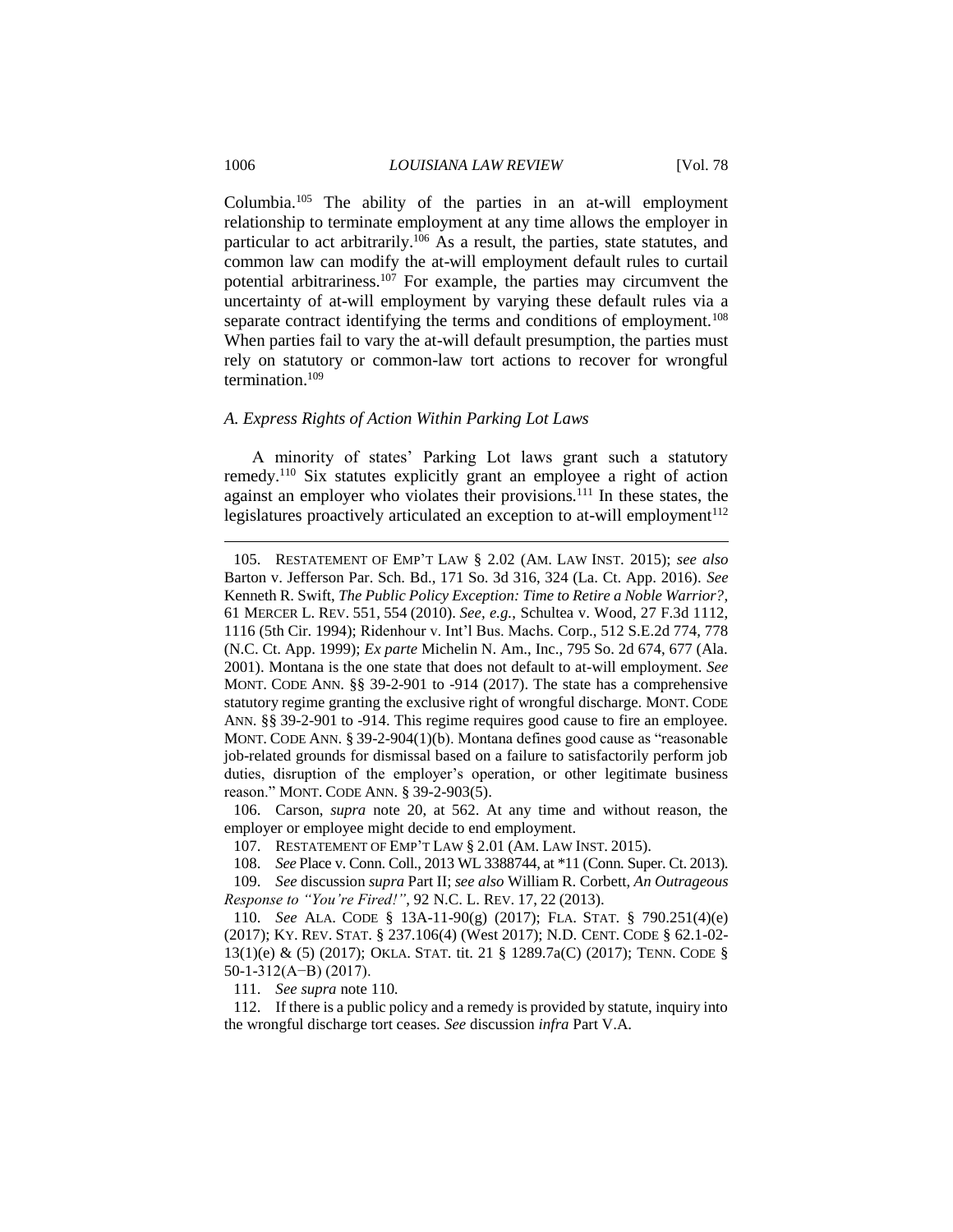by providing employees with a mechanism to enforce the Parking Lot laws' provisions.<sup>113</sup> Employees may file suit for damages, thereby protecting the employee from termination, discrimination, or other adverse actions on the basis of firearm storage.<sup>114</sup> Though all six statutes give employees a right of action, only Florida's law does not do so explicitly. Instead, Florida's Parking Lot law merely prohibits an employer from terminating employees who exercise their constitutional right to keep and bear arms, which has been interpreted to create an implied right of action.<sup>115</sup> Overall, these six statutes grant an action to terminated employees separate from that provided by other statutes and tort law.

#### *B. Blow the Whistle to Get a Remedy*

Another statutory exception to the at-will presumption is the whistleblower status of the employee.<sup>116</sup> State and federal statutes<sup>117</sup> enshrine the whistleblower exception, providing a cause of action to terminated employees who report an employer's illegal activities.<sup>118</sup> There are four major types of remedies that federal and state whistleblower statutes afford: (1) those based on retaliation against whistleblowers; (2) those that reward whistleblowers for speaking out; (3) those that reward employers for investigating potential illegal acts and protecting whistleblowers; and (4) those that punish a potential whistleblower's

<sup>113.</sup> The six states are Alabama, Florida, Kentucky, North Dakota, Oklahoma, and Tennessee. *See supra* note 110.

<sup>114.</sup> *See* ALA. CODE § 13A-11-90(g); KY. REV. STAT. § 237.106(4); N.D. CENT. CODE §  $62.1-02-13(1)$ (e) &  $(5)$ ; OKLA. STAT. tit. 21 § 1289.7a(C); TENN. CODE § 50-1-312(A)–(B).

<sup>115.</sup> FLA. STAT. § 790.251(4)(e). One employee who brought an action under this statute, however, was unsuccessful because the facts of the case did not fall squarely within the statute. *See* Bruley v. Vill. Green Mgmt. Co., 592 F. Supp. 2d 1381, 1385 (M.D. Fla. 2008). The court did recognize that the Parking Lot law "create[d] an exception to at-will employment to prevent an employer from firing an employee for possessing a firearm *in the employee's car* while on company property." *Bruley*, 592 F. Supp. 2d at 1386. This statement seemingly implies a right of action, but it has yet to be expounded upon by the courts. In the instant case, because the plaintiff-employee grabbed his gun from his apartment at the complex he also worked for, he could not utilize the Parking Lot law to recover. *Bruley*, 592 F. Supp. 2d at 1383−84.

<sup>116.</sup> Swift, *supra* note 105, at 557.

<sup>117.</sup> Most notable is the Federal False Claims Act, 31 U.S.C. §§ 151−169 (2012).

<sup>118.</sup> Julie Jones, *Give a Little Whistle: The Need for a More Broad Interpretation of the Whistleblower Exception to the Employment-At-Will Doctrine*, 34 TEX. TECH L. REV. 1133, 1137 (2003).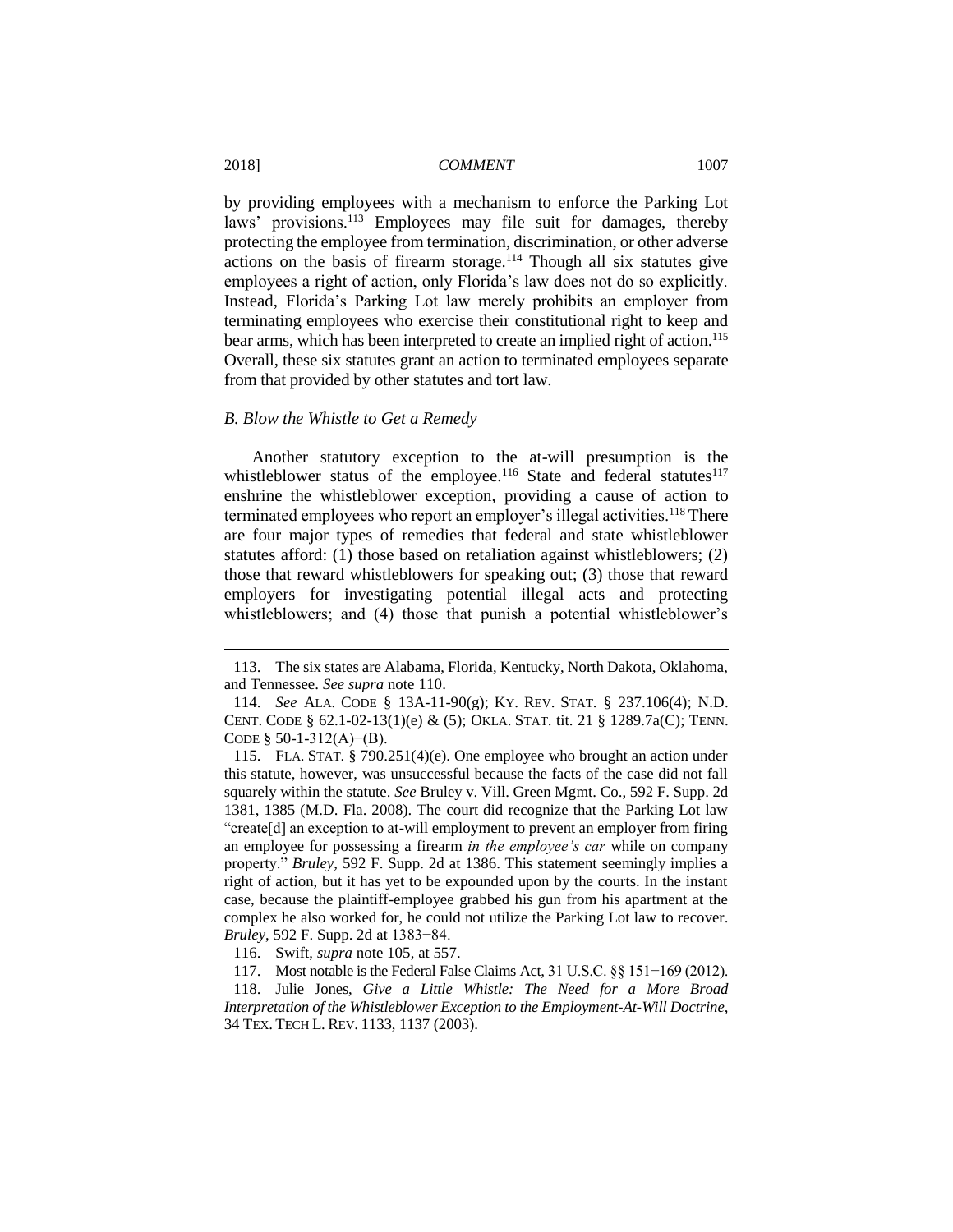inaction.<sup>119</sup> These statutes constitute an exception to at-will employment because whistleblowers have a "legitimate and respected desire to enforce laws and regulations" and therefore should not be penalized for following that desire.<sup>120</sup> State whistleblower statutes vary greatly, however, resulting in a "patchwork" of laws across the nation.<sup>121</sup> In some states, what is often referred to as a whistleblower statute acts as a codification of the commonlaw tort action for WDVPP.<sup>122</sup> One such state statute is Louisiana Revised Statutes § 23:967. Although generally called a "whistleblower" statute,  $^{123}$ this statute goes beyond the traditional protections that similar statutes afford by making a termination actionable if an employee objects or refuses to participate in his employer's illegal acts.<sup>124</sup>

Whistleblower statutes are related to the tort of WDVPP<sup>125</sup> in that the former are predicated on the notion that when society declares conduct illegal, it also is identifying a public policy that could be the basis for a WDVPP claim. <sup>126</sup> Where whistleblower statutes and public policy differ is that whistleblower statutes provide a remedy to encourage employees to report an employer's illegal acts that harm the public in some way.<sup>127</sup> In many ways, states often embrace whistleblower statutes over WDVPP because they are narrower, providing specific instances in which a remedy

121. Christopher Wiener, *Blowing the Whistle on* Van Asdale*: Analysis and Recommendations*, 62 HASTINGS L.J. 531, 536 (2010). For further discussion of the murky whistleblower statutes, see Miriam A. Cherry, *Whistling in the Dark? Corporate Fraud, Whistleblowers, and the Implications of the Sarbanes−Oxley Act for Employment Law*, 79 WASH. L. REV. 1029, 1087−1121, Appendix A (2004) (summarizing all 50 states' employment exceptions).

122. *See, e.g.*, LA. REV. STAT. § 23:967 (2017).

123. *See* Accardo v. La. Health Servs. & Indem. Co., 943 So. 2d 381 *passim* (La. Ct. App. 2006).

124. LA. REV. STAT. § 23:967.

125. *See, e.g.*, Porter v. Reardon Mach. Co., 962 S.W.2d 932, 937 (Mo. Ct. App. 1998) (labeling Missouri's whistleblower exception a second category of public policy exception); Moyer v. Allen Freight Lines, Inc., 885 P.2d 391, 393 (Kan. Ct. App. 1994) ("Kansas courts have recognized several public policy exceptions to the employment-at-will doctrine . . . [o]ne . . . is called the whistle-blower's exception.").

126. *See* Jones, *supra* note 118, at 1146.

127. *See id.*

<sup>119.</sup> Naseem Faqihi, *Choosing Which Rule to Break First: An In-House Attorney Whistleblower's Choices After Discovering a Possible Federal Securities Law Violation*, 82 FORDHAM L. REV. 3341, 3356 (2014).

<sup>120.</sup> Jones, *supra* note 118, at 1138; *see also Protecting Employees At Will Against Wrongful Discharge: The Public Policy Exception*, 96 HARV. L.REV. 1931, 1933−34 (1983); Venessa F. Kuhlmann-Macro, *Blowing the Whistle on the Employment-at-will Doctrine*, 41 DRAKE L. REV. 339, 340 (1992).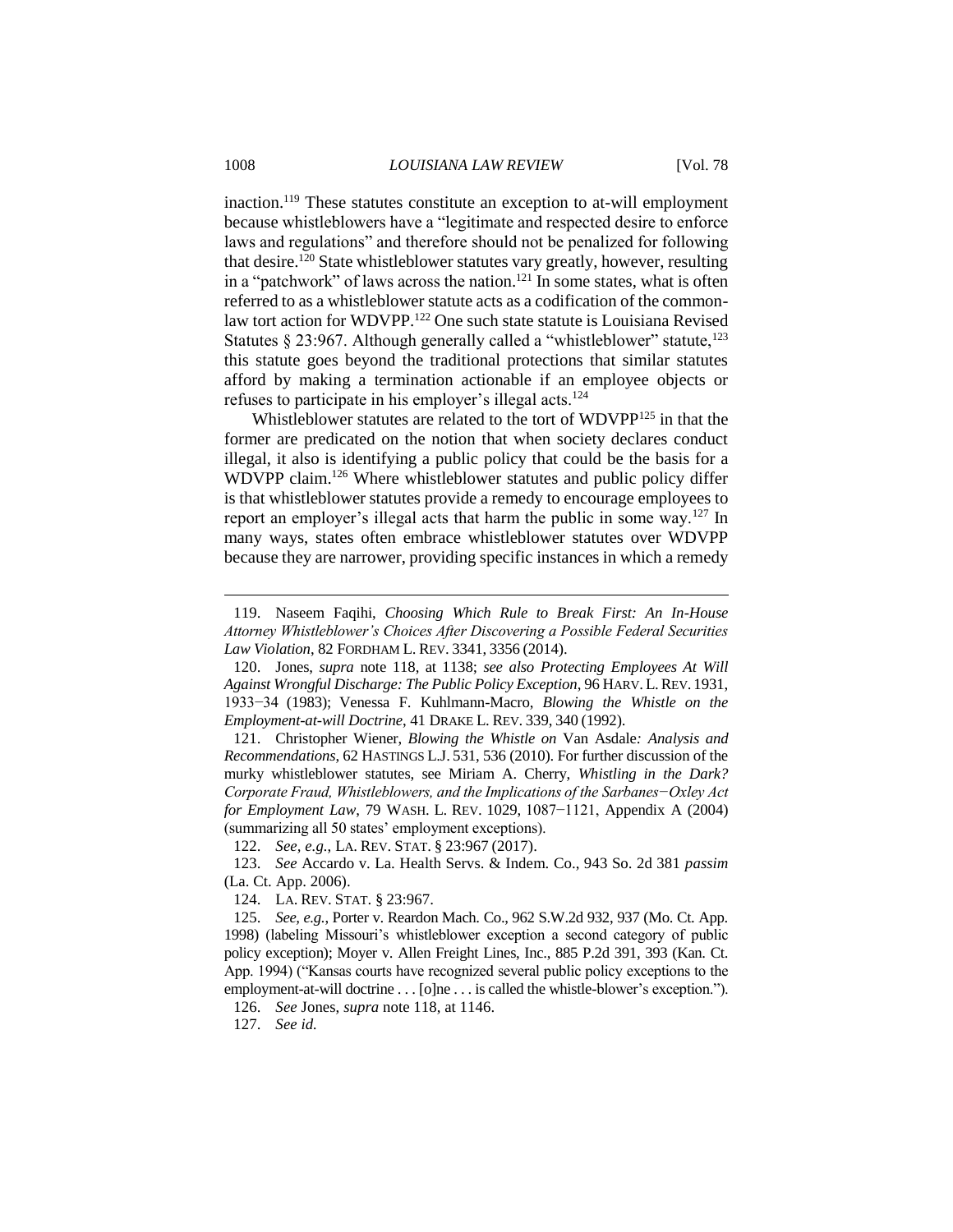is available.<sup>128</sup> Conversely, the public policy exception often is ambiguous and unpredictable,<sup>129</sup> depending on the state's approach to sources of public policy.<sup>130</sup>

#### *C. The Tort of WDVPP: Common yet Complicated*

The tort of WDVPP is not defined uniformly among the states, and some states fail to recognize it at all.<sup>131</sup> Those courts that do recognize WDVPP hold "that certain terminations [are] counterproductive to the broader social welfare, and with that came the rise of the public policy exception  $\dots$ <sup>132</sup> Consequently, if an employee's termination offends some "well-established public policy," the tort of wrongful discharge is available.<sup>133</sup> Such wellestablished public policies may be found in state constitutions, statutes, jurisprudence, and administrative regulations, among other sources.<sup>134</sup>

Most states recognize some form of this exception,<sup>135</sup> but some scholars have questioned its utility because it "has been pleaded by employees in cases in which public policy was not clearly implicated."<sup>136</sup> In an effort to solidify what an employee must prove to bring a WDVPP claim, Professor

<sup>128.</sup> *See id.* at 1147.

<sup>129.</sup> "'Public policy' is an amorphous concept." Danny v. Laidlaw Transit Servs., Inc., 193 P.3d 128, 145 (Wash. 2008).

<sup>130.</sup> *See* discussion *infra* Part V.A.

<sup>131.</sup> "A clear majority of jurisdictions recognizes such a limit when the employer discharges an employee in violation of a well-established public policy." RESTATEMENT OF EMP'T LAW § 5.01 cmt. a (AM. LAW INST. 2015).

<sup>132.</sup> Swift, *supra* note 105, at 556.

<sup>133.</sup> RESTATEMENT OF EMP'T LAW § 5.01 (AM. LAW INST. 2015). What constitutes a well-established public policy varies among states, but some general examples of such policies include employees' rights to file workman's compensation claims or to report safety habits. Kashif Haque, *The At-Will Employment Rule and Its Impact on Wrongful Discharge Cases*, 2013 WL 5290494 (Oct. 2013).

<sup>134.</sup> RESTATEMENT OF EMP'T LAW § 5.03 (AM. LAW INST. 2015).

<sup>135.</sup> Dau-Schmidt & Haley, *supra* note 21.

<sup>136.</sup> Swift, *supra* note 105, at 565−66 ("[T]he public policy exception is now 'intended merely to provide a modicum of judicial protection for those who did not already have a means of challenging their dismissals under state law.'" (citing Van Kruinigen v. Plan B, L.L.C., 485 F. Supp. 2d 92, 96 (D. Conn. 2007))).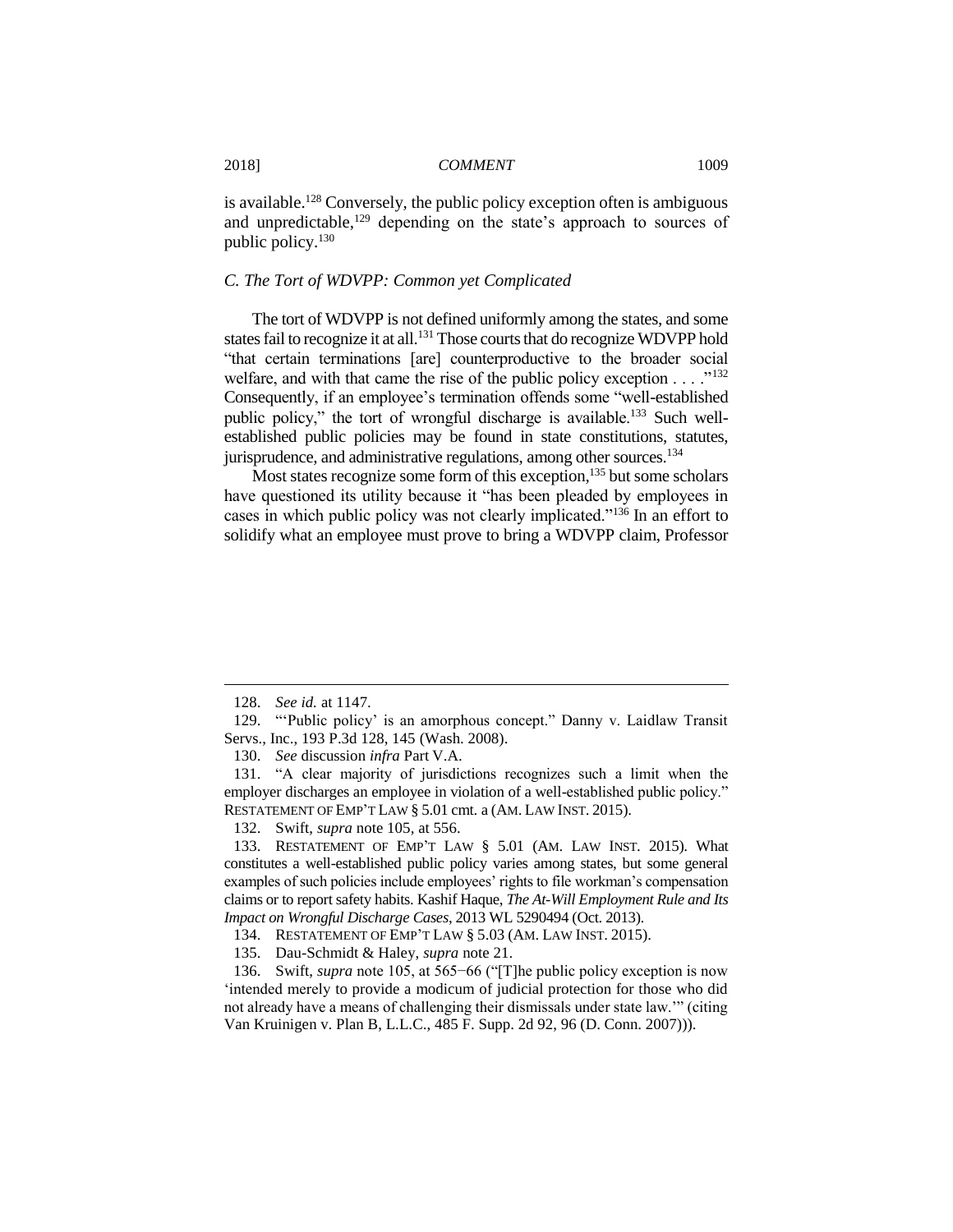Henry Perritt enumerated the following elements: clarity;<sup>137</sup> jeopardy;<sup>138</sup> causation;<sup>139</sup> and overriding justification.<sup>140</sup> Although this elemental approach to public policy is relatively simple and efficient, only Iowa, Ohio, and Washington adopted Perritt's elements.<sup>141</sup> Instead, many states are unclear and vary in their approaches to determining public policy for the tort. $142$ 

Employment-at-will is deeply ingrained in American employment law; it forms the basis for the majority of employment relationships.<sup>143</sup> The at-will presumption benefits employers and employees because either can terminate the employment relationship at any time.<sup>144</sup> This benefit, however, does not outweigh the great potential for unpredictability in employment. Accordingly, several statutory and common-law exceptions exist to curtail the arbitrary aspect of at-will employment.<sup>145</sup> In the context of Parking Lot laws, there are three potential routes for employee recovery: (1) a grant of action in the Parking Lot law; (2) a whistleblower action; and (3) a WDVPP claim. As to the third route, the recent Fifth Circuit opinion in *Swindol v. Aurora Sciences Flight Corp.* examines whether a terminated employee may base a WDVPP claim on a Parking Lot law violation.<sup>146</sup>

<sup>137.</sup> *See* Henry. H. Perritt, Jr., *The Future of Wrongful Dismissal Claims: Where does Employer Self Interest Lie?*, 58 U. CIN. L. REV. 397, 398−99 (1989) ("That a clear public policy existed and was manifested in a state or federal constitution, statute or administrative regulation, or in the common law  $\dots$ .

<sup>138.</sup> *Id.* at 399 ("That dismissing employees under circumstances like those involved in the plaintiff's dismissal would jeopardize the public policy . . . .").

<sup>139.</sup> *See id.* ("The plaintiff's dismissal was motivated by conduct related to the public policy  $\dots$ .").

<sup>140.</sup> *Id.* ("The employer lacked overriding legitimate business justification for the dismissal  $\dots$ .").

<sup>141.</sup> *See* Lower v. Elec. Data Sys. Corp., 494 F. Supp. 2d 770, 775 (S.D. Ohio 2007); Raymond v. U.S.A. Healthcare Ctr. Fort Dodge, L.L.C., 468 F. Supp. 2d 1047, 1057 (N.D. Iowa 2006); Leininger v. Pioneer Nat'l Latex, 875 N.E.2d 36, 40 (Ohio 2007); Gardner v. Loomis Armored, Inc., 913 P.2d 377, 382 (Wash. 1996).

<sup>142.</sup> *See* discussion *infra* Part IV.A.

<sup>143.</sup> *See* Dau-Schmidt & Haley, *supra* note 21.

<sup>144.</sup> Fleming, *supra* note 19, at 437; *see also* Tolmie v. United Parcel Serv., Inc., 930 F.2d 579, 580 (7th Cir. 1991); Swindol v. Aurora Flight Sci. Corp., 805 F.3d 516 (5th Cir. 2015).

<sup>145.</sup> *See* discussion *supra* Part II.

<sup>146.</sup> Swindol v. Aurora Flight Sci. Corp., 832 F.3d 492 (5th Cir. 2016).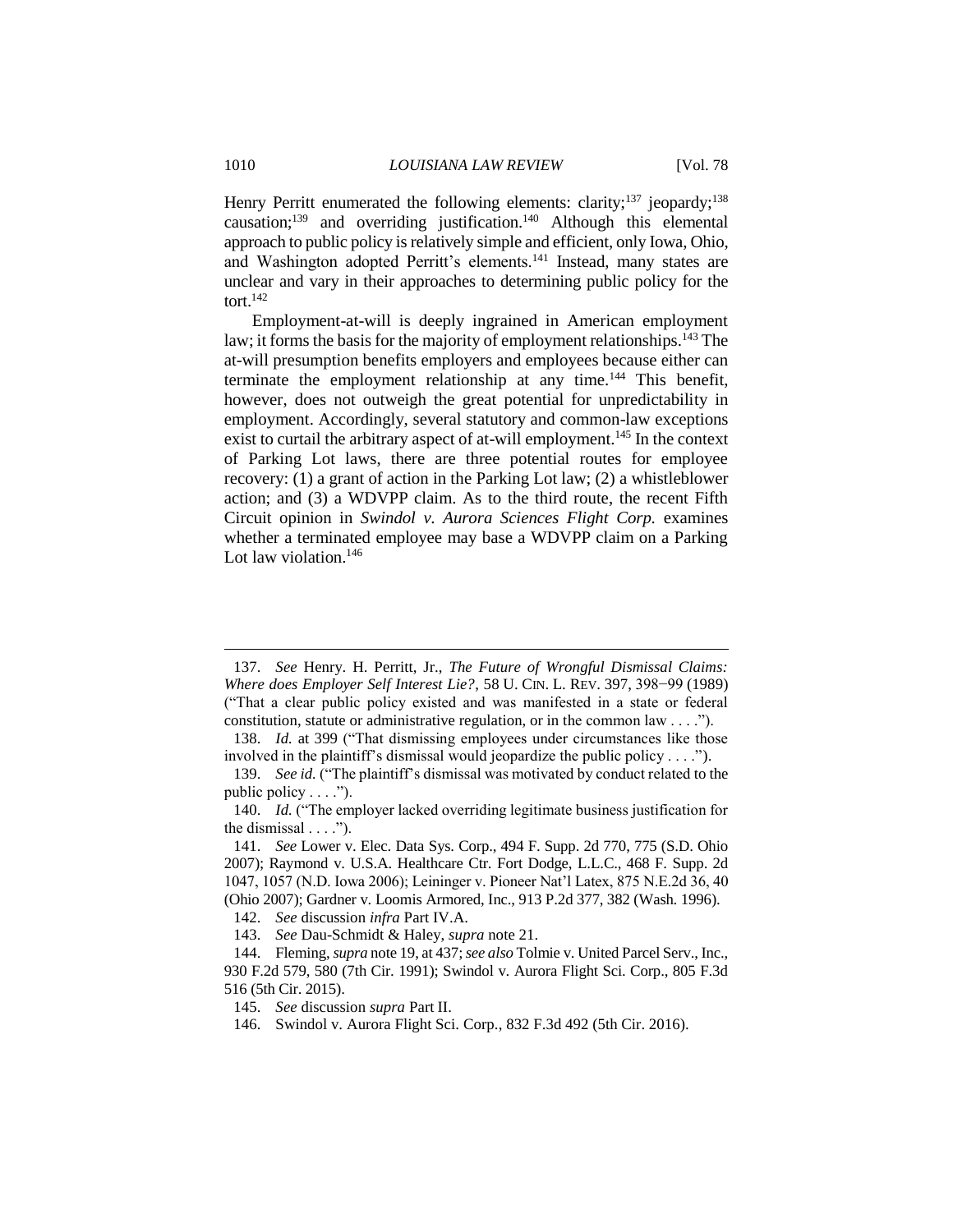# III. *SWINDOL V. AURORA SCIENCES FLIGHT CORP.*: THE RIGHT OUTCOME FOR MISSISSIPPI

In its examination of Mississippi's WDVPP and Parking Lot law, the Fifth Circuit became the first court to hold that a terminated employee could base a WDVPP action on a violation of a Parking Lot law*.* 147 Aurora's Mississippi management fired employee Robert Swindol for violating a company ban on firearms on company property when he stored his firearm in his truck parked in the company parking lot.<sup>148</sup> Swindol brought suit in the Northern District of Mississippi, alleging WDVPP and defamation.<sup>149</sup> In support of his WDVPP claim, Swindol cited to the Mississippi Parking Lot law and urged the court to interpret the statute so as to "create a separate and additional public policy exception to the atwill doctrine."150

The district court dismissed Swindol's wrongful discharge claim, reasoning that the Mississippi Parking Lot law did not provide an exception to at-will employment.<sup>151</sup> The district court instead held that Mississippi law recognized only two such exceptions: (1) a "'narrow public policy exception'" mirroring a whistleblower exception; and (2) the policy manual exception, pursuant to which a terminated employee possesses a right to sue if the termination was in violation of the company policy manual.<sup>152</sup> Swindol appealed to the Fifth Circuit, maintaining his position that Mississippi's Parking Lot law should be interpreted to "create a separate and additional public policy exception to the at-will doctrine because doing so would fortify Mississippi's public policy supporting the right to bear arms."<sup>153</sup> Although the court agreed that the Parking Lot law "clearly expresses a public policy prohibiting employers from barring employees from possessing firearms,"<sup>154</sup> the Fifth Circuit declined to carve

<sup>147.</sup> *Id.*

<sup>148.</sup> Swindol v. Aurora Flight Sci. Corp., 2014 WL 4914089, at \*1 (N.D. Miss. 2014).

<sup>149.</sup> *Swindol*, 832 F.3d at 493.

<sup>150.</sup> Swindol v. Aurora Flight Sci. Corp., 805 F.3d 516, 521 (5th Cir. 2015) (internal quotations omitted). Similar to other Parking Lot laws, Mississippi's statute provides, in pertinent part, "a public or private employer may not establish, maintain, or enforce any policy or rule that has the effect of prohibiting a person from transporting or storing a firearm in a locked vehicle in any parking lot, parking garage, or other designated parking area." MISS. CODE ANN. § 45-9-55(1) (2017).

<sup>151.</sup> *Swindol*, 2014 WL 4914089, at \*4.

<sup>152.</sup> *Id.* at \*2 (internal citations omitted).

<sup>153.</sup> *Swindol*, 805 F.3d at 521 (internal citations omitted).

<sup>154.</sup> *Id.* at 522.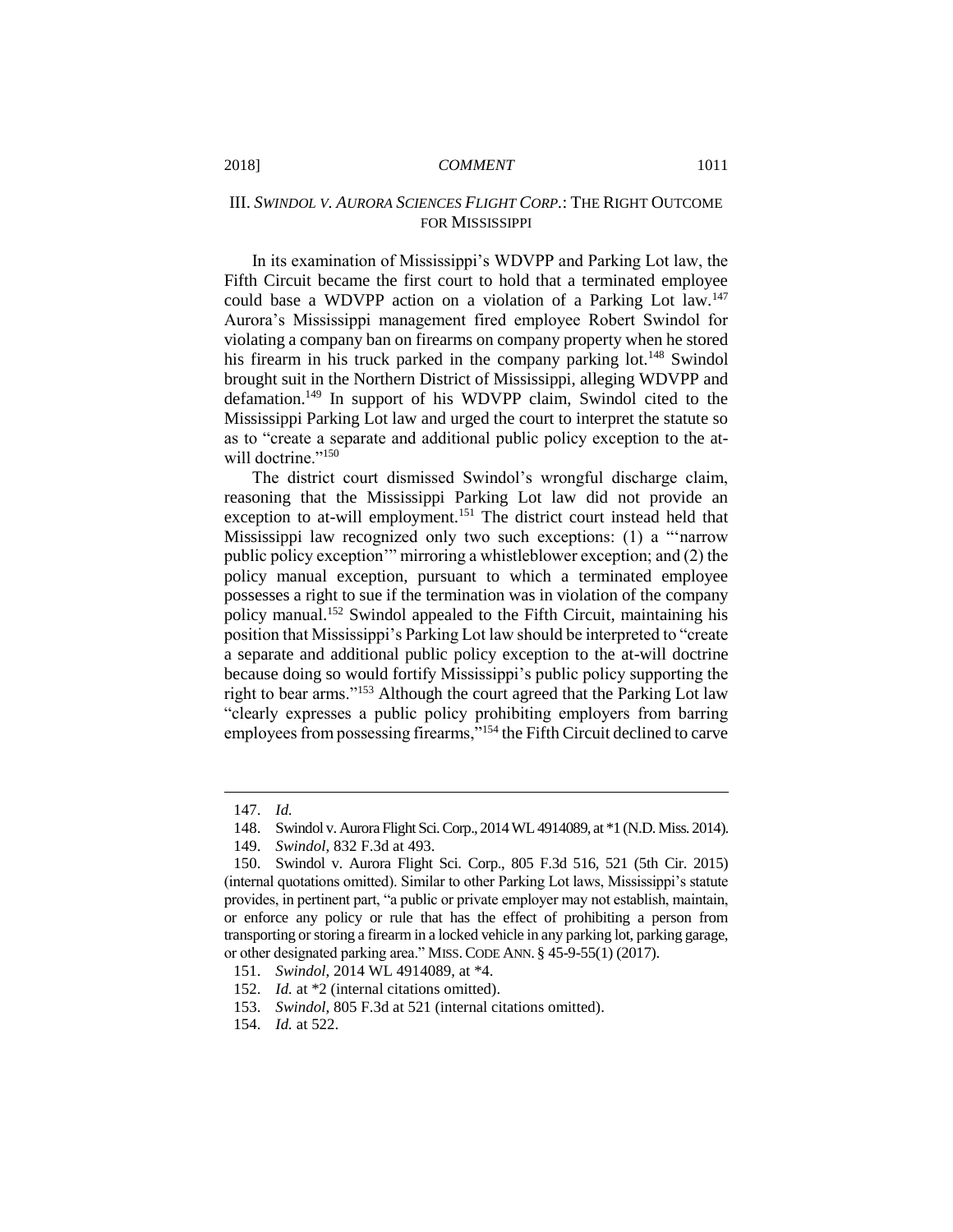out such an exception and certified a question to the Mississippi Supreme Court.<sup>155</sup>

Much like Swindol's proposed interpretation, the Fifth Circuit's certified question asked whether the Mississippi Parking Lot law created an additional and completely separate exception to at-will employment from the normal public policy exception.<sup>156</sup> The Mississippi Supreme Court rejected the Fifth Circuit's wording of its certified question, maintaining that the statute did not warrant a separate at-will exception because the Mississippi Legislature's mere passage of the Parking Lot law created a public policy to be enforced with the tort of WDVPP.<sup>157</sup> Furthermore, the Mississippi Supreme Court decided that the state's constitution also sets forth a protectable public policy in the right to keep and bear arms.<sup>158</sup>

Upon receipt of the Mississippi Supreme Court's answer, the Fifth Circuit concluded that Swindol had a cognizable WDVPP claim under Mississippi law.<sup>159</sup> The Fifth Circuit reasoned that "the [supreme] court was holding that the relevant cause of action for discharging someone in violation of this statute is the same as that already recognized for wrongful discharges under [the narrow public policy exception case] *McArn*, namely, a tort action with the same categories of relief being available."<sup>160</sup> As such, the Fifth Circuit reversed the lower court's dismissal and remanded the case for further proceedings on the merits because Mississippi common law recognizes WDVPP for a termination violating the Parking Lot law.<sup>161</sup>

This decision marks the first time a court held a Parking Lot law actionable as providing the public policy for recovery under WDVPP. Prior to *Swindol*, courts examined only a wrongful discharge claim based on a Parking Lot law when the statute itself provided the employee with a

<sup>155.</sup> Upon a finding that diversity jurisdiction did exist despite Swindol's deficient complaint, the Fifth Circuit certified the following question: "[w]hether in Mississippi an employer may be liable for a wrongful discharge of an employee for storing a firearm in a locked vehicle on company property in a manner that is consistent with Section 45-9-55." *Id.* at 523.

<sup>156.</sup> *Id.*

<sup>157.</sup> "[T]he Legislature has declared it 'legally impermissible' for an employer to terminate an employee for having a firearm inside his locked vehicle on company property." Swindol v. Aurora Flight Sci. Corp., 194 So. 3d 847, 852−53 (Miss. 2017).

<sup>158.</sup> *Id.* at 853.

<sup>159.</sup> Swindol v. Aurora Flight Sci. Corp., 832 F.3d 492, 494 (5th Cir. 2016).

<sup>160.</sup> *Id.*

<sup>161.</sup> *Id.* at 493.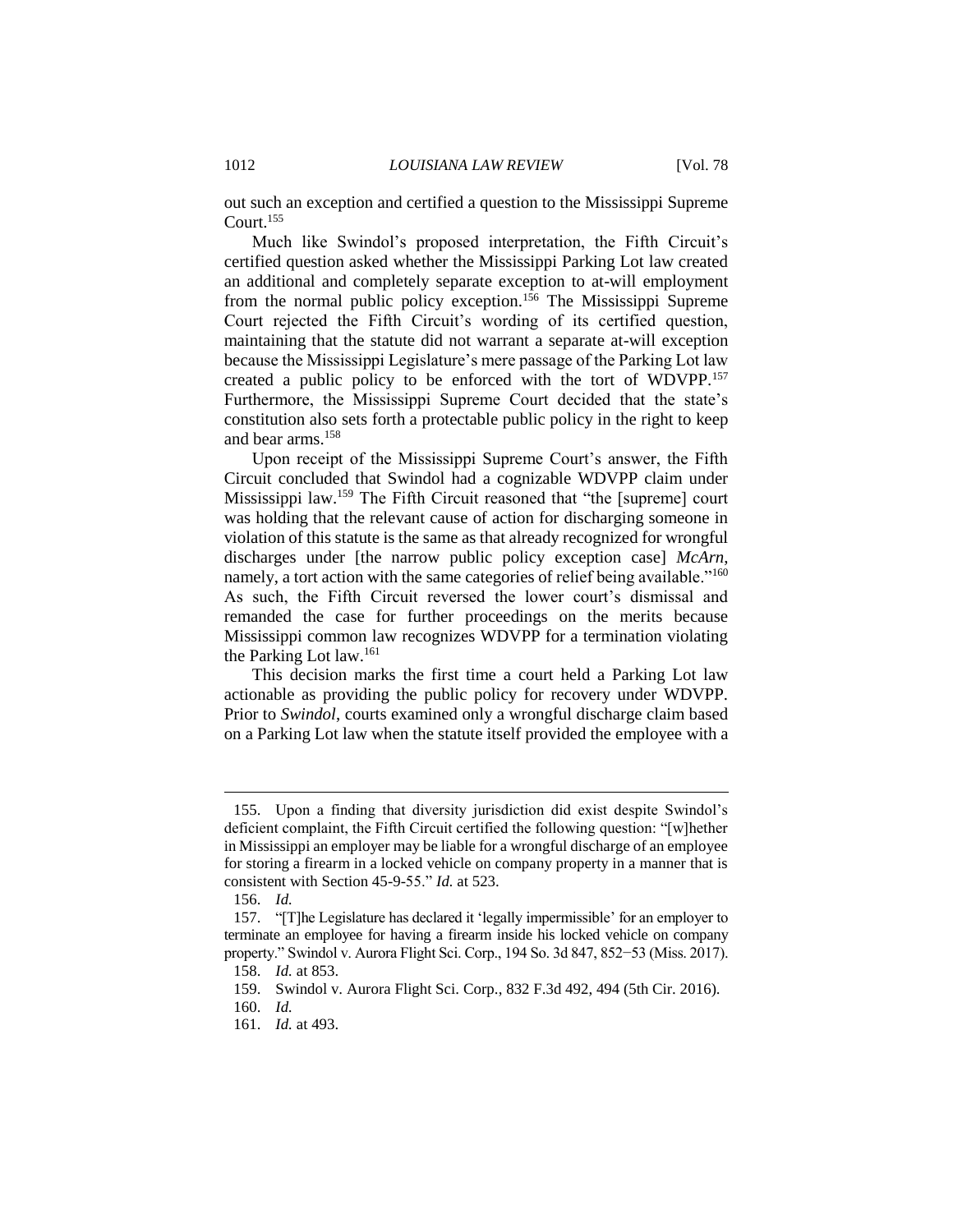cause of action.<sup>162</sup> Courts continually declined to find a compelling public policy in the constitutional right to bear arms to warrant an exception to at-will employment.<sup>163</sup> Even a federal court in Mississippi previously declined to create an exception based on the Parking Lot law alone.<sup>164</sup> Though the *Swindol* outcome only benefits Mississippi employees, it would be desirable for many non-Mississippi employees.

### IV. EMPLOYEE RECOVERY UNDER WDVPP AND WHISTLEBLOWER **STATUTES**

The other 20 states with Parking Lot laws do not have precedents providing a WDVPP claim to gun-storing employees. Though other state courts have yet to reach a *Swindol* outcome, any state with a Parking Lot law and either a whistleblower statute or recognition of WDVPP possesses the tools to grant a right of action to an employee terminated for storing a gun in their vehicle. This section looks to the rationale behind recognition of WDVPP and whistleblower statutes. That very rationale supports a cognizable claim in the context of all Parking Lot laws. When a state neither recognizes WDVPP nor has a whistleblower statute, an employee terminated in violation of a Parking Lot law is left without recourse.

#### *A. Rationale of WDVPP*

 $\overline{a}$ 

The *Swindol* court did not speak directly to the justifications for its public policy exception, yet the very rationale behind even the narrowest exception demands that courts recognize Parking Lot laws as clear articulations of public policy.<sup>165</sup> The basic proposition supporting the public policy exception is that "in a civilized state where reciprocal legal rights and duties abound the words 'at will' can never mean 'without limit or qualification,' . . . for in such a state the rights of each person are necessarily and inherently limited by the rights of others and the interests of the public."<sup>166</sup> When at-will employment rules value workforce flexibility, whatever occurs within the employment relationship must not

<sup>162.</sup> Bruley v. Vill. Green Mgmt. Co., 592 F. Supp. 2d 1381, 1385−86 (M.D. Fla. 2008).

<sup>163.</sup> *See* Bastible v. Wyerhaeuser Co., 437 F.3d 999, 1007 (10th Cir. 2006); Plona v. United Parcel Serv., Inc., 558 F.3d 478, 482 (6th Cir. 2009); Hansen v. Am. Online, Inc., 96 P.3d 950, 953 (Utah 2004).

<sup>164.</sup> Parker v. Leaf River Cellulose, L.L.C., 73 F. Supp. 3d 687, 692−93 (S.D. Miss. 2014), *rev'd and remanded,* 2016 WL 4245455, at \*1 (5th Cir. 2016).

<sup>165.</sup> *See* Swindol v. Aurora Flight Sci. Corp., 194 So. 3d 847, 853 (Miss. 2016).

<sup>166.</sup> Sides v. Duke Univ., 328 S.E.2d 818, 826 (N.C. Ct. App. 1985).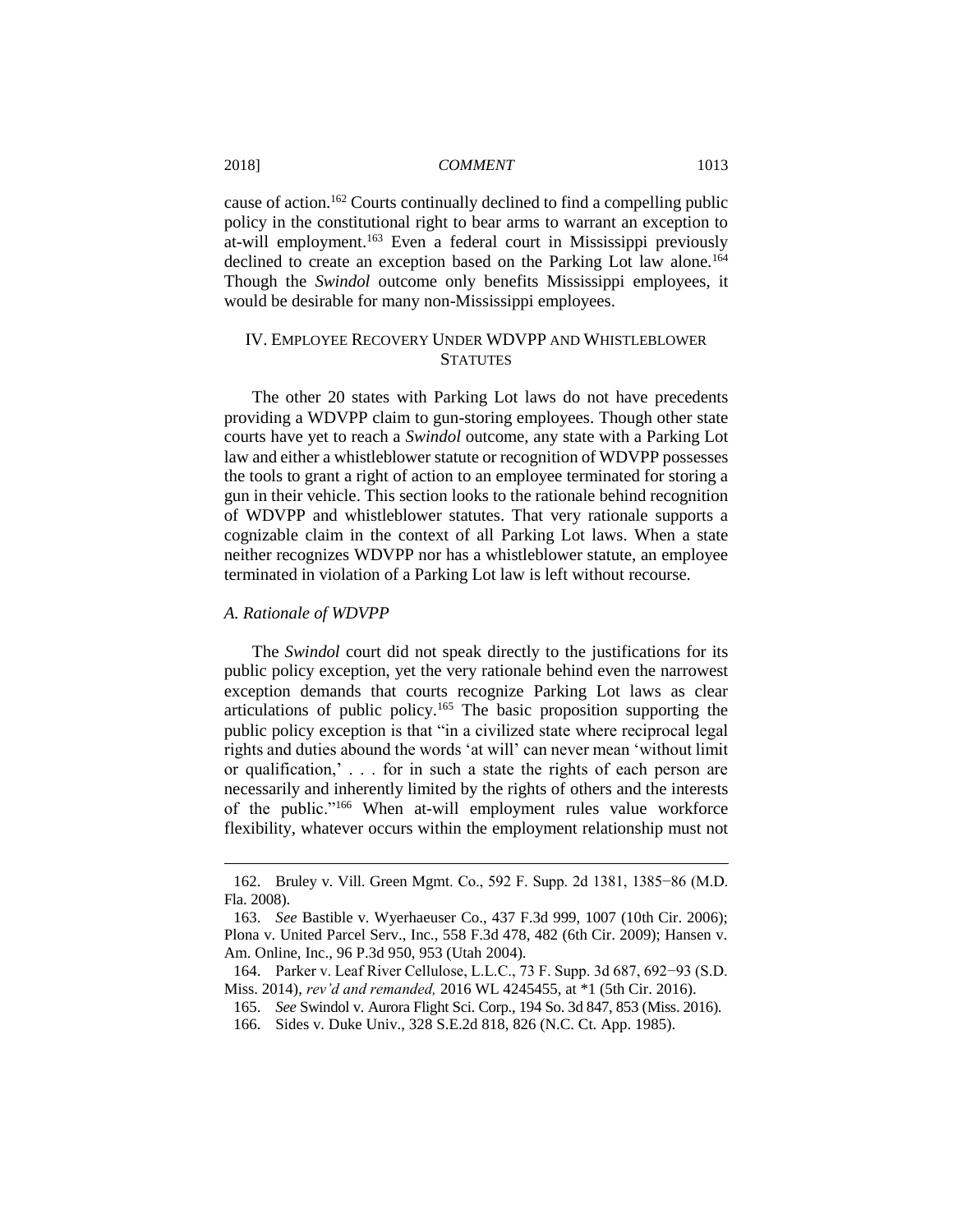offend the public interest.<sup>167</sup> The public policy exception aims to "prohibit an employer from placing an employee in the position of keeping a job only by performing an illegal act, forsaking a public duty, or foregoing a job-related right or privilege."<sup>168</sup>

In examining a WDVPP claim, courts must conduct two analyses in every case.<sup>169</sup> First, the court must establish that the discharge violates some well-established public policy.<sup>170</sup> Second, the court must inquire as to whether there is an existing remedy protecting the employee's and society's interests.<sup>171</sup> If no such remedy exists, then a claim for WDVPP is available.<sup>172</sup>

First, the well-established public policy incorporated in Parking Lot laws is the individual right to keep and bear arms.<sup>173</sup> Though a constitutional right limits only the power of federal and state governments to interfere with the exercise of that right, $174$  the mere enactment of a law giving employees the right to store firearms in their cars on private property indicates that those state legislatures value the right to keep and bear arms over employers' property rights or safety concerns. Parking Lot laws themselves create a right to keep arms in a particular area independent from that of the state and federal constitutions.<sup>175</sup>

Parking Lot laws' public policy qualifies as "well-established" under any of the varying approaches to the public policy exception. The narrowest approach is the "unlawful" approach in which a wrongful discharge action only is available when the employee is fired for refusing to participate in or for reporting an employer's illegal acts.<sup>176</sup> Under the unlawful approach, the employee must demonstrate that his employer directed him to perform the illegal act.<sup>177</sup> The unlawful approach also requires "an explicit statement of public policy in a statute that supports

 $\overline{a}$ 

175. *See* Fla. Retail Fed'n, Inc. v. Att'y. Gen. of Fla., 576 F. Supp. 2d 1281, 1295 (N.D. Fla. 2008) ("I conclude that when the statute refers to the 'constitutional' right to bear arms, it means the right to bear arms created by § 790.251 itself.").

176. Thomas L. Cluff, Jr., *In Defense of a Narrow Public Policy Exception of the Employment At Will Rule*, 16 MISS. C. L. REV. 437, 449 (1996).

177. *Id.*

<sup>167.</sup> *Id.*

<sup>168.</sup> Martin Marietta Corp. v. Lorenz, 823 P.2d 100, 109 (Colo. 1992).

<sup>169.</sup> Osborn v. Prof'l Serv. Indus., Inc., 872 F. Supp. 679, 681 (W.D. Mo. 1994) (internal citations omitted).

<sup>170.</sup> *Id.*

<sup>171.</sup> *Id.*

<sup>172.</sup> *Id.*

<sup>173.</sup> *See* discussion *infra* Part V.A.

<sup>174.</sup> *See* District of Columbia v. Heller, 554 U.S. 570 (2008); McDonald v. City of Chicago, 561 U.S. 742, 791 (2010).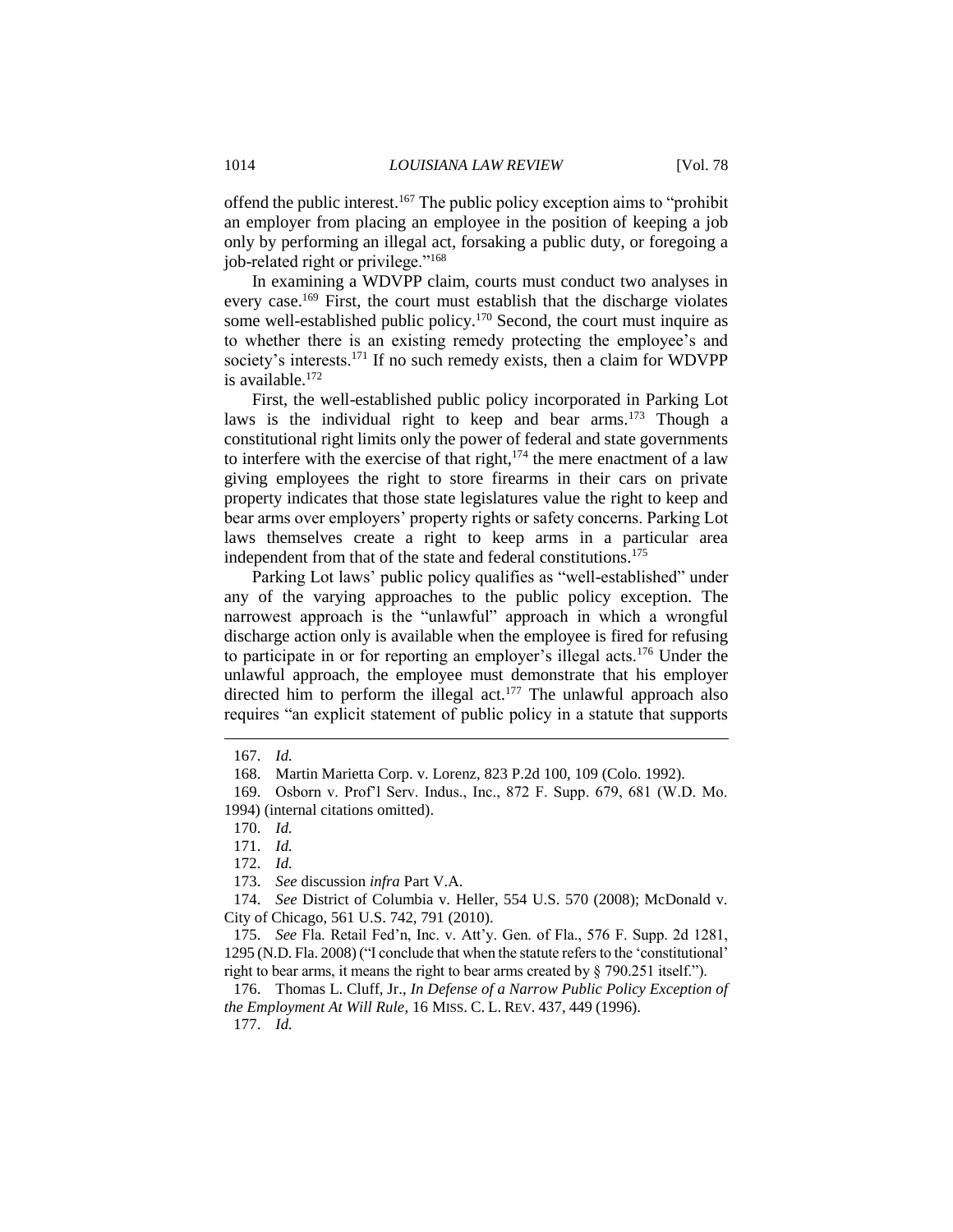the specific interest the employee is asserting."<sup>178</sup> Parking Lot laws expressly prohibit company bans on firearm storage, thus making the maintenance or enforcement of such a ban illegal.<sup>179</sup> Under the unlawful approach to identifying a well-established public policy, those 21 state legislatures that enacted Parking Lot laws articulated a well-established public policy that can be enforced via WDVPP.

A more expansive approach to identifying actionable public policies is the "public purpose" approach, which "recognizes wrongful discharge actions for employees who can allege that their terminations harm the public good in any general manner."<sup>180</sup> This intermediate view requires "an explicit declaration of policy, but recognizes sources other than specific legislation, such as constitutional provisions . . . ."<sup>181</sup> Under this approach, Parking Lot laws give terminated employees a wrongful discharge claim as well. An employee fired for bringing his gun to work and storing it in his vehicle need only prove by using any source of law that his termination harmed the public good.<sup>182</sup> An employee could argue that by prohibiting him from storing firearms in contradiction with a state's Parking Lot law, his termination harms the public good by infringing on a legislatively bestowed right and the right to self-defense.<sup>183</sup> Therefore, the termination circumvents the people's legislative will articulated in the Parking Lot law.

The broadest approach to the public policy exception is the "just cause" approach, which bars any discharge that is not based on good cause.<sup>184</sup> The "just cause" approach encompasses most wrongful discharge claims because it grants courts discretion in distilling public policy from any source of law.<sup>185</sup> The breadth of this method undercuts the doctrine of at-will employment because no longer is "bad reason or no reason at all" sufficient to end the employment relationship.<sup>186</sup> Reasoning *a fortiori*, if Parking Lot laws provide a strong and rooted public policy under the narrower approaches, the broadest approach must also result in a tort

<sup>178.</sup> Mark A. Rothstein, *Wrongful Refusal to Hire: Attacking the Other Half of the Employment-At-Will Rule*, 24 CONN. L. REV. 97, 104 (1991).

<sup>179.</sup> *See supra* note 12.

<sup>180.</sup> Cluff, Jr., *supra* note 176, at 450.

<sup>181.</sup> Rothstein, *supra* note 178, at 104.

<sup>182.</sup> Cluff, Jr., *supra* note 176, at 450; Rothstein, *supra* note 178, at 104.

<sup>183.</sup> *See* discussion *infra* Part V.A.

<sup>184.</sup> Cluff, Jr., *supra* note 176, at 453.

<sup>185.</sup> The court is not tied to only "legislatively enunciated polic[ies]." Rothstein, *supra* note 178, at 104 (internal quotations omitted).

<sup>186.</sup> This is an expansive approach, similar to "good cause" as defined in Montana's comprehensive regime displacing at-will in that state entirely. *See*  MONT. CODE ANN. § 39-2-903(5) (2017).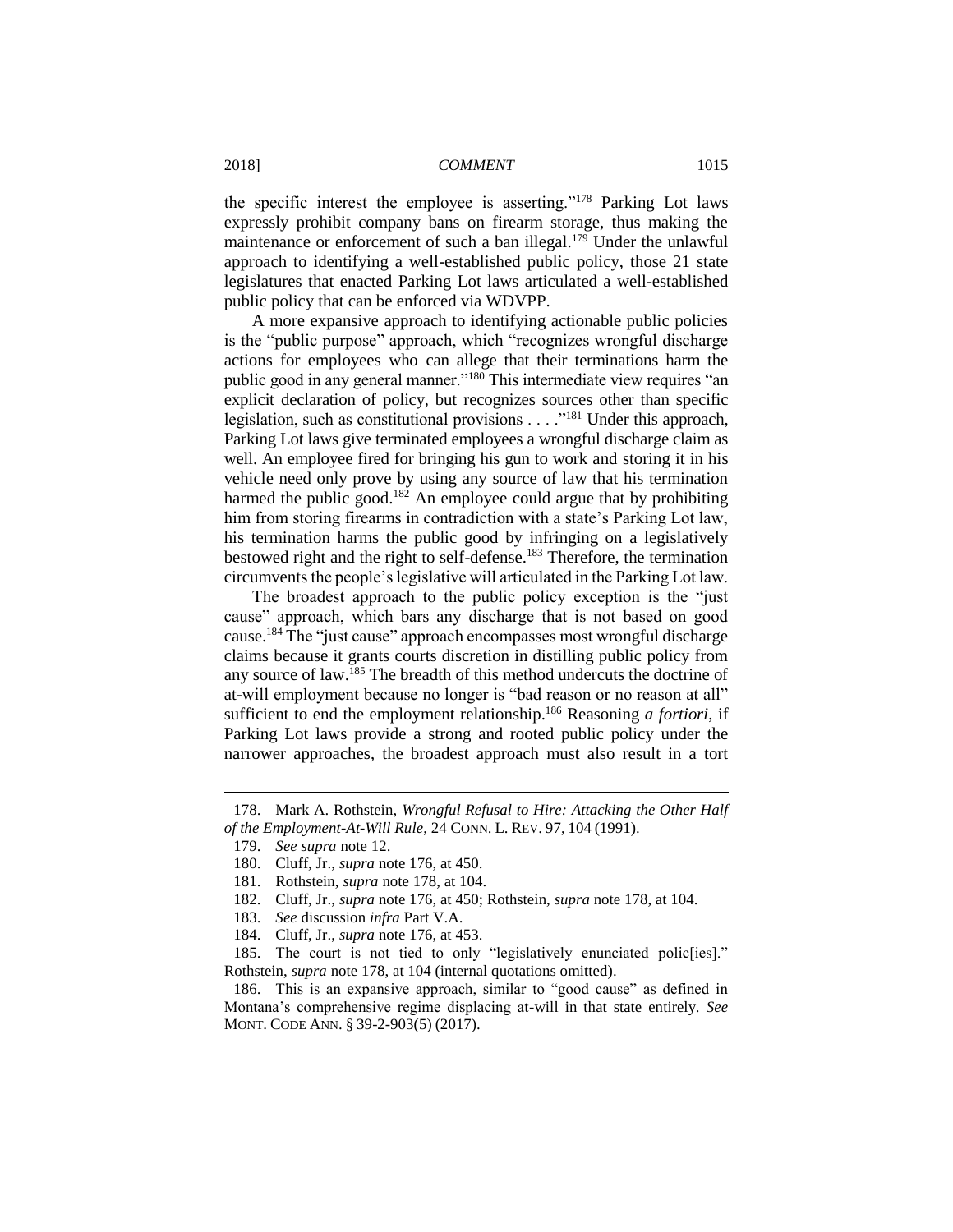action for WDVPP. The "just cause" view is that employers may not terminate employees for anything but good cause.<sup>187</sup> Therefore, an employer who terminates an employee for keeping a gun in the employee parking area would not satisfy the just cause requirement.<sup>188</sup> Good cause does not exist when an employee is fired for exercising a right in accordance with a state statute.<sup>189</sup> After conducting this analysis for Parking Lot laws, there is a well-established public policy under all of the various approaches. Also, in the 15 states whose statutes do not provide an explicit cause of action, a statutory remedy for the employee does not exist.

More state legislatures could have enacted specific remedies to avoid the public policy question; $190$  however, the fact that a state even recognizes WDVPP suggests that an express statutory remedy is not required in all instances.<sup>191</sup> Assuming the legislatures know of the possibility of WDVPP, they likely intended for the common-law tort to fill the gap in the statutory regime. After all, the WDVPP action is a "common law cause of action to uphold policies established by legislatures,"<sup>192</sup> and "the legislature has not and cannot cover every type of wrongful termination that violates a clear mandate of public policy."<sup>193</sup> WDVPP, therefore, represents both a remedial gap-filler and a judicially created method to vindicate employees' rights against employers' actions that are disruptive of public policy.<sup>194</sup>

Although WDVPP acts as a gap-filler, some scholars nonetheless argue that the tort should not be so broad as to infringe on parties' right to contract freely for and terminate employment.<sup>195</sup> Even the narrowest public policy exception, however, allows for a wrongful discharge claim because the right encompassed in Parking Lot laws is well-established and

<sup>187.</sup> Rothstein, *supra* note 178, at 104 (internal quotations omitted).

<sup>188.</sup> Norris v. Housing Auth. of City of Galveston, 980 F. Supp. 885, 894 (S.D. Tex. 1997).

<sup>189.</sup> Good cause is generally defined as an employee's failure to perform his employment duties that an ordinary employee could do. *See id.*

<sup>190.</sup> *See* discussion *supra* Part II.A.

<sup>191.</sup> *See, e.g.*, Murphy v. Topeka-Shawnee Dept. of Labor Servs., 630 P.2d 186, 192 (Kan. 1981) (finding that the legislature's failure to grant a cause of action in the text of the statute itself does not defeat the public policy).

<sup>192.</sup> David J. Walsh & Joshua L. Schwarz, *State Common Law Wrongful Discharge Doctrines: Up-Date, Refinement, and Rationales*, 33 AM. BUS. L.J. 645, 662 (1996).

<sup>193.</sup> Brockmeyer v. Dun & Bradstreet, 335 N.W.2d 834, 841−42 (Wis. 1983).

<sup>194.</sup> Amos v. Oakdale Knitting Co., 416 S.E.2d 166, 171 (N.C. 1992).

<sup>195.</sup> Cluff, Jr., *supra* note 176, at 444.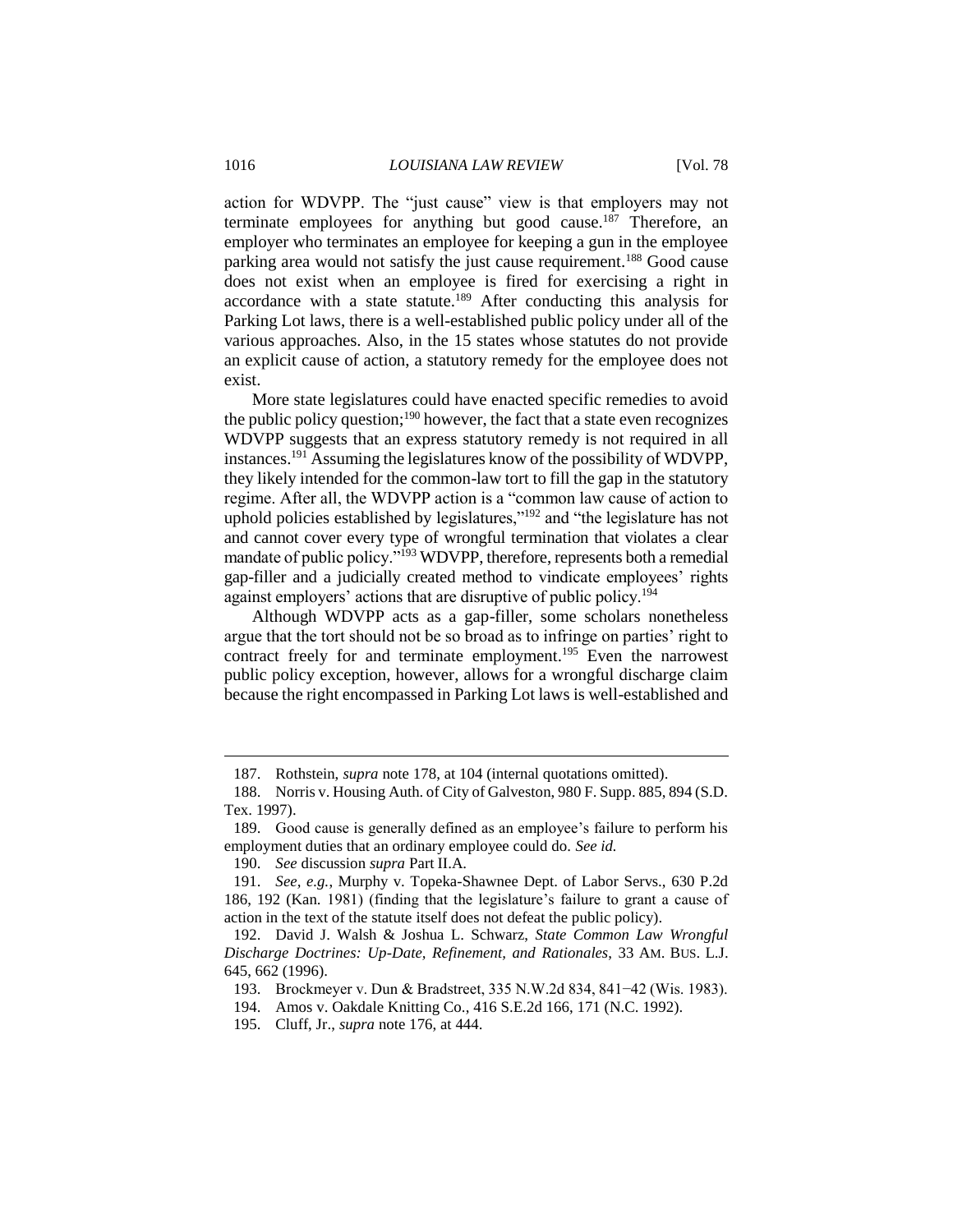significant.<sup>196</sup> Given the above analysis, when a state recognizes WDVPP, even in the slightest form, the state also must recognize a claim of wrongful discharge for violation of its Parking Lot law, much like the Fifth Circuit and Mississippi Supreme Court held in *Swindol.*<sup>197</sup> Without the tort of WDVPP, the employee must focus on statutory exceptions to at-will employment for recovery.

#### *B. Whistleblower Statutes' Rationale and Rights of Action*

The goal of whistleblower statutes is to protect both the public <sup>198</sup> and whistleblowers from employers' illegal acts and retaliation.<sup>199</sup> Legislative intent in promulgating such statutes is similar to a state's purpose in recognizing the WDVPP action.<sup>200</sup> These statutes, therefore, aim to encourage employees to report illegal acts by granting whistleblowing employees a right of action against employers who retaliate or dismiss them.<sup>201</sup> Although whistleblower statutes vary a great deal among the states as far as what an employee must do to claim whistleblower status and protection,<sup>202</sup> the rationale for whistleblower statutes is similar to that of WDVPP. Therefore, a state's whistleblower statute also gives employees terminated in violation of Parking Lot laws a cause of action. Conversely, if a state has neither the WDVPP tort nor a whistleblower statute, then the employee does not have a claim against his employer because the at-will employment doctrine governs.

The rationale of WDVPP and whistleblower statutes indicates that state legislatures intended to enshrine public policies in Parking Lot laws.<sup>203</sup> As such, Parking Lot laws must be actionable. Legislatures

<sup>196.</sup> It is well established in the sense that it is clearly mandated by a statutory provision. *See* Thomas P. Owens III, *Employment at Will in Alaska: The Question of Pub. Policy Torts*, 6 ALASKA L. REV. 269, 311 (2003). It is significant because it purports to promote the individual right of self-defense. *See* Parween S. Mascari, *What Constitutes a "Substantial Public Policy" in West Virginia for Purposes of Retaliatory Discharge: Making a Mountain out of a Molehill?*, 105 W. VA. L. REV. 827, 843 (2003). Ultimately, however, "policy determinations frequently are made on an ad hoc basis, ultimately by the high court of the jurisdiction." Cavico, *supra* note 25, at 591.

<sup>197.</sup> *See* discussion *infra* Part V.A. for the example of Utah.

<sup>198.</sup> Cluff, Jr., *supra* note 176, at 448−49.

<sup>199.</sup> *See generally* Nathan A. Adams IV, *Distinguishing Chicken Little from Bona Fide Whistleblowers*, 83 FLA. B.J. 100 (2009).

<sup>200.</sup> *See generally* Elletta Sangrey Callahan & Terry Morehead Dworkin, *The State of State Whistleblower Protection*, 38 AM. BUS. L.J. 99 (2000).

<sup>201.</sup> *See* Faqihi, *supra* note 119, at 3361–63.

<sup>202.</sup> *See* discussion *supra* Part II.B.

<sup>203.</sup> *See* discussion *infra* Part V.A.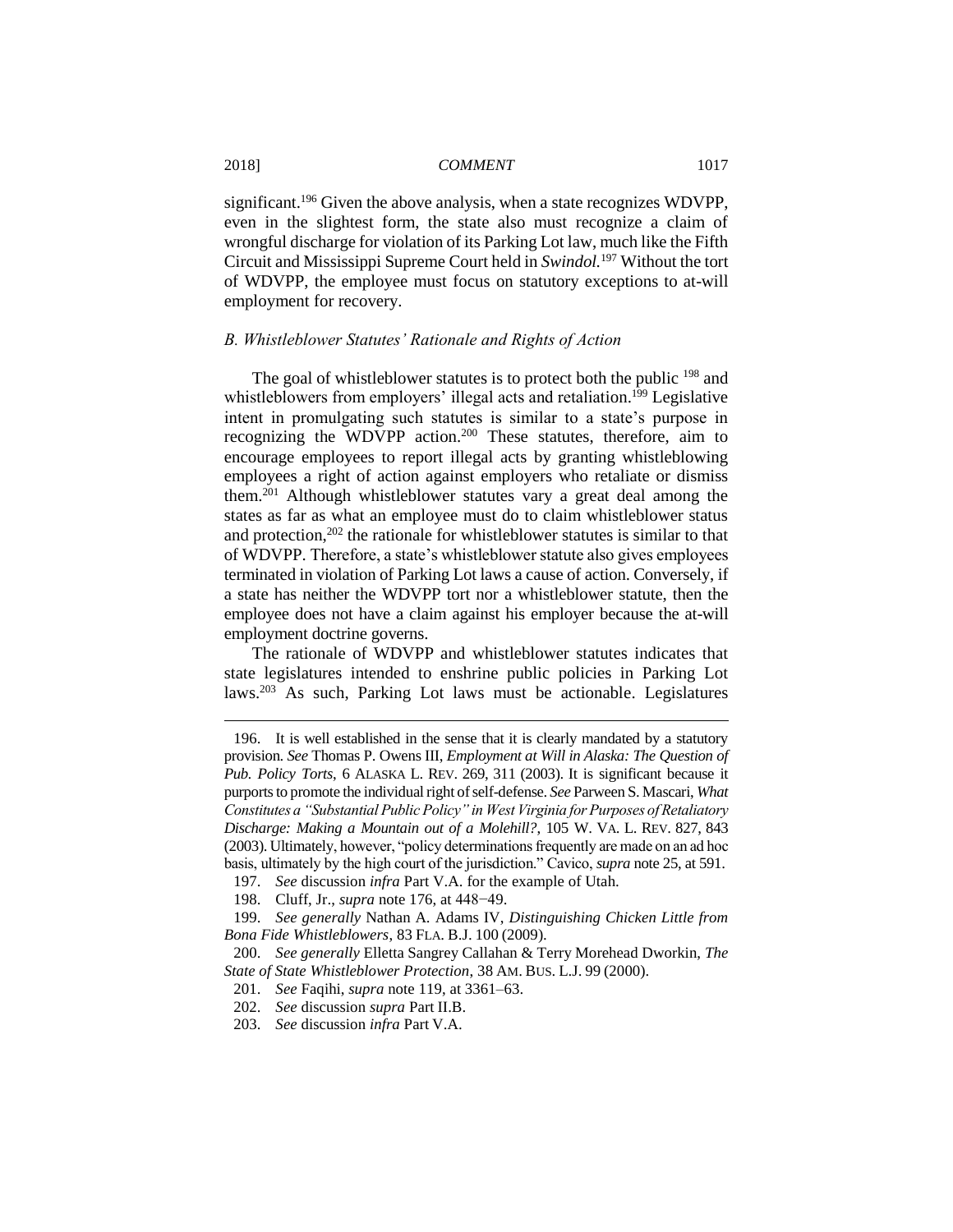enacted these laws in light of the state's existing WDVPP or whistleblower statutes, contemplating that employees terminated in violation of the Parking Lot provision would have some type of recourse against their employers. A state's recognition of WDVPP and whistleblower status results in a right of action, much like the *Swindol* outcome.

# V. APPLYING WDVPP AND WHISTLEBLOWER STATUTES TO UTAH AND LOUISIANA PARKING LOT LAWS

The following subsections are case studies of the Parking Lot laws of Utah and Louisiana and potential actions for terminated employees. The Parking Lot laws of these two states are representative of the statutes of many other states because they contain many of the same prohibitions, restrictions, and limitations seen in Parking Lot laws throughout the country.<sup>204</sup> Furthermore, Utah has a whistleblower statute only for public employees<sup>205</sup> but recognizes WDVPP, whereas Louisiana has a general whistleblower provision broadly applicable to both private and public employees but does not recognize the tort of WDVPP.<sup>206</sup>

#### *A. Utah: A WDVPP State*

Utah's Parking Lot law is similar to many other states' but does not contain as many exceptions.<sup>207</sup> Utah's Parking Lot law provides: "[A] person may not establish, maintain, or enforce any policy or rule that has the effect of: (a) prohibiting any individual from transporting or storing a firearm in a motor vehicle on any property designated for motor vehicle parking  $\ldots$  ."<sup>208</sup> The statute requires the employee to have a legal permit and to store the gun out of sight in a locked vehicle.<sup>209</sup> Yet the law gives the employer options to limit the storage of firearms.<sup>210</sup> Unlike a handful of statutes, Utah's statute does not impose criminal liability<sup>211</sup> but does

<sup>204.</sup> *See* discussion *supra* Part I.A.

<sup>205.</sup> *See* UTAH CODE ANN. § 67-21-3 (West 2017).

<sup>206.</sup> *See* LA. REV. STAT. § 23:967 (2017); *see also* Puig v. Greater New Orleans Expressway Comm'n, 772 So. 2d 842 (La. Ct. App. 2000). This statute also doubles as a codified version of WDVPP. *See* discussion Part II.B.

<sup>207.</sup> *Compare* FLA. STAT. § 790.251(7)(a) (2017), *with* UTAH CODE ANN. § 67-21-3.

<sup>208.</sup> UTAH CODE ANN. § 34-45-103(1)(a).

<sup>209</sup>*. Id.* § 34-45-103(1)(a)(i)−(iii).

<sup>210.</sup> *See id.* § 34-45-103(2)(a)(stating that employers may provide an alternate parking lot or protected storage place before entering the normal parking area).

<sup>211.</sup> *Id.* § 34-45-105. *Cf.* ALA. CODE § 13A-11-90 (2017); FLA. STAT. § 790.251.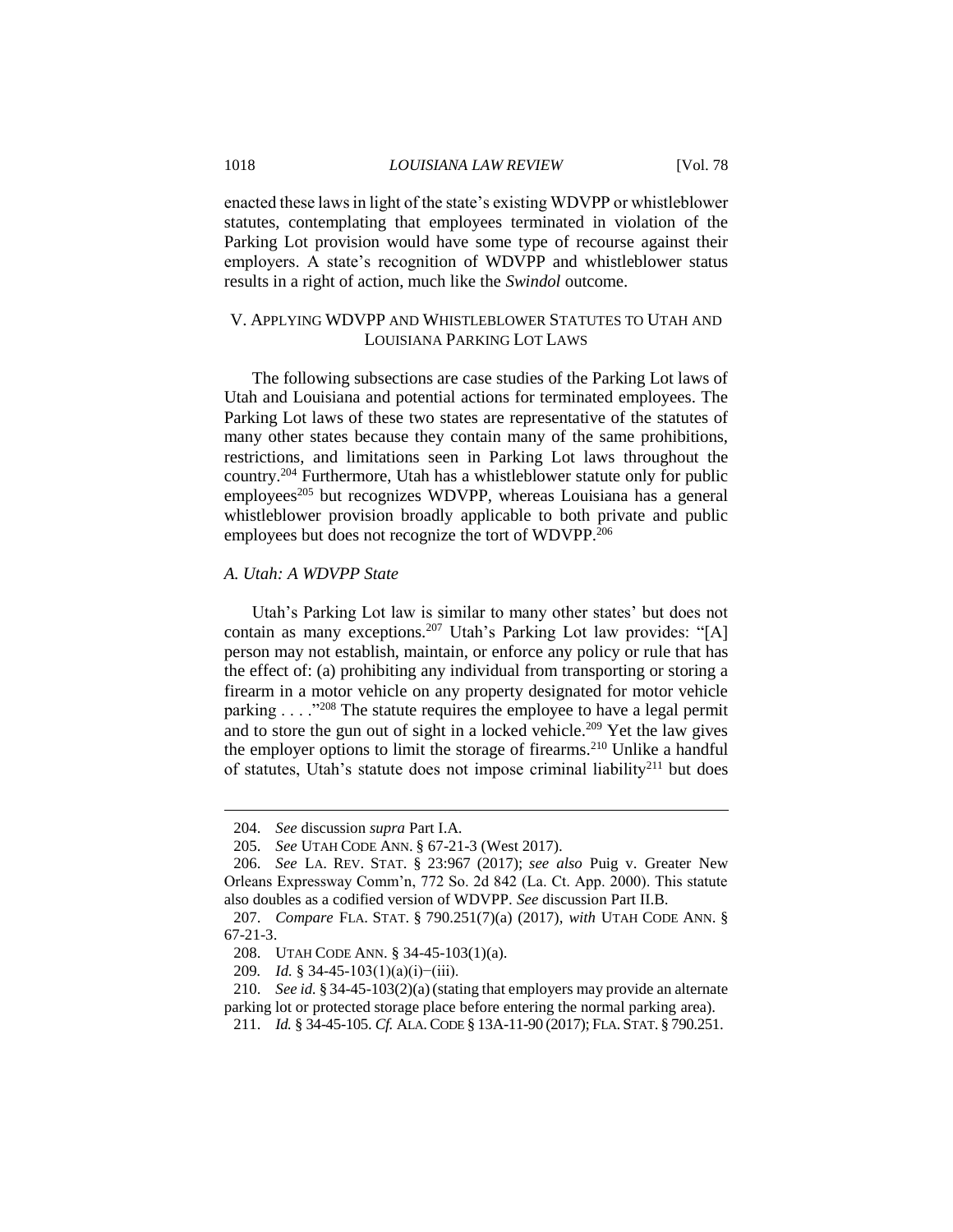grant enforcement power to the state attorney general.<sup>212</sup> The attorney general may file an action seeking restitution for any individual who suffers a loss based on a violation of the statute.<sup>213</sup> Though an injured party's claim may be brought by a state attorney general, the statute is unclear on whether it contemplates a private right of action for the terminated employee.

Utah's Parking Lot law purports to allow a private civil cause of action for any "individual who is injured, *physically or otherwise*, as a result of any policy or rule prohibited by" the Parking Lot law.<sup>214</sup> An employee may argue that this provision encompasses an action for wrongful discharge by stating he has been "injured, physically or otherwise," although this language is ambiguous. By singling out physical injury and following with a catchall term, the right of action may be limited to physical injuries and those injuries that accompany physical injuries.<sup>215</sup> The statute does not explicitly mention termination or discrimination like the Parking Lot laws of other states, $216$  posing the question of whether the Utah Legislature actually intended to create a cause of action for termination in the statute.<sup>217</sup> This ambiguity thus warrants a determination as to whether the statute protects a public policy made actionable by the state's recognition of the WDVPP tort.

Assuming the Parking Lot law does not grant a right of action to terminated employees, an employee must look to Utah's employment law for recourse. In general, Utah recognizes the tort of WDVPP.<sup>218</sup> In *Peterson v. Browning*, the Utah Supreme Court held that although every statute cannot be an expression of public policy, "when the statutory language expressing the public conscience is clear and when the affected interests of society are substantial," the statute provides a basis for a WDVPP action.<sup>219</sup> More recently, the court stated that it construes public policy narrowly to guard only "those principles which are so substantial

<sup>212.</sup> UTAH CODE ANN. § 34-45-106.

<sup>213.</sup> *Id.*

<sup>214</sup>*. Id.* § 34-45-105 (emphasis added).

<sup>215.</sup> One such akin injury is mental anguish, economic damages, or those that might accompany physical injury. *See, e.g.*, Susan A. Berson, *The Taxation of Tort Damage Awards and Settlements: When Recovering More for a Client May Result in Less*, 78 J. KAN. B. ASS'N. 21, 22 (2009).

<sup>216.</sup> *See* statutes cited *supra* note 114.

<sup>217.</sup> *See* discussion *supra* Part II.A.

<sup>218.</sup> *See, e.g.*, Peterson v. Browning, 832 P.2d 1280 (Utah 1992).

<sup>219.</sup> *Id.* at 1282.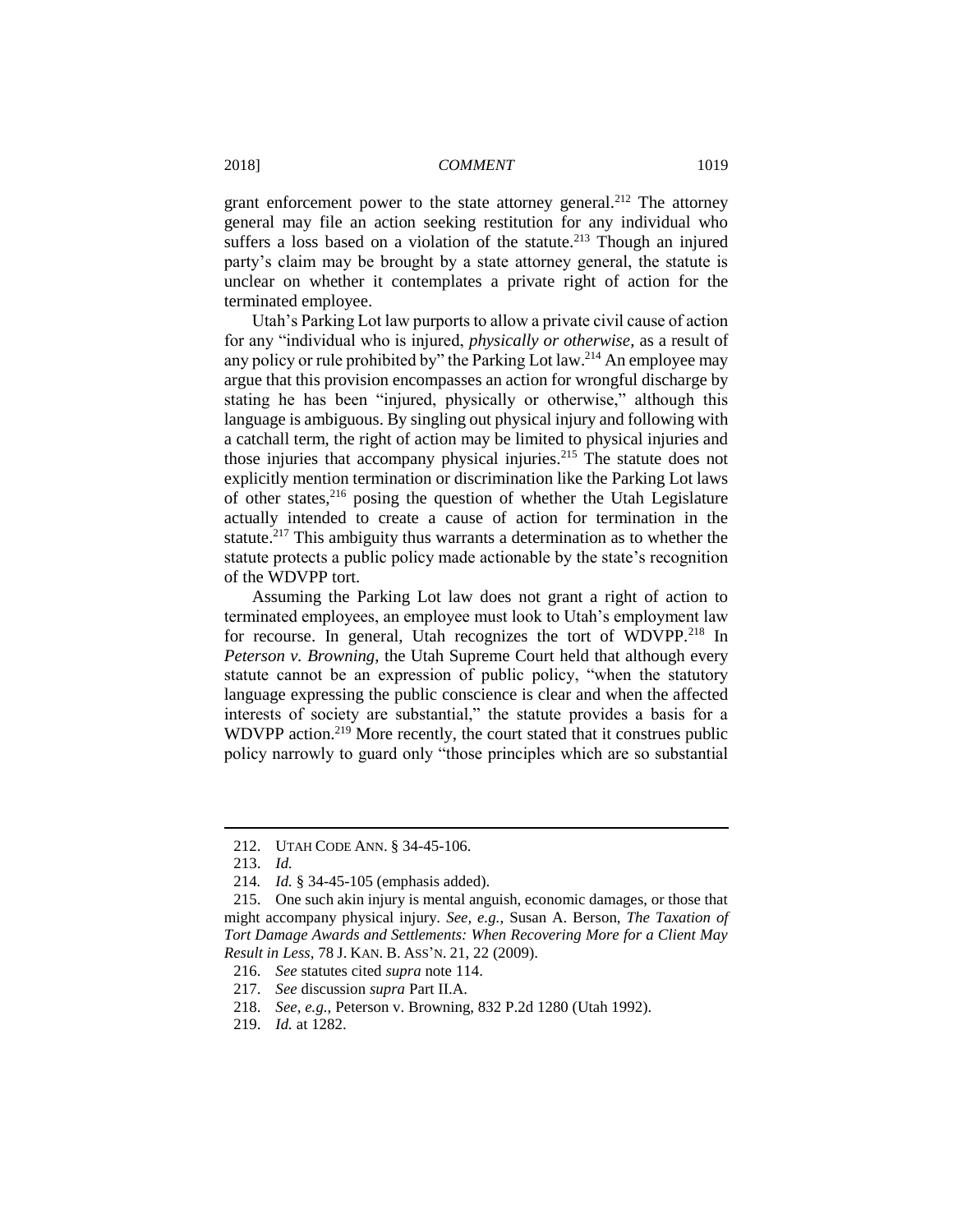and fundamental that there can be virtually no question as to [the] importance for promotion of the public good."<sup>220</sup>

Moreover, the Utah Supreme Court recognizes four categories of WDVPP: "(1) refusing to commit an illegal or wrongful act, (2) performing a public obligation, (3) exercising a legal right or privilege, and (4) reporting to a public authority criminal activity of the employer."<sup>221</sup> The court is wary of the exception's broad application, but the court's clear articulation of the exception indicates that the Parking Lot law would encompass such a public policy given the legislative history of the statute.<sup>222</sup>

Legislative drafts and comments during hearings are useful in determining what public policy the Utah Legislature aimed to address with this statute's enactment.<sup>223</sup> The sponsoring state senator indicated that he drafted the original version of the Parking Lot law in response to a Utah Supreme Court decision in which an employer terminated several employees after seeing them with guns in the company parking  $lot.^{224}$  In *Hansen v. America Online, Inc.* ("*AOL*"), the court found that the right to keep and bear arms in Utah was a clear and substantial policy articulated by the legislature in its debate over its Parking Lot law.<sup>225</sup> The court, however, declined to allow public policy to trump the property interests of the employer.<sup>226</sup> Because the sponsoring senator mentioned a case that accepted the right to keep and bear arms as an important state public policy, it follows that the public policy in enacting the Parking Lot law was to go beyond the *AOL* court's holding and allow the right to keep arms to trump the employer's property interest.<sup>227</sup>

Another possible clear and substantial public policy in the Parking Lot law's enactment is that of self-defense. Several times in the pre-enactment discussion, parties spoke about the concern that workers, if unable to store

<sup>220.</sup> Ray v. Wal-Mart Stores, Inc., 359 P.3d 614, 625 (Utah 2015). The court found that the public policy behind a "Stand Your Ground" law was self-defense and that the public policy of self-defense was substantial enough to warrant an exception to at-will employment. *Id.* at 625−29.

<sup>221.</sup> *Id.* at 628 (citing Hansen v. Am. Online, Inc., 96 P.3d 950, 952 (Utah 2004)).

<sup>222.</sup> Erin Bergeson Harris, *Recent Development in Utah Law*, 2005 UTAH L. REV. 215, 225 (2005).

<sup>223.</sup> Bernard W. Bell, *Legislative History without Legislative Intent: The Public Justification Approach to Statutory Interpretation*, 60 OHIO ST. L.J. 1, 3 (1999).

<sup>224.</sup> Utah Senate Floor, *Utah State Senate-Day 35 2009 (part 2)*, UTAH LEGISLATURE (2009), http://utahlegislature.granicus.com/MediaPlayer.php?clip  $_id=8802\&$ meta\_id=425206 [https://perma.cc/8H99-EJ9N].

<sup>225.</sup> *Hansen*, 96 P.3d at 956.

<sup>226.</sup> *Id.*

<sup>227.</sup> *See Utah State Senate-Day 35 2009*, *supra* note 224.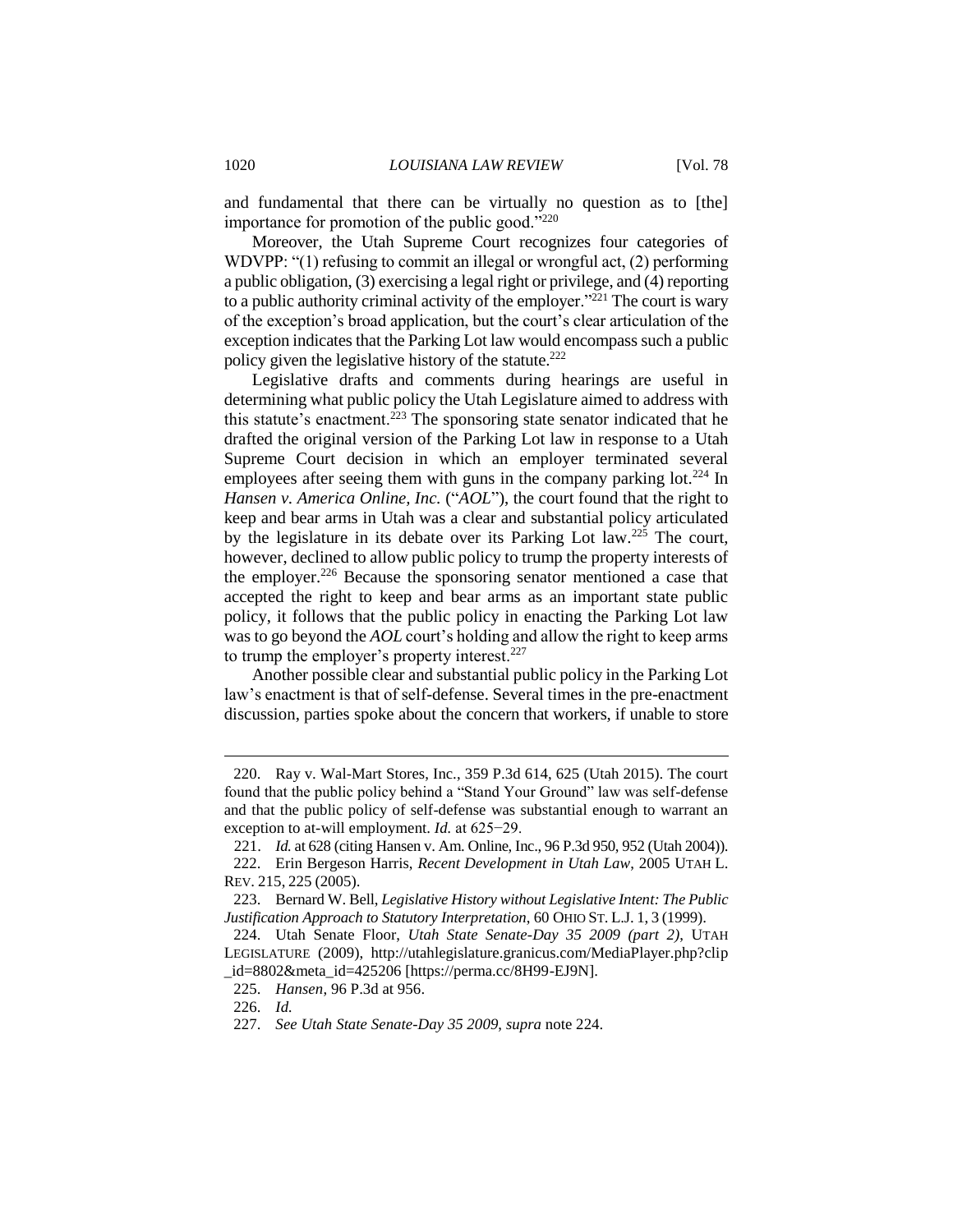their firearms in their vehicles, would be at a loss for self-protection in their daily commute to and from work.<sup>228</sup> According to the Utah Legislature, these two proffered public policies are of such clarity and importance to warrant a recognition of the public policy exception when the Parking Lot law is concerned. As such, a Utah employee fired because of a violation of the statute was entitled to a WDVPP claim.

#### *B. Louisiana: A Whistleblower State*

Louisiana Revised Statutes § 32:292.1, or the Parking Lot law, prohibits property owners and employers, among others, from stopping any person from storing firearms in privately owned vehicles in parking areas.<sup>229</sup> This statute allows for the same alternative solutions for employers as Utah.<sup>230</sup> Like Utah and 47 other states, $^{231}$  Louisiana recognizes at-will employment. $^{232}$ Unlike Utah, however, Louisiana does not recognize the common-law tort of WDVPP.<sup>233</sup>

Because WDVPP is unavailable, Louisiana's whistleblower statute provides an employee with a right of action for his employer's illegal acts.<sup>234</sup> Unlike the tort, an inquiry into legislative history is not as pertinent because the whistleblower statute is not contingent upon some indeterminable public policy.<sup>235</sup> Instead, whether a right of action exists is purely a result of statutory construction and application to the facts at issue.

Louisiana Revised Statutes § 23:967, the whistleblower statute first enacted in 1997, $^{236}$  provides for recovery in three situations. The first two are more traditional forms of whistleblower claims—either the employee discloses or threatens to disclose his employer's violation<sup>237</sup> or the

<sup>228.</sup> *Id.*; *Senate Business and Labor Committee*, UTAH LEGISLATURE, http://Utah legislature.granicus.com/MediaPlayer.php?clip\_id=13862&meta\_id=507029 (last visited Oct. 16, 2017) (beginning at 1hour 11minutes) [https://perma.cc/SJY3-YL 7Q]. 229. LA. REV. STAT. § 32:292.1 (2017).

<sup>230.</sup> *See* discussion *supra* Part V.A.

<sup>231.</sup> Swift, *supra* note 105, at 554.

<sup>232.</sup> LA. CIV. CODE art. 2024 (2017) ("A contract of unspecified duration may be terminated at the will of either party by giving notice, reasonable in time and form, to the other party."); *see also id.* art. 2747 ("A man is at liberty to dismiss a hired servant attached to his person or family, without assigning any reason for doing so.").

<sup>233.</sup> *See* Guillory v. St. Landry Par. Police Jury, 802 F.2d 822 (5th Cir. 1986); Gil v. Metal Serv. Corp., 412 So. 2d 706 (La. Ct. App. 1982).

<sup>234.</sup> LA. REV. STAT. § 23:967.

<sup>235.</sup> A whistleblower statute is "an embodiment of the state's public policy against wrongful or retaliatory discharge." Cavico, *supra* note 25, at 564.

<sup>236.</sup> LA. REV. STAT. § 23:967 (1997).

<sup>237.</sup> LA. REV. STAT. § 23:967(A)(1) (2017).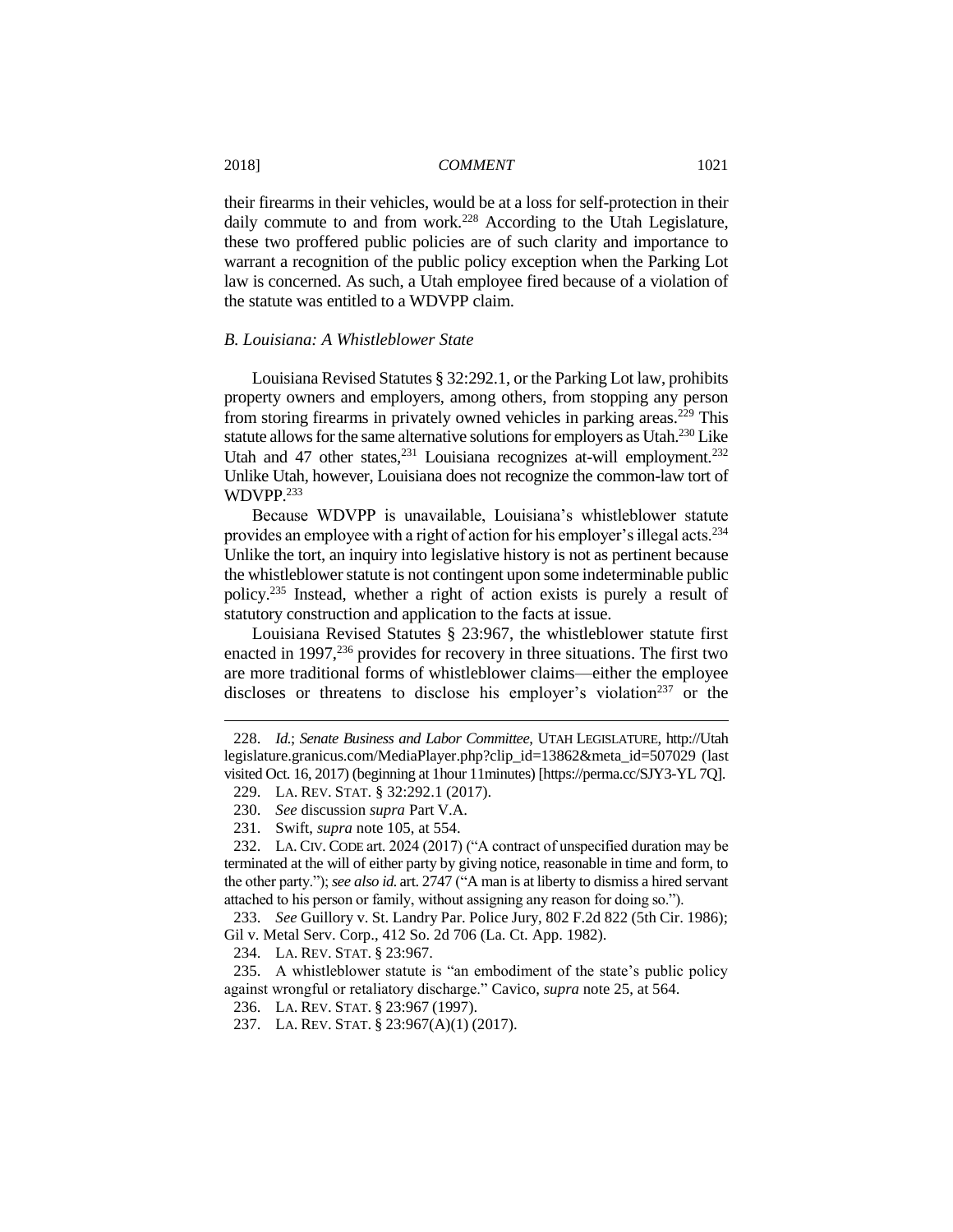employee testifies or informs a public body of the violation.<sup>238</sup> The last provision in Revised Statutes § 23:967(A)(3) goes beyond what is generally considered a whistleblower claim, permitting a wrongful termination action when the employee expresses his disapproval of the employer's illegal act.<sup>239</sup> Section  $23:967(A)(3)$  states, "An employer shall not take reprisal against an employee who in good faith, and after advising the employer of the violation of law . . . objects to or refuses to participate in an employment act or practice that is a violation of law."<sup>240</sup> As such, the employee must prove six elements to recover: <sup>241</sup> (1) he was in good faith;<sup>242</sup> (2) the act or practice actually violated some state law;<sup>243</sup> (3) he refused or objected to the employer's act or practice;<sup>244</sup> (4) he informed his employer of the violation;<sup>245</sup> (5) an adverse employment action occurred;<sup>246</sup> and (6) the adverse action resulted from the whistleblowing activity.<sup>247</sup>

In the case of an employee like Swindol, who brought his gun to work in accordance with state law and subsequently was terminated, several of the elements of the whistleblower statute are easily met. Assuming the employee is in good faith, a violation of state law may be established by demonstrating the maintenance or enforcement of a company firearm ban, both of which are prohibited by the Parking Lot law.<sup>248</sup> The next element of refusal or objection is satisfied by the employee's actual gun storage on the company's premises. By ignoring company policy, the employee effectively declines to acquiesce to the employer's illegal practice. Turning to the last

<sup>238.</sup> LA. REV. STAT. § 23:967(A)(2).

<sup>239.</sup> Several other states contain this type of refusal-to-participate provision. *See, e.g.*, FLA. STAT. § 448.102(3) (2017); MINN. STAT. § 181.932(1)(3) (2017); NEB. REV. STAT. §§ 48-1102, -1114 (2017); N.H. REV. STAT. § 359:B4 (2017); N.J. STAT. § 34:19-3 (2017); N.D. CENT. CODE § 34-06-20 (2017).

<sup>240.</sup> LA. REV. STAT. § 23:967(A)(3).

<sup>241.</sup> LA.REV.STAT.§23:967(B).The wrongfully terminated employee may recover back pay, reinstatement, compensatory damages, attorneys' fees, and/or court costs. *Id.* 242. LA. REV. STAT. § 23:967(A). This is a threshold question. *See* Accardo v.

La. Health Servs. & Indem. Co., 943 So. 2d 381, 385 (La. Ct. App. 2006).

<sup>243.</sup> LA. REV. STAT.  $\S$  23:967(A)(1). If an employee can prove only that the employer violated its own policy, the whistleblower claim will fail. *Accardo,* 943 So. 2d at 385; Odeh v. City of Baton Rouge, 191 F. Supp. 3d 623, 628 (M.D. La. 2017); Thomas v. La. Dep't. of Social Servs., 406 F. App'x. 890 (5th Cir. 2010).

<sup>244.</sup> LA. REV. STAT. § 23:967(A)(3).

<sup>245.</sup> LA. REV. STAT. § 23:967(A). *See* Herster v. Bd. of Supervisors of La. State Univ., 72 F. Supp. 3d 627, 647 (M.D. La. 2014).

<sup>246.</sup> *See* Tatum v. United Parcel Serv., Inc., 79 So. 3d 1094, 1104 (La. Ct. App. 2011), *writ denied*, 82 So.3d 290 (La. 2012).

<sup>247.</sup> *See Herster*, 72 F. Supp. 3d at 647.

<sup>248.</sup> *See* LA. REV. STAT. § 32:292.1.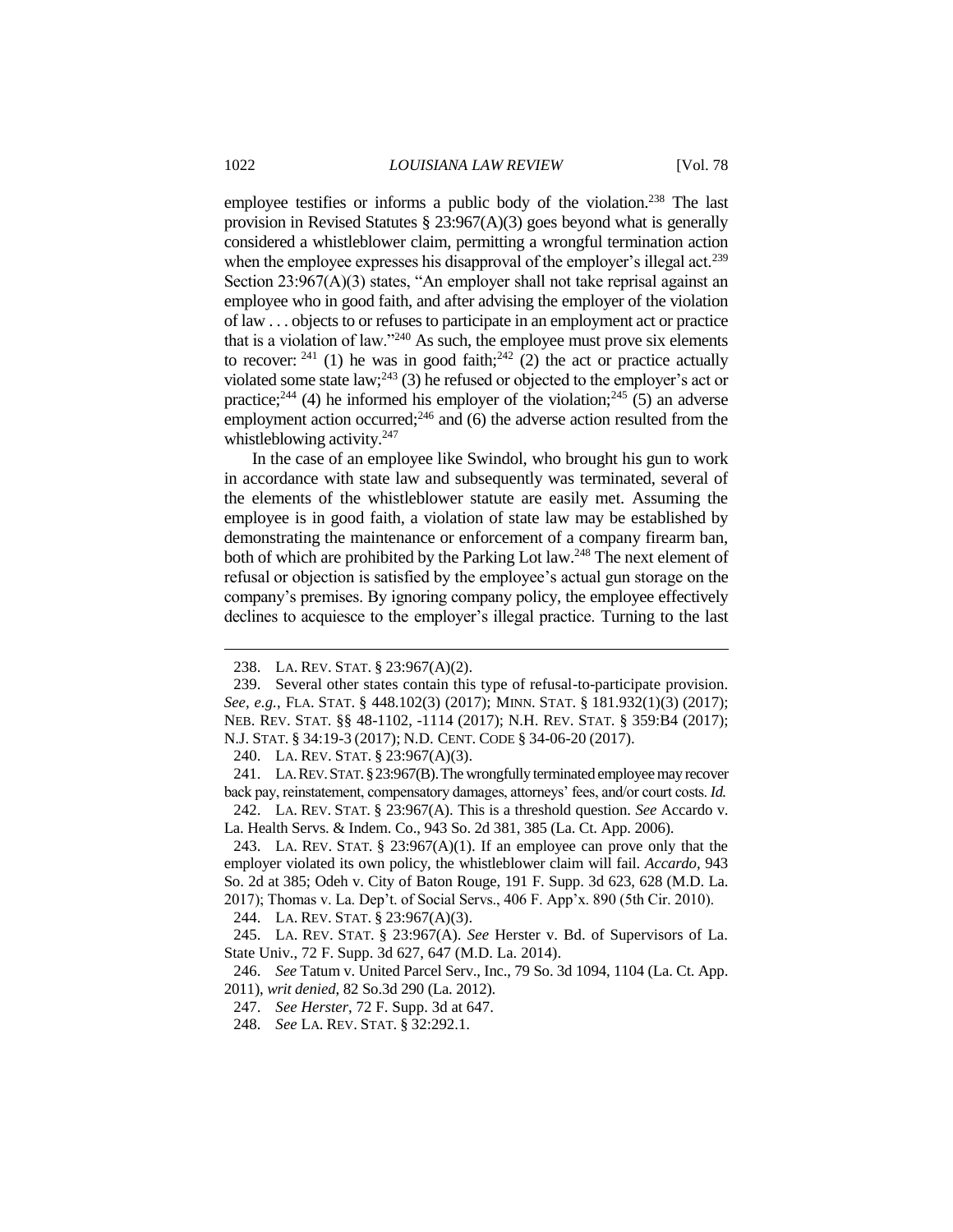two elements of adverse employment action and causation, termination explicitly falls within the statute's definition of "reprisal,"<sup>249</sup> and the close temporal proximity of the refusal to participate to the reprisal is indicative of a causal link.<sup>250</sup>

Thus far, five of the six identified elements will be met in a case with facts similar to *Swindol.* The only element of the § 23:967(A)(3) action posing an issue for employees terminated in violation of the Parking Lot law is that which requires the employee to inform his employer of the violation.<sup>251</sup> This provision demands that if the employee believes an actual violation has occurred, he first must inform his employer of the possible violation before objecting or refusing to participate.<sup>252</sup> In many cases, an employee will not know to notify the employer first that its ban is unlawful before bringing his gun to work to defy the company policy. The case law signals, however, that this element is unavoidable—the employee first must notify his supervisor before refusing to participate to be protected under the whistleblower statute.<sup>253</sup>

The Parking Lot law clearly makes it illegal for companies to enforce bans on firearms.<sup>254</sup> As such, if an employer's policy conflicted with that law and the employer fired an employee for the gun, then the employee is covered under Louisiana's whistleblower statute, provided the employee is in good faith and first notifies the employer of the ban's illegality.<sup>255</sup> The employee would have a right of action provided that reprisal was made against him for "refus[ing] to participate in an employment act or practice that is in violation of law."<sup>256</sup>

254. *See* LA. REV. STAT. § 32:292.1(C) , which states,

No property owner, tenant, public or private employer, or business entity shall prohibit any person from transporting or storing a firearm pursuant to Subsection A of this Section. However, nothing in this Section shall prohibit an employer or business entity from adopting policies specifying that firearms stored in locked, privately-owned motor vehicles on property controlled by an employer or business entity be hidden from plain view or within a locked case or container within the vehicle.

*Id.*

 $\overline{a}$ 

256. *Id*.

<sup>249.</sup> LA. REV. STAT. § 23:967(C)(1).

<sup>250.</sup> *See* Washburn v. Harvey, 504 F.3d 505, 511 (5th Cir. 2007) (stating that temporal proximity will support a finding of causation "when the protected act and the adverse employment action are 'very close' in time").

<sup>251.</sup> LA. REV. STAT. § 23:967(A).

<sup>252.</sup> *See* Gerald J. "Jerry" Huffman, Jr., *The New Louisiana Employment Statutes: What Hath the Legislature Wrought*, 58 LA. L. REV. 1033, 1061 (1998).

<sup>253.</sup> Mabry v. Andrus, 34 So. 3d 1075, 1081 (La. Ct. App. 2010).

<sup>255</sup>*.* LA. REV. STAT. § 23:967(A)(3).